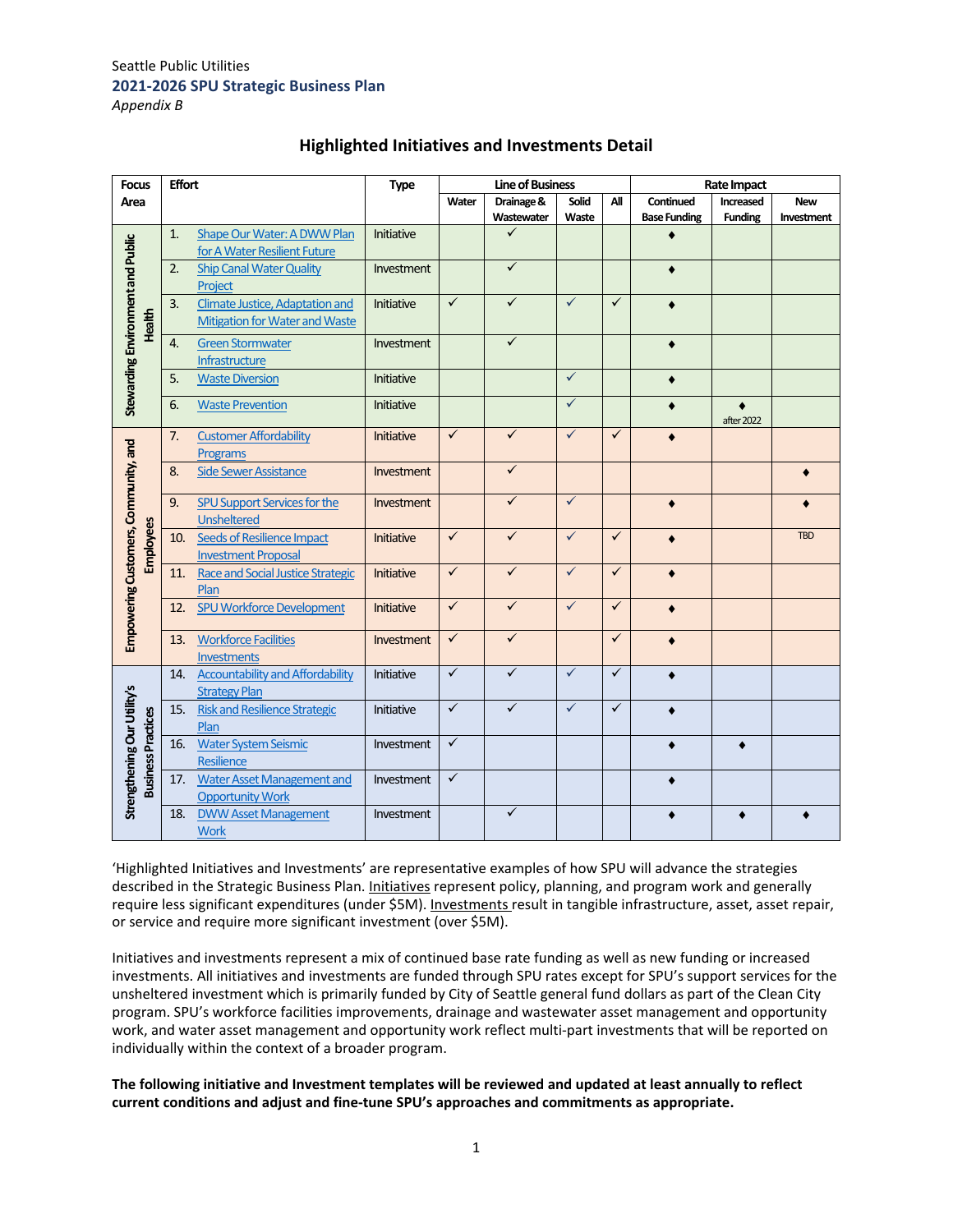| <b>Focus Area</b>                  | Stewarding Environment and Public Health                 |
|------------------------------------|----------------------------------------------------------|
| <b>Goals</b>                       | Develop One Water resilience                             |
| <b>Strategy</b>                    | Invest in key water, stormwater, and wastewater projects |
| <b>Type</b>                        | Initiative template                                      |
| <b>SPU Branch/Line of Business</b> | Drainage and Wastewater                                  |
| <b>Executive Sponsor</b>           | Andrew Lee                                               |
| <b>Project Manager/Lead</b>        | Leslie Webster                                           |
| <b>Reporting</b>                   | Annual                                                   |
| <b>Funding</b>                     | Currently funded with continued funding for 2021-2026    |
| <b>Last Update</b>                 | January 2021                                             |

## **1. Shape Our Water: A Drainage and Wastewater Plan for A Water Resilient Future**

# **Part 1. Summary of the Initiative**

Given uncertainty related to climate change, growth, and increasingly stringent regulations, SPU is developing an integrated system plan called 'Shape Our Water.' The plan includes a long-term vision and a short-term implementation plan and will guide investments, policies, programs, and projects that will improve the performance and resilience of our drainage and wastewater systems while optimizing social and environmental benefits for the city.

### **Part 2. 2021‐2023 Commitment**

| <b>Major Milestones</b>                                                                    | <b>Timing</b> |  |  |  |  |
|--------------------------------------------------------------------------------------------|---------------|--|--|--|--|
| Engage community, SPU staff, City departments, community-based organizations, and          |               |  |  |  |  |
| environmental organizations in the effort                                                  |               |  |  |  |  |
| Collaboratively develop a vision for Drainage and Wastewater (DWW) that will guide near    | Q2 2021       |  |  |  |  |
| and long-term investments                                                                  |               |  |  |  |  |
| Identify and prioritize drainage and wastewater challenges and opportunities               | Q2 2021       |  |  |  |  |
| Develop a toolbox of innovative solutions to drainage and wastewater challenges            | Q4 2021       |  |  |  |  |
| Develop and evaluate alternatives to address drainage and wastewater challenges and select |               |  |  |  |  |
| preferred alternative                                                                      |               |  |  |  |  |
| Complete the Shape Our Water Integrated System Plan                                        | 2023          |  |  |  |  |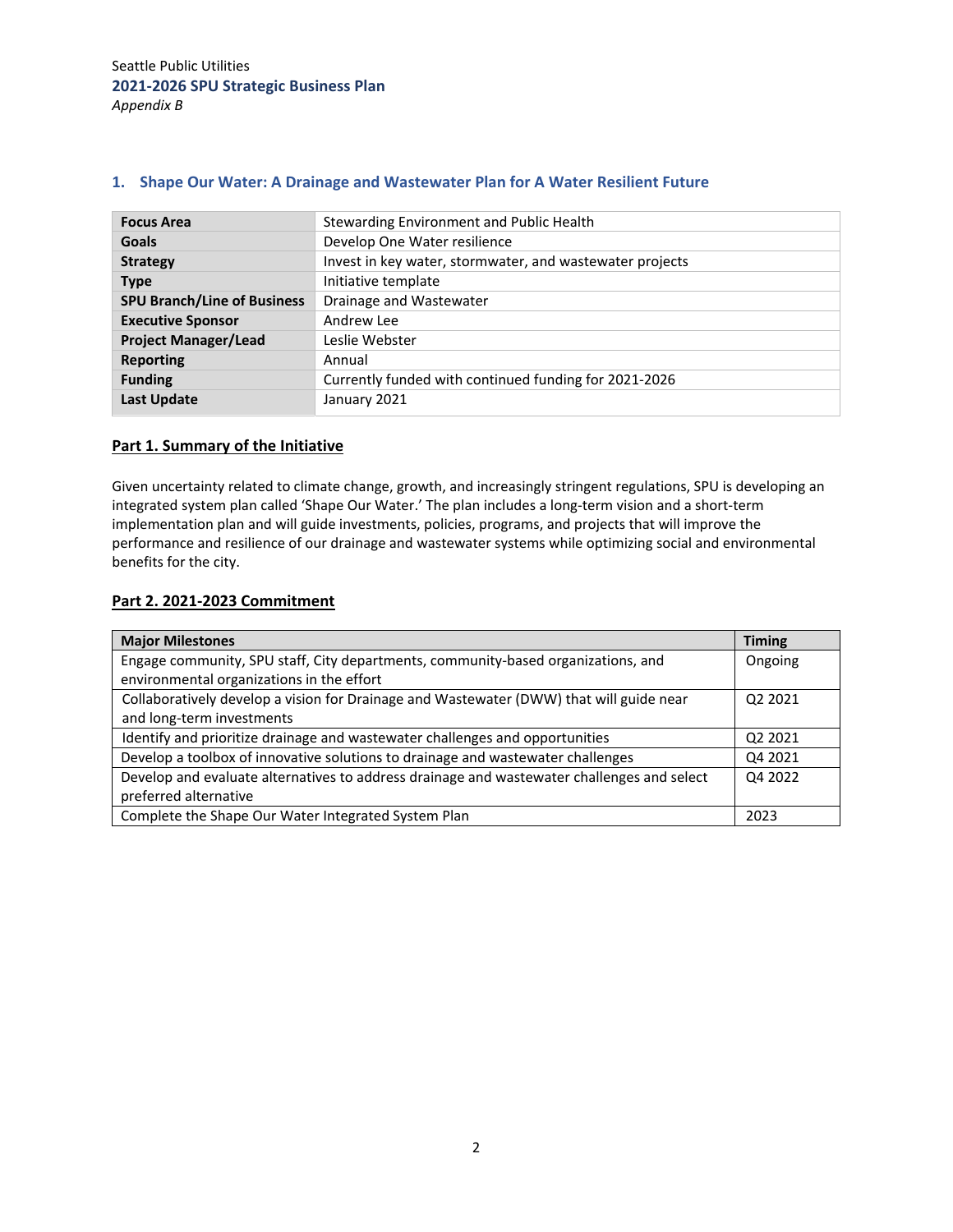| <b>Focus Area</b>                  | Stewarding Environment and Public Health                           |
|------------------------------------|--------------------------------------------------------------------|
| <b>Goals</b>                       | Develop One Water resilience                                       |
| <b>Strategy</b>                    | Invest in key water, stormwater, and wastewater projects and plans |
| <b>Type</b>                        | Investment template                                                |
| <b>SPU Branch/Line of Business</b> | Drainage and Wastewater, Project Delivery and Engineering          |
| <b>Executive Sponsor</b>           | Keri Burchard-Juarez                                               |
| <b>Project Manager/Lead</b>        | Keith Ward                                                         |
| <b>Reporting</b>                   | Quarterly                                                          |
| <b>Funding</b>                     | Currently funded with continued funding for 2021-2026              |
| <b>Last Update</b>                 | January 2021                                                       |

# **2. Ship Canal Water Quality Project (SCWQP)**

## **Part 1. Summary of the Investment**

SPU is on track to deliver the Ship Canal Water Quality Project (SCWQP), the largest capital project SPU has implemented, on time and within budget. The SCWQP will improve regional water quality by keeping more than 75 million gallons of polluted stormwater (from rain) and sewage from flowing into the Lake Washington Ship Canal, Salmon Bay, and Lake Union on average each year. Below is a graph showing total combined sewage overflows in 2018 where 84 percent of those volumes came from the five outfalls in the project. The project is under a Federal consent decree and must be operational by the end of 2025. It is also a joint project between SPU and King County's Wastewater Treatment Division (WTD) with a cost share of approximately 65 percent for SPU and 35 percent for WTD.



MG = Million Gallons

### **Part 2. Targeted Commitments and Performance Measures**

| <b>Major Milestones</b>                           | <b>Anticipated Outcomes</b>                 | <b>Timing</b> |
|---------------------------------------------------|---------------------------------------------|---------------|
| Complete final design of the pump station and     | Designs ready for construction              | 2023          |
| Wallingford and Ballard conveyance projects       |                                             |               |
| Complete tunneling of the 2.7-mile storage tunnel | Complete substantial construction element   | 2023          |
|                                                   | and remove project risk                     |               |
| Complete construction and start system operation  | Achieve regulatory milestone                | 2025          |
|                                                   | and utilize system to improve water quality |               |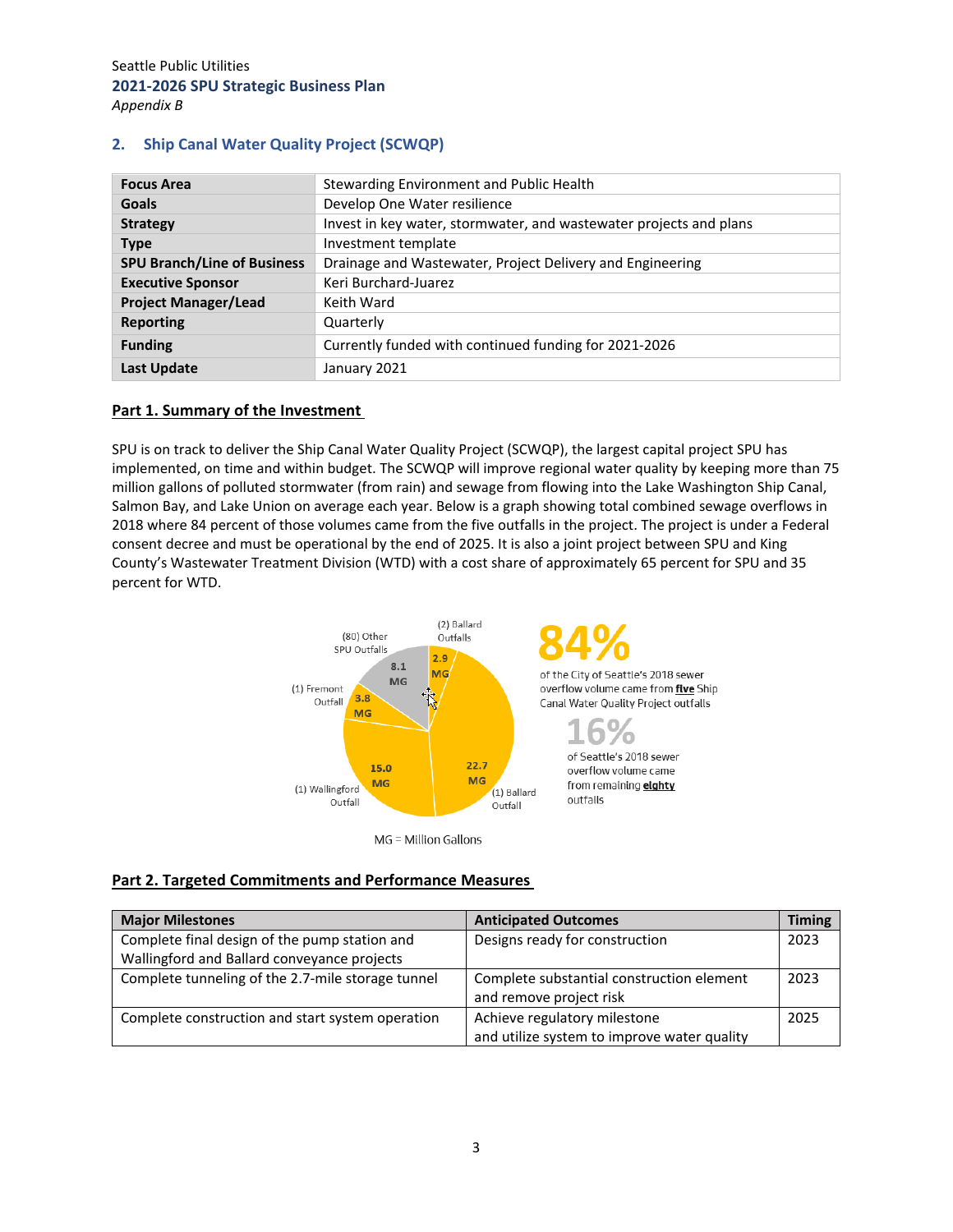#### **Part 3. Financial Summary**

Between 2021 and 2026, the four remaining subprojects will be constructed, and the project will be operational by the end of 2025. There will then be one year of operation to validate that the system is operating. The project has secured about \$283M in federal and state loans which will save ratepayers \$82M in financing for the project.

| Program Title         | <b>Ship Canal Water Quality Project</b> |          |          |          |         |         |              |
|-----------------------|-----------------------------------------|----------|----------|----------|---------|---------|--------------|
| <b>Project Name</b>   | Various                                 |          |          |          |         |         |              |
| (5000's)              |                                         |          |          |          |         |         |              |
|                       | 2021                                    | 2022     | 2023     | 2024     | 2025    | 2026    | <b>TOTAL</b> |
| Baseline O&M          |                                         |          |          |          |         |         |              |
| Baseline Capital**    | \$83,600                                | \$63,000 | \$59,200 | \$41,200 | \$9,000 | \$6,200 | \$262.200    |
| <b>Total Baseline</b> | \$83,600                                | \$63,000 | \$59,200 | \$41,200 | \$9,000 | \$6,200 | \$262.200    |

\*\*Total project budget from 2014 to 2027 is \$570 million. King County is contributing \$175 million to the project.

#### **Part 4. Capacity Plan to Deliver (Existing/Capital Only)**

There is a large consultant team to perform engineering, construction management, and program management support services and all these contracts are in place through 2026. The entire SPU team is in place and working on the project. There are seven sunset positions, and an extension of one to three years is in process due to changes in the project implementation. The cost for these positions is in the baseline budget.

#### **Part 5. Alternatives Considered**

Due to the location of existing infrastructure and the extent of the problem, the only other alterative than a shared storage tunnel were independent underground storage tanks along the ship canal. This alternative was not selected since it would have greater community impacts (i.e., property condemnation and construction impacts).

The SCWQP will achieve the same regulatory compliance standards as other combined sewer overflow projects in the city so there is no service inequity.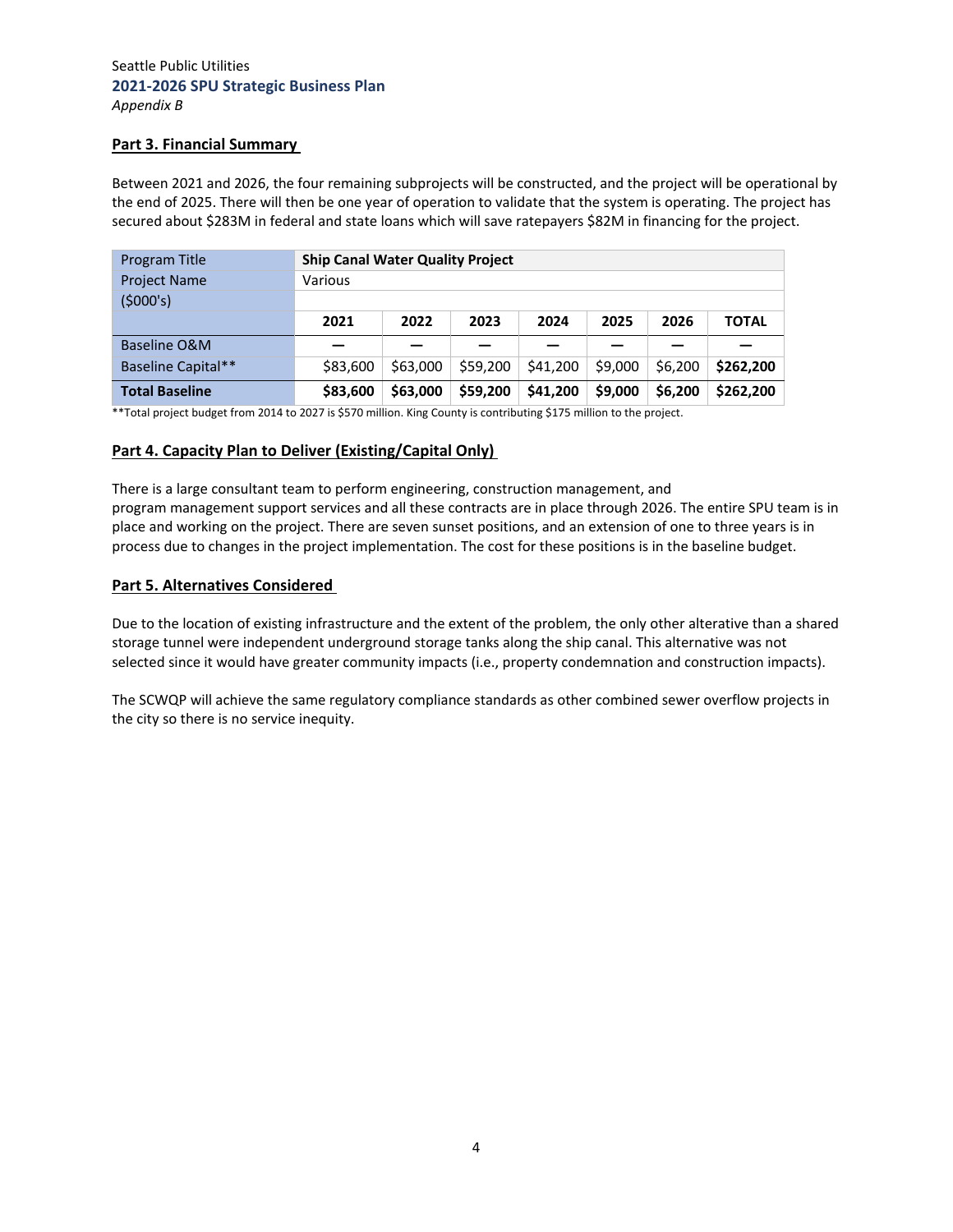| <b>Focus Area</b>                  | Stewarding Environment and Public Health                         |  |  |  |
|------------------------------------|------------------------------------------------------------------|--|--|--|
| Goals                              | Develop One Water resilience; advance Zero Waste circular        |  |  |  |
|                                    | economy                                                          |  |  |  |
| <b>Strategy</b>                    | Advance climate-resilient, nature-based, community-led solutions |  |  |  |
| <b>Type</b>                        | Initiative template                                              |  |  |  |
| <b>SPU Branch/Line of Business</b> | Corporate Policy, All SPU                                        |  |  |  |
| <b>Executive Sponsor</b>           | Mami Hara                                                        |  |  |  |
| <b>Project Manager/Lead</b>        | Ann Grodnik-Nagle, Francine Johnson, SPU Climate Community of    |  |  |  |
|                                    | Practice                                                         |  |  |  |
| <b>Reporting</b>                   | Annual                                                           |  |  |  |
| <b>Funding</b>                     | Currently funded with continued funding for 2021-2026            |  |  |  |
| <b>Last Update</b>                 | January 2021                                                     |  |  |  |

## **3. Climate Justice, Adaptation, and Mitigation for Water and Waste**

## **Part 1. Summary of the Initiative**

SPU contributes to climate change (via greenhouse gas emissions from fleets, facilities, and buildings) and is affected by climate change (via additional risk and uncertainty associated with water supply and drainage and wastewater). Climate change will bring rising sea levels, more extreme precipitation, and more extreme heat to Seattle. These shifts will mean warmer, wetter winters with smaller snowpack and hotter, drier summers which will lead to changing forests, stressful and variable environmental conditions for salmon, and increased wildfire risks in the watersheds, plus stormwater management challenges, flood risk and heat island effects in the city. In addition to ecosystem and infrastructure pressure, climate impacts will put additional pressure on people, particularly within communities that have been most impacted by systemic racism and economic injustice. SPU's climate work includes a holistic approach to action that includes reducing the greenhouse gas emissions that contribute to climate change, adapting our natural and built systems and operations to a changing climate, and investing in the leadership and ingenuity of frontline communities to accelerate a just climate transition for all Seattle residents.

#### **Part 2. 2021‐2023 Commitment**

| <b>Major Milestones</b>                                                                      | <b>Timing</b> |  |  |  |
|----------------------------------------------------------------------------------------------|---------------|--|--|--|
| Engage community, SPU staff, City departments, community-based organizations, and            | Ongoing       |  |  |  |
| environmental organizations in the effort                                                    |               |  |  |  |
| Manage water supply reservoirs using dynamic reservoir rule curves and other system          | Ongoing       |  |  |  |
| improvements to adapt to a changing climate                                                  |               |  |  |  |
| Adaptively manage stormwater operations and make strategic investments to adapt to a         | Ongoing       |  |  |  |
| changing climate                                                                             |               |  |  |  |
| Work with City departments and the Duwamish River Clean Up Coalition (DRCC) to build         | Ongoing       |  |  |  |
| Resilience District partnerships to inform drainage and wastewater investments in South Park |               |  |  |  |
| and prevent displacement of residents and local businesses from rising sea levels            |               |  |  |  |
| Develop electrification strategy for new SPU-owned buildings                                 | Q4 2020*      |  |  |  |
| Develop electrification strategy for all existing SPU-owned buildings                        | Q2 2021*      |  |  |  |
| Complete a consumption based GHG inventory baseline                                          | Q2 2021       |  |  |  |
| Complete GHG inventory analysis                                                              |               |  |  |  |
| Complete wildfire risk assessment and management strategy to mitigate risks to water supply  | Q4 2021       |  |  |  |

\*Timing of electrification strategy is contingent upon Green New Deal Executive Order implementation timeline, which will be determined by OSE and the Mayor's Office. \*\*Timing of inventory analysis will be detailed in Solid Waste's Waste Prevention Plan.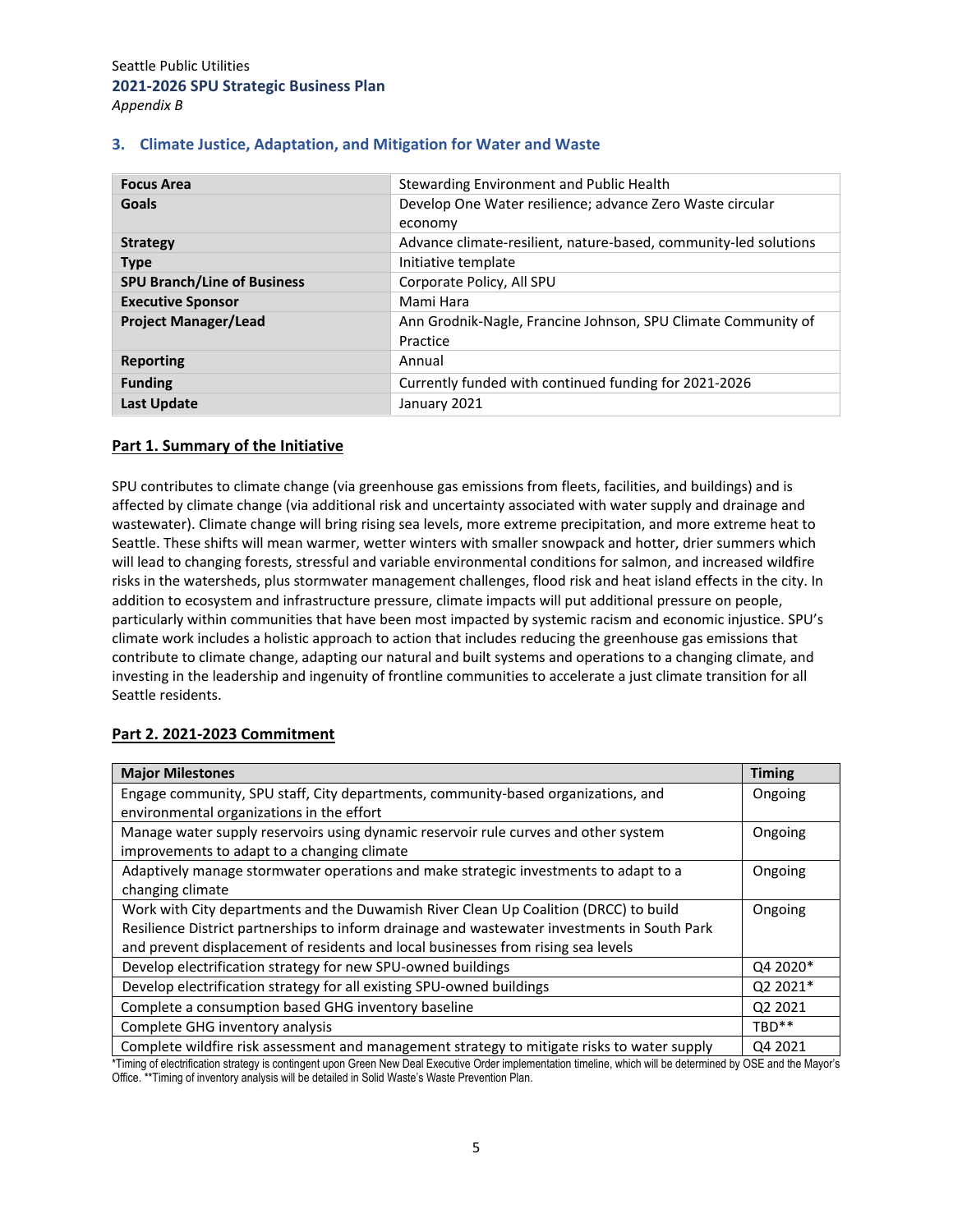#### **4. Green Stormwater Infrastructure**

| <b>Focus Area</b>                  | Stewarding Environment and Public Health                         |
|------------------------------------|------------------------------------------------------------------|
| <b>Goals</b>                       | Develop One Water resilience                                     |
| <b>Strategy</b>                    | Advance climate-resilient, nature-based, community-led solutions |
| <b>Type</b>                        | Investment template                                              |
| <b>SPU Branch/Line of Business</b> | Drainage and Wastewater                                          |
| <b>Executive Sponsor</b>           | Andrew Lee                                                       |
| <b>Project Manager/Lead</b>        | <b>Tracy Tackett</b>                                             |
| <b>Reporting</b>                   | Quarterly                                                        |
| <b>Funding</b>                     | Currently funded with continued funding for 2021-2026            |
| <b>Last Update</b>                 | January 2021                                                     |

#### **Part 1. Summary of the Investment**

Polluted stormwater runoff from roads and other polluting surfaces are recognized as the leading source of pollution in Puget Sound. While SPU and other municipalities have made great progress toward reducing combined sewer overflows, much of Seattle's stormwater runoff continues to flow, untreated, into receiving creeks, lakes, and Puget Sound. Seattle's drainage and combined sewer system also have areas of known capacity problems, where system size does not allow all the flow downstream creating backups and/or flooding.

Green Stormwater Infrastructure (GSI) manages urban runoff by using nature‐ based processes. The goals of our green infrastructure work are to:

- Decrease impact of polluted runoff to water quality in our creeks, lakes, the Duwamish River, and Puget Sound;
- Reduce combined sewer overflows, flooding, and sanitary sewer overflows/back‐up risk and incidence by preserving or improving system capacity; and
- Deliver a range of risk reduction plus community co-benefits with drainage and wastewater (DWW) system investments, optimizing overall value per cost, prioritizing community capacity building/co‐ creation, and inspiring innovation and creative partnerships.

See Figure 1: GSI Benefits Summary.

This work is aligned with the guiding principles of the SBP, with added emphasis on using current CIP projects and program development efforts to test innovations, grow staff skills, and inform approaches for informing our 50‐year DWW integrated system plan, Shape Our Waters.

Over the past 20 years, SPU has established three discrete paths for GSI in Seattle: stormwater code promotes the use of GSI as part of new and redevelopment; incentive programs provide GSI encouragements for retrofitting existing buildings on private parcels; and SPU capital programs advance GSI to manage public runoff, often in collaboration with other City departments.

#### *Figure 1: GSI Benefits Summary*

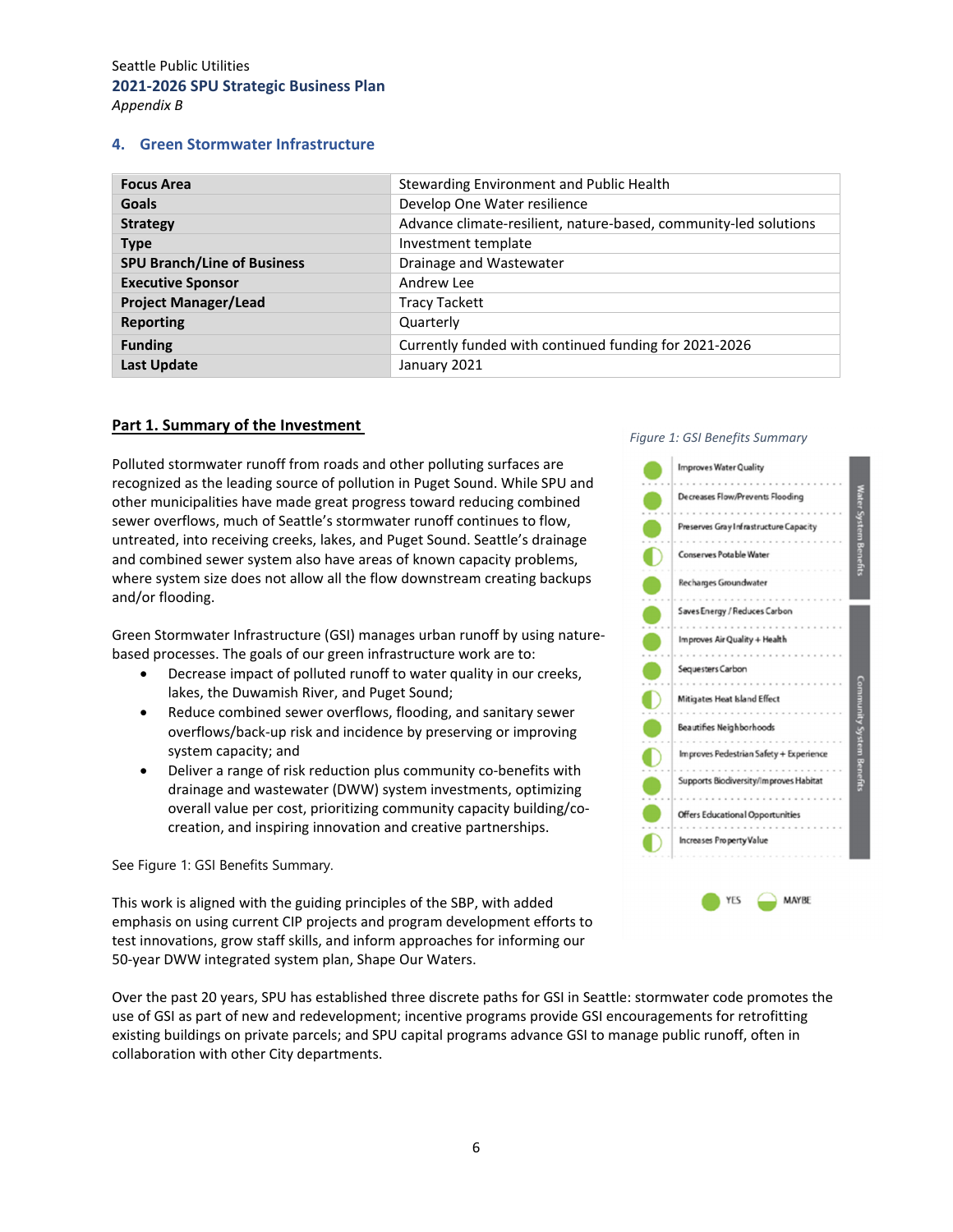Each year specific program priorities are established for delivery within the three paths above, based on current projects and partnership opportunities, to optimize outcomes delivered by the initiative. In the 2021‐2026 timeframe, we will deepen our focus on expanding green infrastructure in Seattle in these four areas:

- 1. **Expanding the toolbox.** Mainstream new and innovative technologies and design approaches and delivery models.
- 2. **Growing partnerships.** Build innovative cross‐sector GSI partnerships, including "beyond code" innovations with real estate developers, co-purchasing and developing land with the Seattle Parks Department, and/or growing regional knowledge and relationships to help drive private investment. In addition to allowing for more holistic approaches, partnerships can help lower installation costs as well as provide long‐term operation and maintenance cost savings.
- 3. **Supporting community**. Explore leveraging our investments to support a broader set of community outcomes including public health and wellness, workforce development and green jobs, safe and walkable neighborhoods, internships and career pathways for youth, clean air and water, and access to healthy food.
- 4. **Removing barriers.** Resolve policy barriers and grow knowledge base to clear the way for cost‐sharing partnerships, new delivery models, and an expanded compliance toolbox.

Through this work we will continue to improve for faster, broader implementation of GSI.

## Additional web‐based program information sources:

www.700milliongallons.org www.seattle.gov/utilities/environment‐and‐conservation/projects/green‐stormwater‐infrastructure

#### **Part 2. Targeted Commitments and Performance Measures**

| <b>Targeted Commitments</b> | <b>Performance Metrics</b>         | <b>Performance Measure</b>         |
|-----------------------------|------------------------------------|------------------------------------|
| Lead Seattle in achieving   | Gallons of runoff managed annually | By 2023 manage 510 million gallons |
| community-wide goal to      | with GSI                           | of runoff annually with GSI*       |
| grow GSI implementation     |                                    |                                    |

\*Note: this target is based on SPU's incremental step towards meeting the 700 million gallons goal set by the Mayor's Office several years ago. The target is the same as SPU's current target and no changes are proposed to this metric. The target is purposefully a combined metric that highlights how SPU leverages development requirements and other external partnerships to increase overall capital investment.

#### **Part 3.  Financial Summary**

Funding for this program is anticipated to continue at previous levels.

Current CIP efforts implementing priorities within this investment area are summarized below.

- **Natural Drainage System (NDS) partnering program.** This capital program achieves the water quality goals in creek basins identified in the Strategic Business Plan to Protect Seattle's Waterways (requirement within our consent decree). The program plans, designs and builds bioretention within the rights‐of‐way of the Thornton, Longfellow, and Piper's Creek watersheds to manage flow and provide water quality treatment for urban runoff. The program will achieve goals through a portfolio of projects that includes SPU‐led capital projects, and SPU funding contributions to partner‐led projects.
- **Green Infrastructure in Urban Villages program.** This capital program was developed at City Council's request and funded by a budget increase in the 2018‐2023 SBP. The program will provide drainage and wastewater system improvements in urban villages and urban centers. These dense neighborhoods present greater challenges for building green infrastructure, but they also present greater opportunities for partnering and co-benefits. The program will achieve goals through a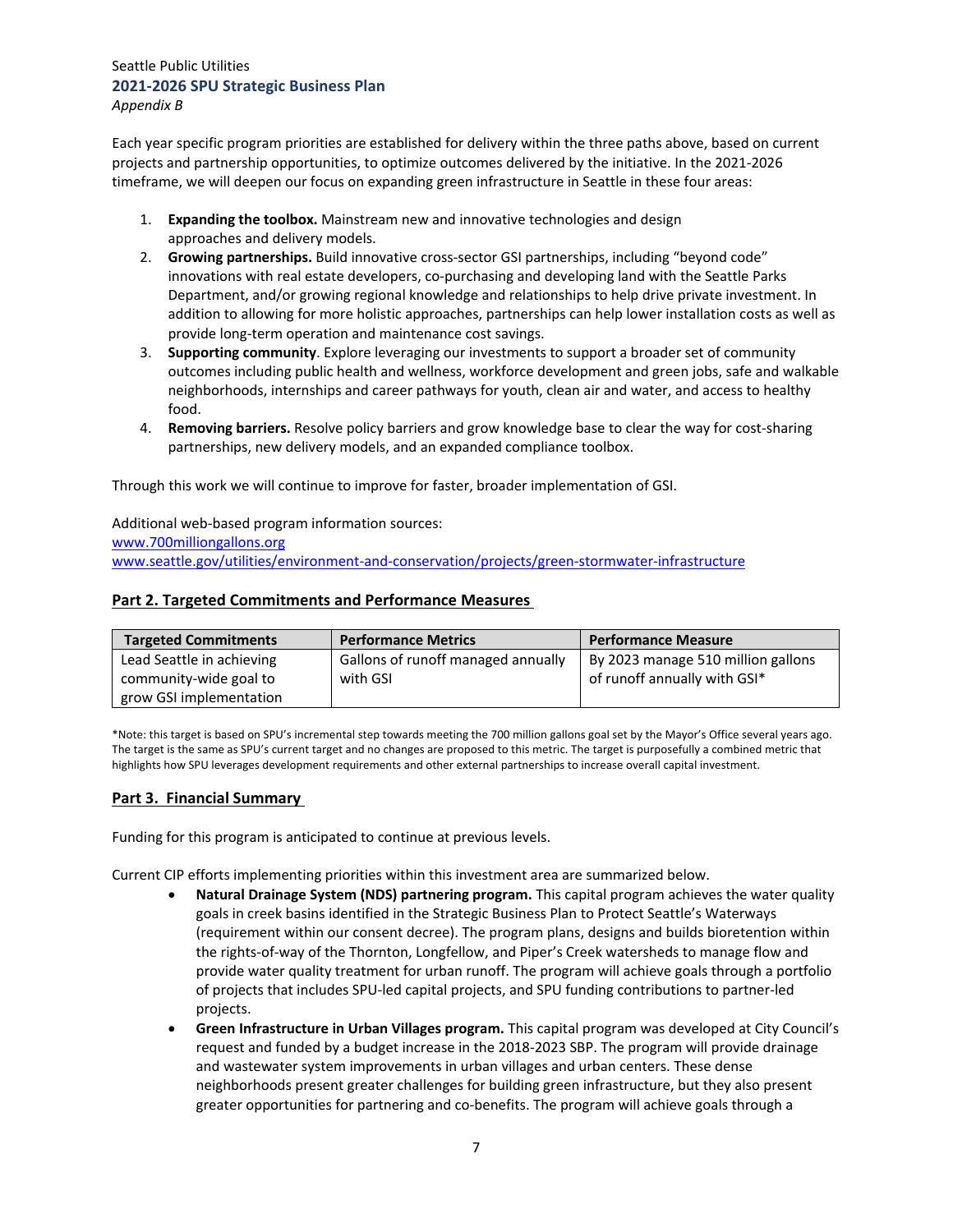portfolio of projects that includes SPU‐led capital projects, SPU funding contributions to partner‐led projects, and city‐wide programmatic approaches.

- **Incentives programs.** These programs incentivize voluntary GSI retrofits on private property in high priority areas. They include the existing RainWise program, and a new, performance‐based contract approach intended to launch in 2021. In addition to resource efficient delivery or stormwater management priorities, incentive programs strive to cultivate new sector-based partnerships, integrate racial equity outcomes, and leverage SPU investment to attract more complete project funding.
- **Future GSI partnering (primarily 2024‐2026 CIP work).** Continue project implementation, in alignment with initiative goals and the Shape Our Water Plan through a portfolio of projects that includes SPU‐led capital projects, SPU funding contributions to partner‐led projects, and city‐wide programmatic approaches. This work will focus on areas with partnership alignment.

Operating budget reflects the GSI asset management budget. GSI operations and maintenance is implemented to support career pathways for our at-risk communities into long term maintenance jobs. SPU's approach includes contracting with Seattle Parks and Recreation's Seattle Conservation Corps (SCC), a state‐recognized pre‐ apprenticeship program. The SCC equips members of residents experiencing homelessness with paid apprenticeships in construction fields, from bricklaying to carpentry to plumbing.

| Program Title             | <b>Green Stormwater Infrastructure</b> |          |          |          |          |          |              |
|---------------------------|----------------------------------------|----------|----------|----------|----------|----------|--------------|
| (5000's)                  |                                        |          |          |          |          |          |              |
|                           | DRAINAGE & WASTEWATER                  |          |          |          |          |          |              |
|                           | 2021                                   | 2022     | 2023     | 2024     | 2025     | 2026     | <b>TOTAL</b> |
| Baseline O&M              | \$1,100                                | \$1,200  | \$1,200  | \$1,200  | \$1,300  | \$1,300  | \$7,300      |
| Baseline Capital**        | \$18,100                               | \$30,700 | \$27,700 | \$21,300 | \$17,100 | \$18,600 | \$133,500    |
| <b>Total Baseline</b>     | \$19,200                               | \$31,900 | \$28,900 | \$22,500 | \$18,400 | \$19,900 | \$140,800    |
|                           |                                        |          |          |          |          |          |              |
| O&M Increase              |                                        |          |          |          |          |          |              |
| Capital Increase          |                                        |          |          |          |          |          |              |
| <b>Total</b>              | \$19,200                               | \$31,900 | \$28,900 | \$22,500 | \$18,400 | \$19,900 | \$140,800    |
| <b>FTEs Added/Changed</b> |                                        |          |          |          |          |          |              |

# **Part 4.  Capacity Plan to Deliver (Existing/Capital Only)**

SPU strives to implement a large portion of our GSI portfolio through partner-led projects, including communityinitiated projects, private development, and park improvements. Partnership projects are desired because they achieve stormwater goals more cost effectively in the long term. When the GSI in Urban Villages Program was funded through the 2018 Strategic Business Plan, our geographic boundary for potential partnerships expanded, increasing our ability to partner in GSI implementation. However, it is often challenging to align opportunities with external partners. Program outreach and policy barriers to funding partnership projects resulted in slower than anticipated project partnerships through the GSI in Urban Villages Program.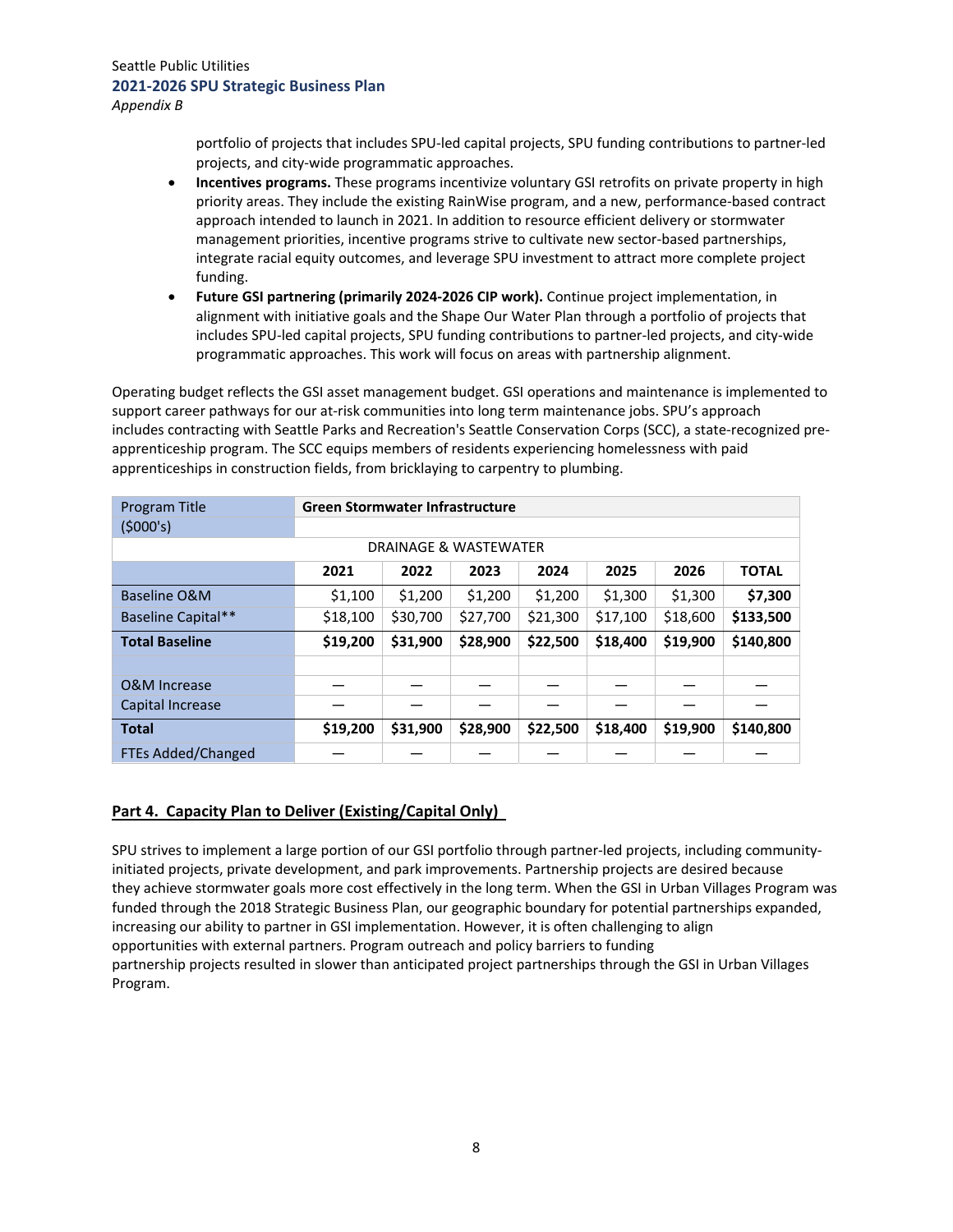*Appendix B*

Primary risks and risk reduction strategies for the next three to six years include:

- **Partner project identification.** For SPU to partner on projects led by others, the project must be in an SPU drainage/wastewater priority basin, have room to build GSI, and have a schedule that aligns with SPU. SPU will increase partnership projects through a new performance‐based contract approach launching in 2021. This program will expand our partnerships to more community-based organizations and increase partnership on private property in many areas of the city.
- **Resources.** Exploration of partnership opportunities and development of policy guidance that removes barriers to partnership is staff intensive. Internal resource needs will be met through existing SPU staff, supplemented with external support. The GSI program is increasing internal staff capacity by growing the knowledge of existing staff who are new to the GSI concepts but who can allocate increased time to these efforts. External support has also been secured in 2020 via a GSI program support services contract.

# **Part 5. Alternatives Considered**

All capital programs within this investment have undertaken their own Race and Social Justice Toolkit processes to inform their goals and objectives. Each has incorporated strategies to prioritize SPU investments in racial equity priority areas, and to promote partnerships and capacity with organizations that represent communities of color, support equitable job growth, and/or address environmental justice priorities.

The GSI initiative strives to embed the following environmental justice and service equity considerations into all the work we do by:

- Utilizing current population and place data to design programs for and with those most impacted;
- Maximizing community ownership of decision‐making and center community leadership, narrative, perspective, and priorities;
- Taking steps to transform racially unjust economic structures at our unique points of leverage, such as: delivering our investments in ways communities of color can leverage additional outcomes or resources, addressing unequal community capacity/readiness to engage, elevating projects and programs that are responsive to Black, Indigenous, and People of Color (BIPOC) community priorities, and designing investment approaches that do not exacerbate displacement;
- Integrating program elements that explicitly prioritize youth development opportunities, job opportunities, contracting opportunities, and/or entrepreneur/business development opportunities in BIPOC communities; and
- Partnering with existing BIPOC-led decision-making body/bodies to ensure programs and projects remain relevant and responsive to community priorities.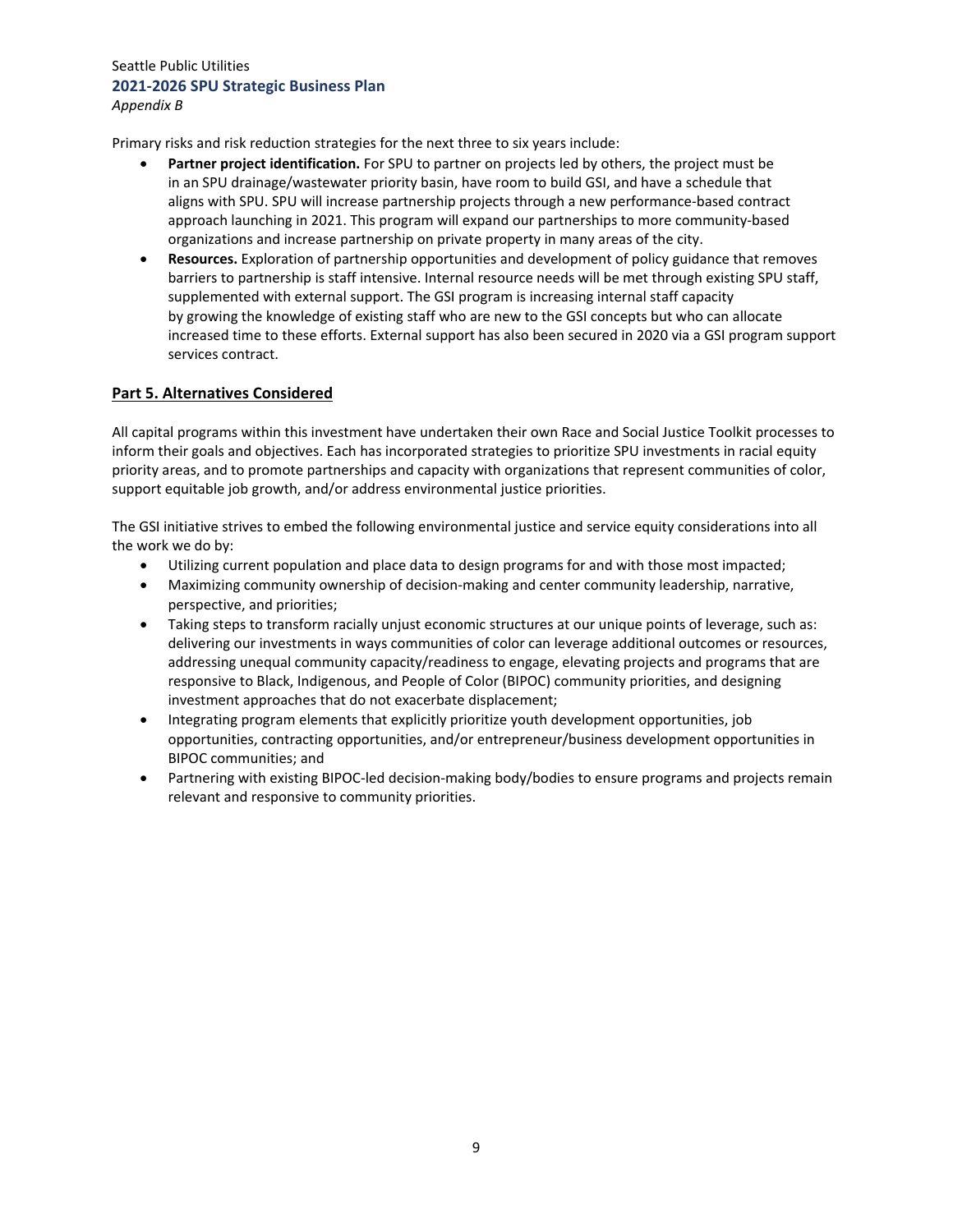#### **5. Waste Diversion**

| <b>Focus Area</b>                  | Stewarding Environment and Public Health                                                                                                                                                                                                                                                                                                                                                                                                                                                                                                                                                                                                                                                                                                                                  |
|------------------------------------|---------------------------------------------------------------------------------------------------------------------------------------------------------------------------------------------------------------------------------------------------------------------------------------------------------------------------------------------------------------------------------------------------------------------------------------------------------------------------------------------------------------------------------------------------------------------------------------------------------------------------------------------------------------------------------------------------------------------------------------------------------------------------|
| <b>Goals</b>                       | Advance Zero Waste circular economy                                                                                                                                                                                                                                                                                                                                                                                                                                                                                                                                                                                                                                                                                                                                       |
| <b>Strategy</b>                    | Reduce materials and carbon pollution                                                                                                                                                                                                                                                                                                                                                                                                                                                                                                                                                                                                                                                                                                                                     |
| <b>Type</b>                        | Initiative template                                                                                                                                                                                                                                                                                                                                                                                                                                                                                                                                                                                                                                                                                                                                                       |
| <b>SPU Branch/Line of Business</b> | Solid Waste                                                                                                                                                                                                                                                                                                                                                                                                                                                                                                                                                                                                                                                                                                                                                               |
| <b>Executive Sponsor</b>           | Jeff Fowler                                                                                                                                                                                                                                                                                                                                                                                                                                                                                                                                                                                                                                                                                                                                                               |
| <b>Project Manager/Lead</b>        | Susan Fife-Ferris                                                                                                                                                                                                                                                                                                                                                                                                                                                                                                                                                                                                                                                                                                                                                         |
| Reporting                          | Annual                                                                                                                                                                                                                                                                                                                                                                                                                                                                                                                                                                                                                                                                                                                                                                    |
| <b>Funding</b>                     | Currently funded with continued funding for 2021-2026 **<br>** Continued Base Funding thru 2022. For 2023 and beyond, SPU cannot fully predict<br>staff and funding needs. Depending on extended producer<br>responsibility (EPR) systems legislated and put in place over the next few years,<br>ratepayers will have increased access to environmentally and socially improved<br>options but minimal or no rate decrease, or, if EPR for printed paper and packaging is<br>enacted, the rate payer costs of collecting and processing those materials will be<br>significantly reduced, which may ultimately be able to be passed onto the rate<br>payers. One main reason is that SPU would no longer be subject to market risk with<br>commodity values fluctuation. |
| Last Update                        | January 2021                                                                                                                                                                                                                                                                                                                                                                                                                                                                                                                                                                                                                                                                                                                                                              |

#### **Part 1. Summary of the Initiative**

SPU is an internationally recognized leader in recycling and composting, having worked for decades to build a strong diversion ethic for recyclables and organics in Seattle. It is critical to continue our focus on waste diversion to maintain and grow that ethic and associated behaviors. SPU waste diversion work aims to reduce the amount of food waste created and support statewide food waste reduction goal of cutting food waste by 50 percent by 2030. Our extended producer responsibility efforts engage producers in developing environmentally sound and socially responsible solutions for the end-of-life management of their products. In addition to these efforts, SPU will focus on targeting contamination, improving the quality of recyclables and the quality of composting waste diversion streams, and expanding opportunities for self‐haul and construction waste salvage.

#### **Part 2. 2021‐2023 Commitment**

| <b>Major Milestones</b>                                                                                          | <b>Timing</b> |
|------------------------------------------------------------------------------------------------------------------|---------------|
| Work with state and regional partners to finalize a state-wide framework for extended producer<br>responsibility | 2022          |
| Increase food rescue innovation partnership work                                                                 | 2021-2023     |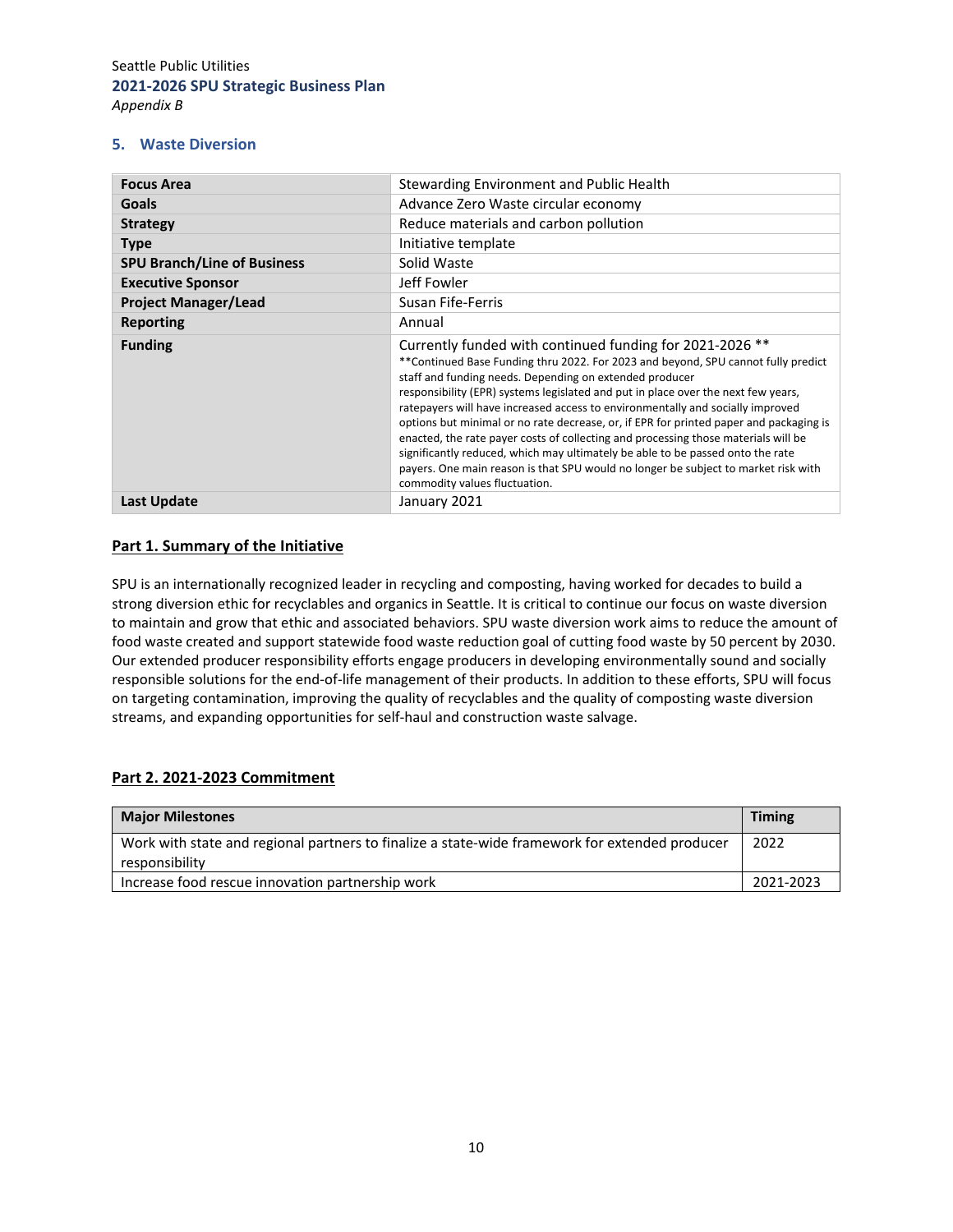#### **6. Waste Prevention**

| <b>Focus Area</b>                  | Stewarding Environment and Public Health                                                                                                                                                                                                                                                                                                                                                                                                                                                                                                             |
|------------------------------------|------------------------------------------------------------------------------------------------------------------------------------------------------------------------------------------------------------------------------------------------------------------------------------------------------------------------------------------------------------------------------------------------------------------------------------------------------------------------------------------------------------------------------------------------------|
| <b>Goals</b>                       | Advance Zero Waste circular economy                                                                                                                                                                                                                                                                                                                                                                                                                                                                                                                  |
| <b>Strategy</b>                    | Reduce materials and carbon pollution                                                                                                                                                                                                                                                                                                                                                                                                                                                                                                                |
| <b>Type</b>                        | Initiative template                                                                                                                                                                                                                                                                                                                                                                                                                                                                                                                                  |
| <b>SPU Branch/Line of Business</b> | Solid Waste                                                                                                                                                                                                                                                                                                                                                                                                                                                                                                                                          |
| <b>Executive Sponsor</b>           | Jeff Fowler                                                                                                                                                                                                                                                                                                                                                                                                                                                                                                                                          |
| <b>Project Manager/Lead</b>        | Susan Fife-Ferris                                                                                                                                                                                                                                                                                                                                                                                                                                                                                                                                    |
| <b>Reporting</b>                   | Annual                                                                                                                                                                                                                                                                                                                                                                                                                                                                                                                                               |
| <b>Funding</b>                     | Currently funded with continued funding for 2021-2026 **<br>**Continued, base thru 2022. For 2023 and beyond, SPU cannot fully predict staff and funding<br>needs until the Waste Prevention Strategic Plan is completed. SPU's intent is to use existing<br>resources more efficiently based on strategic plan recommendations. SPU anticipates additional<br>funding will be necessary to fully fund the recommendations; however, we anticipate we will be<br>able to accomplish this without a rate impact given the overall solid waste budget. |
| <b>Last Update</b>                 | January 2021                                                                                                                                                                                                                                                                                                                                                                                                                                                                                                                                         |

## **Part 1. Summary of the Initiative**

As work continues to maintain and grow Seattle's waste diversion ethic and associated behaviors, SPU is looking to a similar leadership role with significant benefits by building a comparable ethic of waste prevention in Seattle. Waste prevention addresses the root cause of waste to reduce its impact. Consumption accounts for a large proportion (~42 percent) of U.S. greenhouse gas emissions. Waste prevention works by directly targeting consumption and consumer behavior. SPU will lead waste prevention planning and programs that leverage partnerships, respond to changing recycling markets, and reduce the volume of single‐use plastics. Examples of waste prevention actions residents and businesses can take include: buying and using less; designing products to last longer; reducing packaging; buying used; and repairing, reusing, sharing, donating, or re-selling items so others can use them.

Waste prevention is widely recognized as the cornerstone to addressing waste and its impacts, yet there have been relatively few resources invested in cohesive planning and programs by Seattle or other governments. Waste prevention as a key strategy for SPU is particularly important as we face challenges with changing recycling markets and issues around the proliferation of single‐use plastics.

Waste prevention benefits SPU customers through:

- Reducing negative environmental impacts, such as marine debris, litter, water and air pollution, and exposure to toxic chemicals;
- Increasing health benefits;
- Conserving natural resources such as water, land, energy, and fuel;
- Combating climate change impacts;
- Reducing solid waste (i.e., garbage, recycling, and compost) transportation and end‐of‐life management costs;
- Helping SPU customers save money by buying less, buying used, repairing items, and sharing resources within the community; and
- Leveraging partnerships.

|  |  | Part 2. 2021-2023 Commitment |  |
|--|--|------------------------------|--|
|  |  |                              |  |

| <b>Major Milestone</b>                                                   | <b>Timing</b> |
|--------------------------------------------------------------------------|---------------|
| Develop and adopt a Waste Prevention Strategic Plan and metrics          | 2022          |
| Fund waste prevention innovation through SPU waste-free community grants | 2021-2023     |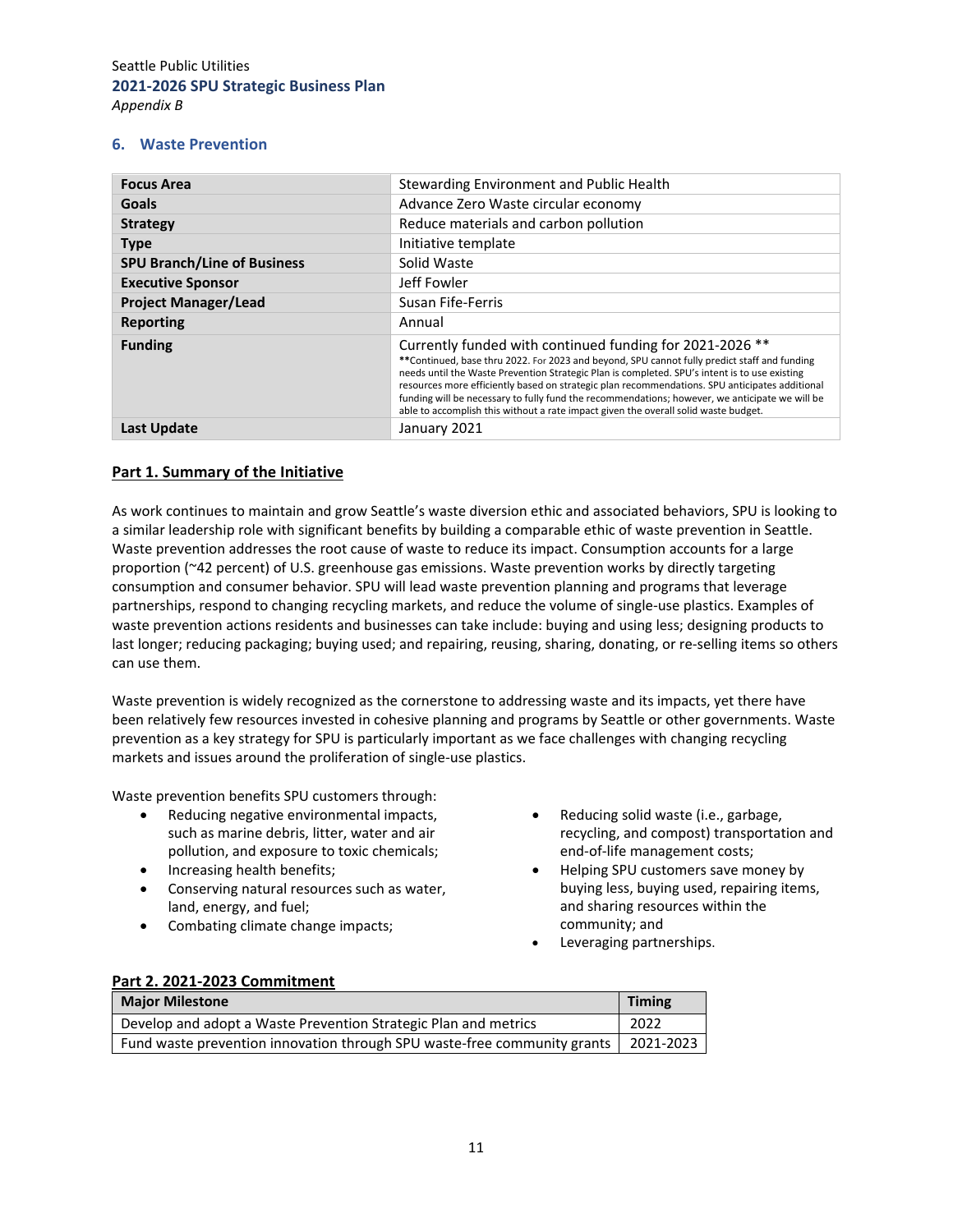#### **7. Customer Affordability Programs**

| <b>Focus Area</b>                  | Empowering Our Customers, Community, and Employees    |
|------------------------------------|-------------------------------------------------------|
| Goals                              | Remove barriers                                       |
| <b>Strategy</b>                    | Provide utility assistance that makes a difference    |
| <b>Type</b>                        | Initiative template                                   |
| <b>SPU Branch/Line of Business</b> | Corporate Policy; People, Culture, and Community      |
| <b>Executive Sponsor</b>           | Mami Hara                                             |
| <b>Project Manager/Lead</b>        | Kahreen Tebeau, Debra Reed                            |
|                                    | SPU Customer Affordability Community of Practice      |
| <b>Reporting</b>                   | Annual                                                |
| <b>Funding</b>                     | Currently funded with continued funding for 2021-2026 |
| <b>Last Update</b>                 | January 2021                                          |

#### **Part 1. Summary of the Initiative**

Over the past three years and into the next three, SPU has and will continue to take concrete action to improve our suite of programs that help keep our services affordable for lower‐income customers. Our customer assistance rests on three key pillars:

- Conservation programs which help customers reduce their water consumption and bills through more efficient water fixtures and appliances;
- The Utility Discount Program which provides ongoing bill assistance to the lowest income households; and
- The Emergency Assistance Program which provides a credit of up to \$448 dollars toward one bill per year for lower-income households (or two bills per year for households with children).

These core programs are supplemented by more targeted policy tools tailored to address specific customer needs such as payment arrangements, which help customers with high bills spread payment over a longer period, and a leak adjustment policy, which helps customers who experience an unforeseen leak. Our work to improve customer assistance has included increasing Utility Discount Program enrollment through a self‐certification pilot, expansion of the Emergency Assistance Program, proactive outreach to prevent shut offs, and multi‐family building notification improvements. We will continue to build on these improvements in 2021‐23.

#### **Part 2. 2021‐2023 Commitment**

| <b>Major Milestones</b>                                                                          | <b>Timing</b> |
|--------------------------------------------------------------------------------------------------|---------------|
| Increase enrollment in the Utility Discount Program by 6,000 net new enrollees (i.e., 2000/year) | End of 2023   |
| Increase utilization of the Emergency Assistance Program by issuing 2,400 emergency assistance   | End of 2023   |
| credits to eligible households (i.e., 800/year)                                                  |               |
| Expanded financial benefit of the new SPU leak adjustment policy to 1,500 customers              | End of 2021   |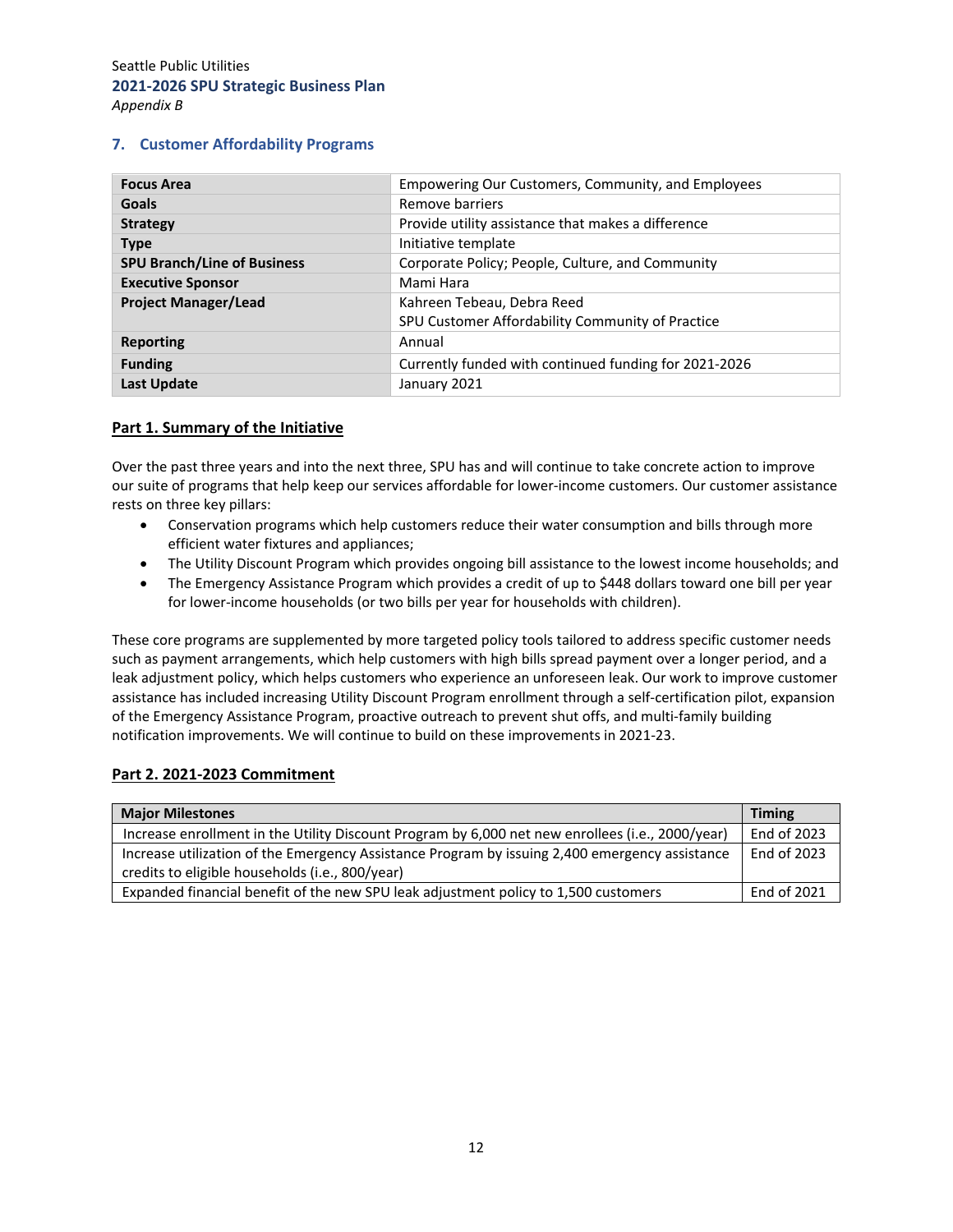#### **8. Side Sewer Assistance Pilot and Implementation**

| <b>Focus Area</b>                  | Empowering Our Customers, Community, and Employees |
|------------------------------------|----------------------------------------------------|
| <b>Goals</b>                       | Remove barriers                                    |
| <b>Strategy</b>                    | Provide utility assistance that makes a difference |
| <b>Type</b>                        | Investment template                                |
| <b>SPU Branch/Line of Business</b> | Drainage & Wastewater                              |
| <b>Executive Sponsor</b>           | Andrew Lee                                         |
| <b>Project Manager/Lead</b>        | Kevin Burrell                                      |
| <b>Reporting</b>                   | Quarterly                                          |
| <b>Funding</b>                     | New Investment                                     |
| <b>Last Update</b>                 | January 2021                                       |

#### **Part 1. Summary of the Investment**

Side sewers are an important component of Seattle's collective sewerage system. SPU maintains approximately 1,400 miles of sewer mainlines whereas customers are responsible for roughly 4,100 miles of pipe. Poorly maintained side sewers can lead to problems for our customers and for SPU. Unfortunately, many side sewers in Seattle are coming to the end of their useful life and most customers are unaware that they own and need to maintain them.

Each year more than 3,000 side sewer permits (those not associated with development) are issued to customers to make repairs on private property and in the right‐of‐way. Costs can range from several thousand dollars to many tens of thousands of dollars, especially when street and sidewalk restoration is required. Our research suggests that customers will ignore their side sewer until they experience a backup, or it completely fails. In addition, they will likely only fix what is needed instead of repairing or replacing the entire pipe. We also know that some customers do not have the resources to pay up front or finance the costs to maintain, repair or replace their side sewers.

The status quo is neither a benefit to the customer in terms of total life-cycle costs nor is it a benefit to the longterm capacity and operation of SPU's systems. SPU uses staff time and resources responding to hundreds of emergency calls from customers each year only to find that nearly nine out of 10 times the issue stems from the side sewer. Emergency repair situations also put SPU customers at a disadvantage. Our research indicates that most customers do not understand the permitting and repair process and they are left to make significant financial decisions under duress. They most likely will opt for the least expensive fix, as opposed to the solution that will cost less over the full life of the asset.

#### **Part 2. Targeted Commitments and Performance Measures**

SPU is developing a business case with several programmatic options that will help alleviate side sewer repair costs for customers. We will also use human‐centered design to test and prototype program designs and collect feedback through outreach, focus groups, and customer interviews. Using the preferred alternative(s), we will develop an implementation plan with strategies and tactics to pilot the program starting in 2021. In 2022, program design adjustments will be made based on customer surveys or interviews. The initiative would be complete with a full-scale program moving forward by the end of 2023. The program would continue in 2024 and beyond.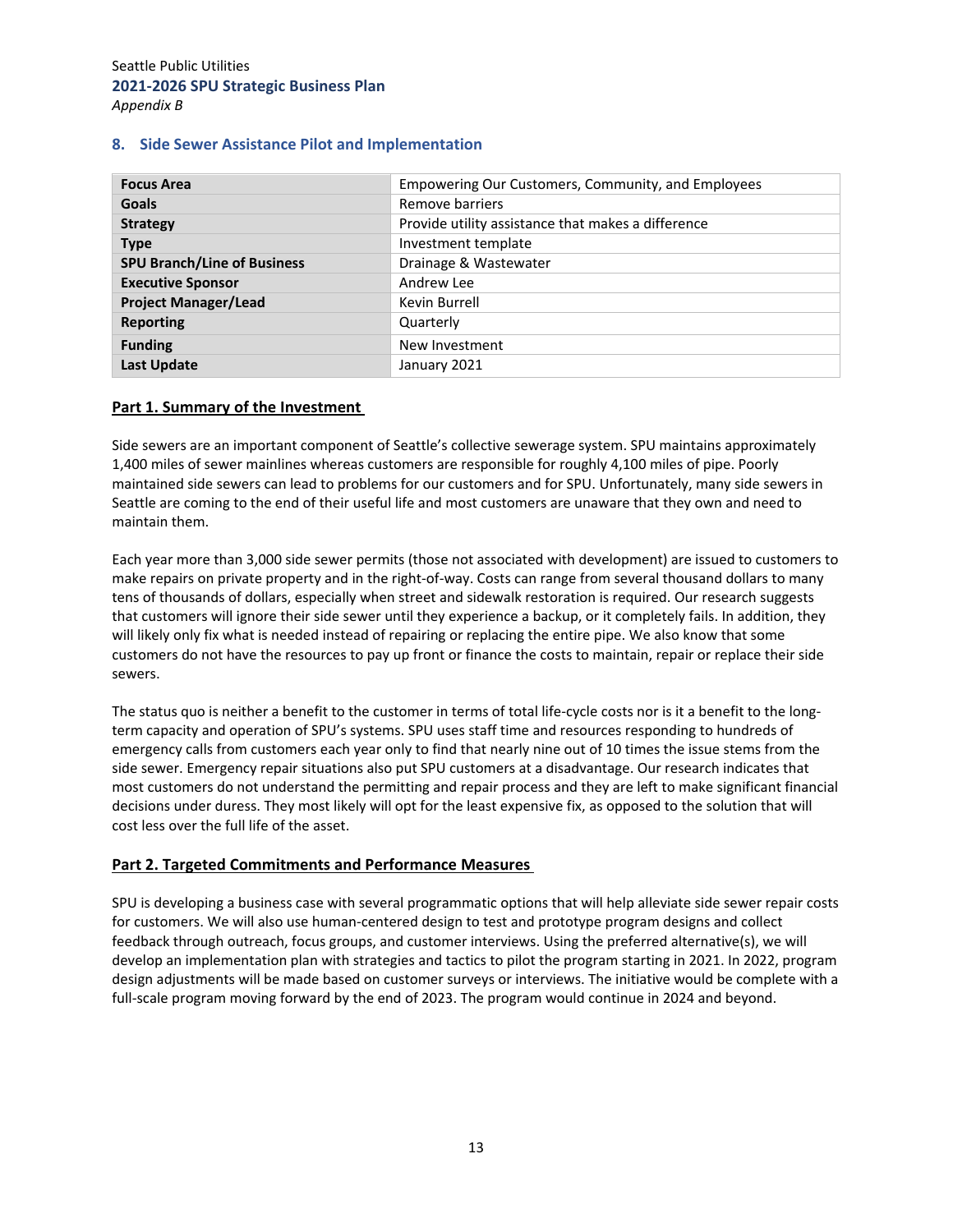| <b>Major Milestones</b>                    | <b>Anticipated Outcomes</b>                      | Year     |
|--------------------------------------------|--------------------------------------------------|----------|
| Draft implementation & outreach plan       | Pilot implementation plan                        | 2021     |
| Outreach materials & customer engagement   | Program awareness                                |          |
| Pilot test & implementation                | Program enrollment                               |          |
| Feedback & evaluation                      | Survey or interview data                         | 2022     |
| Refine program design, continue enrollment | Program participation                            |          |
| Full-scale program implementation          | Program incentives are available to customers in | $2023 -$ |
|                                            | the form of grants, loans, rebates, or repairs   | 2026     |

The short-term goal is to identify and test program approaches that are of value to customers that help reduce the costs of owning and maintaining side sewers. Early and ongoing program enrollment will indicate whether the design and outreach plan were effective. Customer surveys and interviews will describe if we are meeting customer expectations and overall program design and delivery methods. Geographic and demographic information we may be able to collect will also indicate if the program design is equitable, and if further adjustments need to be made.

The long‐term goal (beyond the SBP planning horizon) is to reduce customers' full life cycle costs of owning and maintaining side sewers while also reducing the level of effort required by SPU to respond to or mitigate customer‐ related side sewer issues. If successful, we would expect to see changes in customer behaviors and attitudes towards maintaining side sewers, and an orientation towards being more proactive, rather than reactive. We would also look for a reduction in side-sewer related emergency calls to SPU and a downward trend in annual side sewer repair permits (not associated with development) over time.

#### **Part 3. Financial Summary**

Pilot initiation, including customer outreach, is expected to use existing staff with supplementation of consultant resources. Pilot implementation and evaluation will be resourced with a combination of existing staff, consultant contracts, and new or redeployed positions. The configuration of staffing will depend on the alternative chosen. Most of the expenditures for this program are expected to be in the form of rebates, grants and loans, or direct assistance (see alternatives in Section 5).

The financial summary below illustrates the anticipated expenditures from 2021 through 2023 which includes an initial pilot and ramping up of the program. The current plan for the pilot program is to move to baseline in 2024 with \$1M annual expenditures.

| Program Title           |       | Side Sewer Assistance Pilot and Implementation |         |         |         |         |         |
|-------------------------|-------|------------------------------------------------|---------|---------|---------|---------|---------|
| (\$000's)               |       |                                                |         |         |         |         |         |
|                         | 2021  | 2022                                           | 2023    | 2024    | 2025    | 2026    | TOTAL   |
| Baseline O&M            |       |                                                |         |         |         |         |         |
| <b>O&amp;M Increase</b> | \$200 | \$600                                          | \$1,200 | \$1,200 | \$1,300 | \$1,400 | \$5,800 |
| FTEs Added/Changed*     |       |                                                |         |         |         |         |         |

\*Anticipated to redeploy from existing positions/vacancies.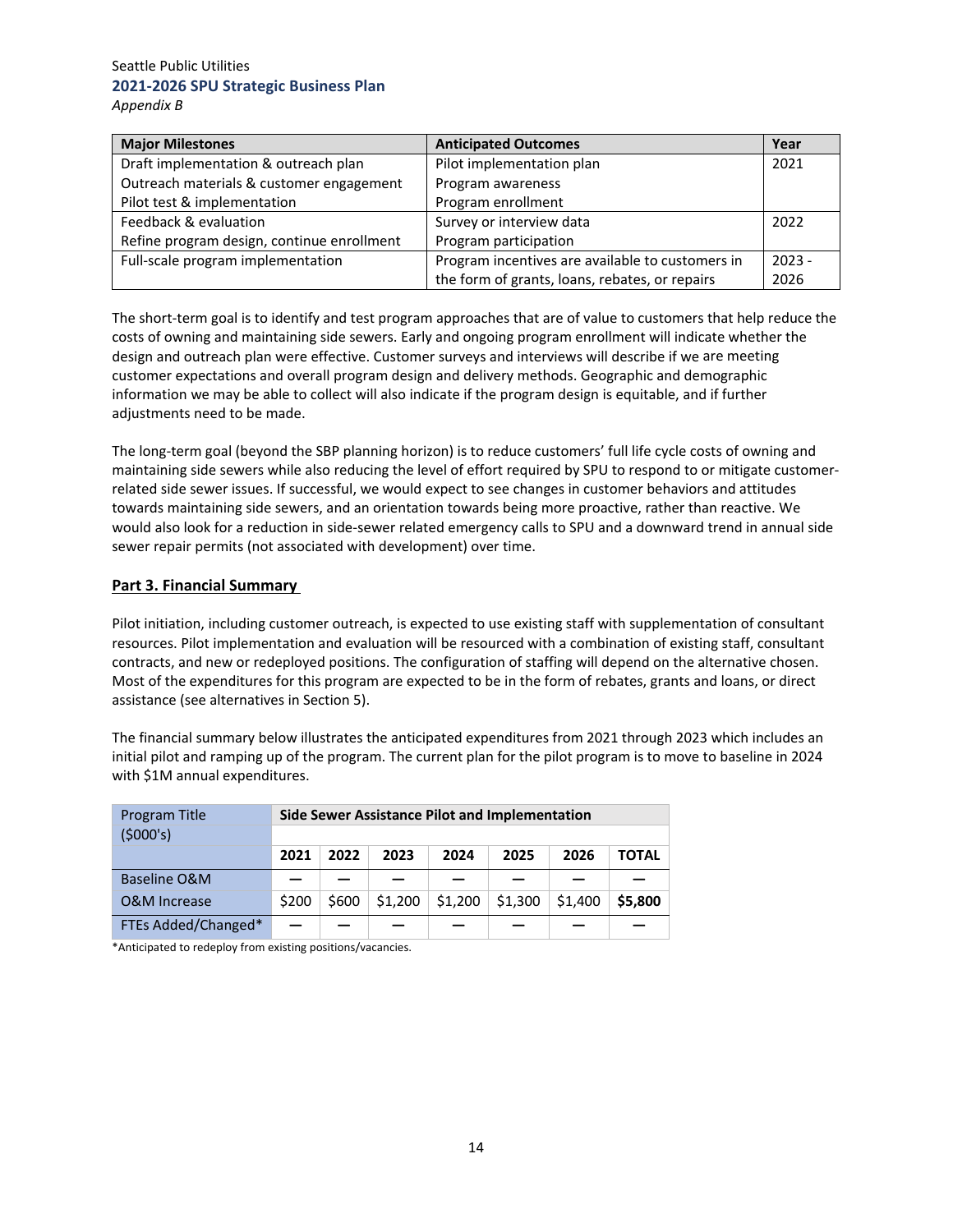# **Part 4. Capacity Plan to Deliver (Existing/Expanding Capital Only)**

N/A

## **Part 5. Alternatives Considered**

There are several alternatives (table below) that have been analyzed. The alternatives range from small financial incentives (rebates, grants) to side sewer repair programs which would cover customer costs for repairs in the right‐of‐way.

| <b>Program Alternatives</b>                  | <b>Customers Served</b> | <b>Annual Costs</b> |
|----------------------------------------------|-------------------------|---------------------|
| <b>Customer Rebates</b>                      | 100's                   | \$100,000           |
| <b>SPU Grants &amp; Loans</b>                | 10's                    | \$1,000,000         |
| <b>Customer Utility Insurance</b>            | 100's                   | \$10,000,000        |
| <b>SPU Direct Replacement of Side Sewers</b> | 1000's                  | \$100,000,000       |

Over time, we expect that each option will reduce SPU costs related to investigating customer side sewer emergencies. One alternative proposes to use crew or crew‐led contractor work which would reduce crew capacity for planning and scheduling and field work for existing core work. One option houses the program outside of SPU, so little or no change in services levels is expected. Each program design will require some level of contracted outreach support for equitable service delivery.

This program prioritizes low‐ and fixed‐income customers. Based on preliminary analysis, potential customers for this program are likely to be historically underserved communities including communities of color and non‐English speaking populations. The program options that have been identified would support all customers. However, with limited resources available, the effort would prioritize low‐ or fixed‐income customers.

The program will also rely on consultant support to engage customers and community‐based organizations to eliminate unnecessary barriers to participate.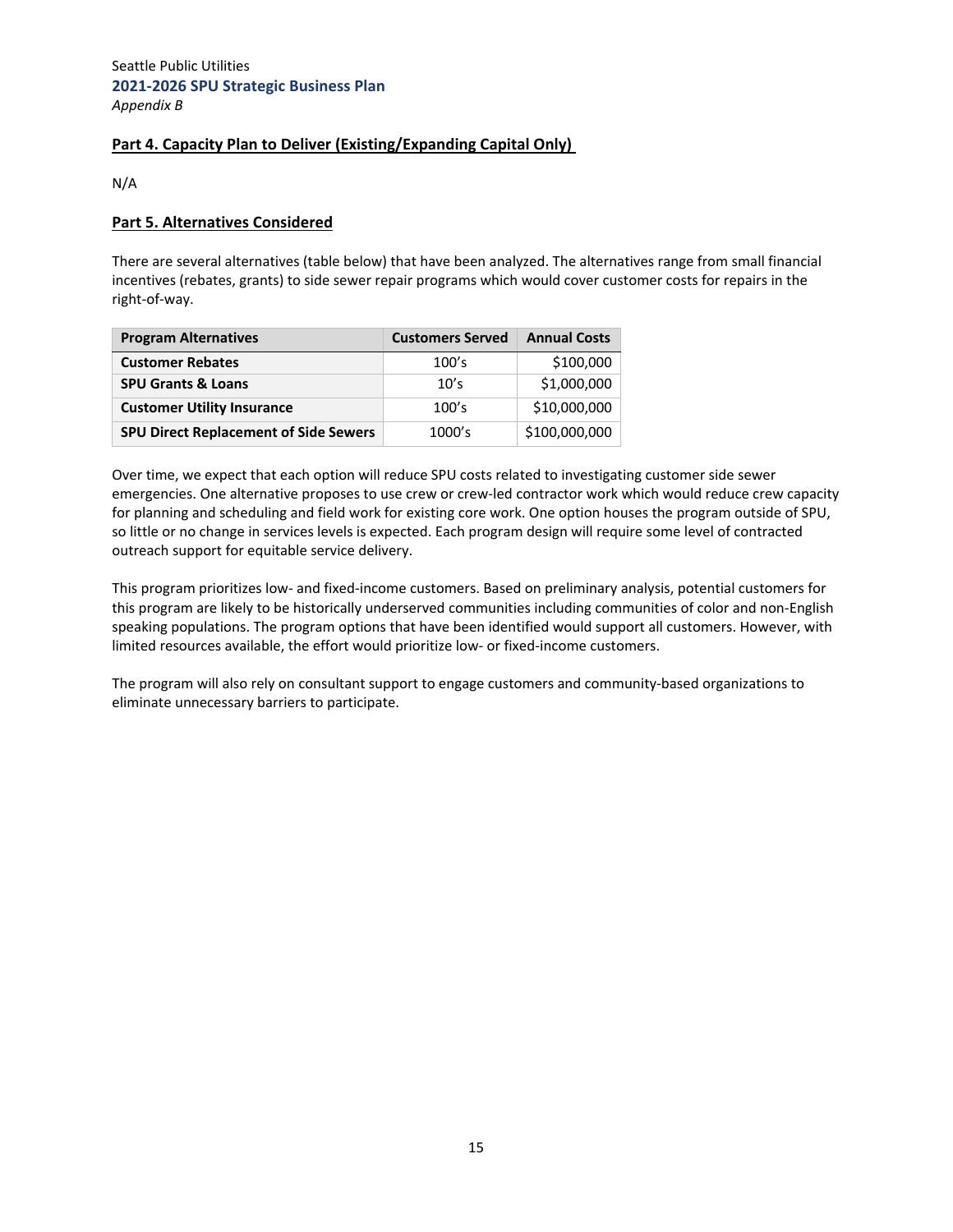# **Part 4. Capacity Plan to Deliver (Existing/Expanding Capital Only)**

N/A

#### **Part 5. Alternatives Considered**

There are several alternatives (table below) that are being analyzed. The alternatives range from small financial incentives (rebates, grants) to side sewer repair programs which would cover customer costs for repairs in the right‐of‐way.

| <b>Program Alternatives</b>                  | <b>Customers Served</b> | <b>Annual Costs</b> |
|----------------------------------------------|-------------------------|---------------------|
| <b>Customer Rebates</b>                      | 100's                   | \$100,000           |
| <b>SPU Grants &amp; Loans</b>                | 10's                    | \$1,000,000         |
| <b>Customer Utility Insurance</b>            | 100's                   | \$10,000,000        |
| <b>SPU Direct Replacement of Side Sewers</b> | 1000's                  | \$100,000,000       |

Over time, we expect that each option will reduce SPU costs related to investigating customer side sewer emergencies. One alternative proposes to use crew or crew‐led contractor work which would reduce crew capacity for planning and scheduling and field work for existing core work. One option houses the program outside of SPU, so little or no change in services levels is expected. Each program design will require some level of contracted outreach support for equitable service delivery.

This program prioritizes low‐ and fixed‐income customers. Based on preliminary analysis, potential customers for this program are likely to be historically underserved communities including communities of color and non‐English speaking populations. The program options that have been identified would support all customers. However, with limited resources available, the effort would prioritize low‐ or fixed‐income customers.

The program will also rely on consultant support to engage customers and community‐based organizations to eliminate unnecessary barriers to participate.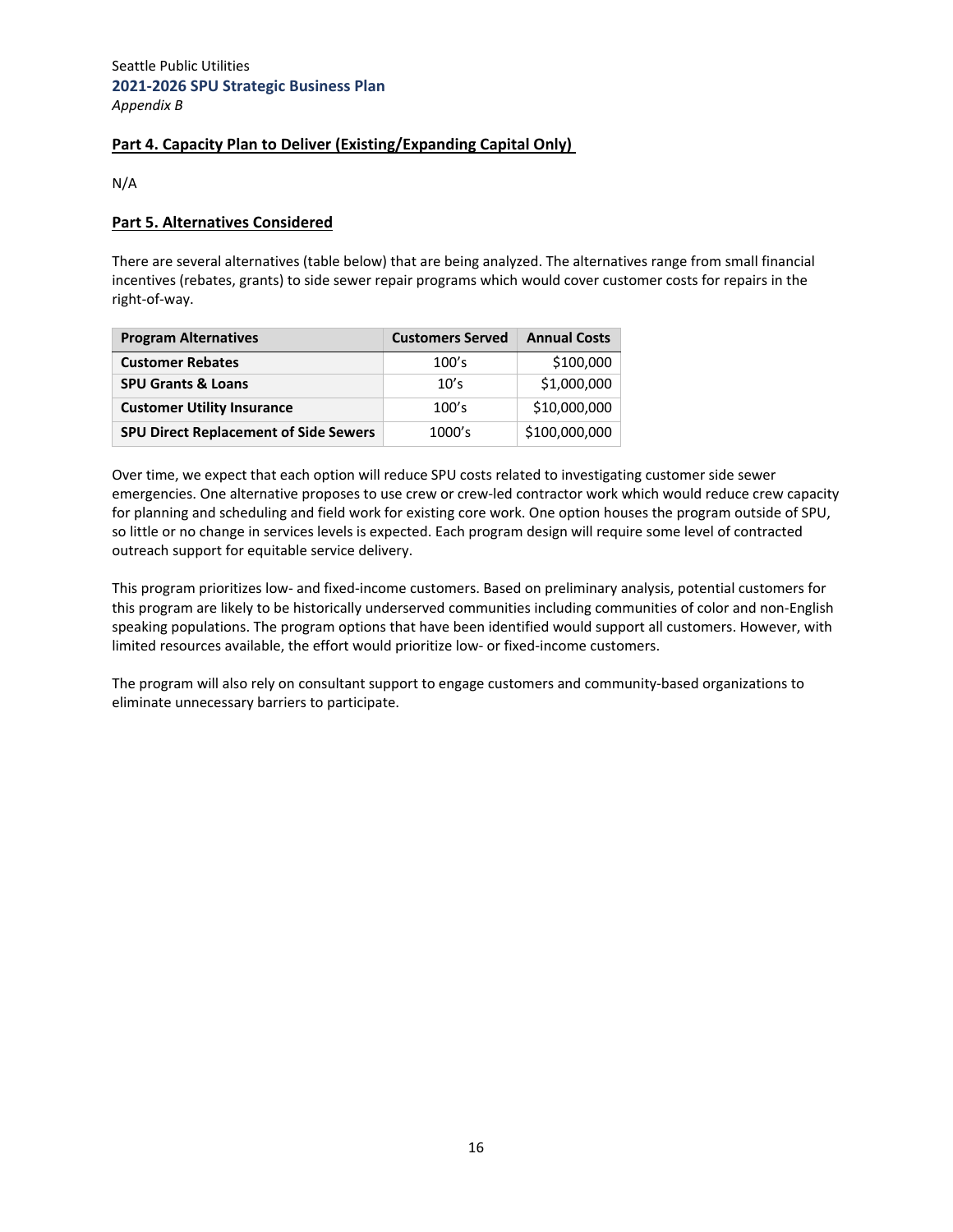## **9. SPU Support Services for the Unsheltered**

| <b>Focus Area</b>                  | Empowering Our Customers, Community, and Employees                                                                                                                                      |
|------------------------------------|-----------------------------------------------------------------------------------------------------------------------------------------------------------------------------------------|
| Goals                              | Remove barriers                                                                                                                                                                         |
| <b>Strategy</b>                    | Provide utility assistance that makes a difference                                                                                                                                      |
| <b>Type</b>                        | Investment template                                                                                                                                                                     |
| <b>SPU Branch/Line of Business</b> | People, Culture, and Community; Drainage and Wastewater                                                                                                                                 |
| <b>Executive Sponsor</b>           | Idris Beauregard, Andrew Lee                                                                                                                                                            |
| <b>Project Manager/Lead</b>        | Dave Hare, Chris Wilkerson                                                                                                                                                              |
| <b>Reporting</b>                   | Quarterly                                                                                                                                                                               |
| <b>Funding</b>                     | Currently funded with continued funding for 2021-2026**<br>** Primarily City General Fund, Clean City Program with exception of RV Pump Out<br>which is Drainage and Wastewater Funded. |
| Last Update                        | January 2021                                                                                                                                                                            |

#### Description:

SPU is increasing its support services for the unsheltered through the provision of cost-effective sanitation and disposal service solutions for Seattle's unsheltered populations including trash, sharps, (i.e., used needle collection) and recreational vehicle services. This investment includes two separate investment programs as follows:

- **a.** Clean City–Unsheltered Solid Waste Services
- **b.** Drainage and Wastewater Recreational Vehicle (RV) Mobile Pump Out Program

Separate templates for each investment area are provided below.

# **9a. Clean City – Unsheltered Solid Waste Services**

#### **Part 1. Summary of the Investment**

SPU's Solid Waste Division delivers two unsheltered services: The Encampment Trash Program and the Recreational Vehicle (RV) Remediation Pilot.

#### **Encampment Trash Program**

The program provides both scheduled and on-call trash pick-up services to unsanctioned homeless encampments identified in partnership with Finance and Administrative Services (FAS) and Human Services Department (HSD). Sites are selected based on: safe access for vendors, safe conditions for encampment residents, ability for outreach staff to engage encampment residents, trash clearly identified as garbage and separated from any personal possessions, trash for collection located away from the encampment and on a public right‐of‐way, and site not immediately scheduled for HSD to remove the encampment. For both scheduled and on‐call pick‐ups, a contracted outreach provider works directly with the site occupants on the logistics of the pick‐up site.

Currently, 12‐17 unsanctioned homeless encampments are being serviced weekly, and numerous sites are serviced as needed through on-call trash pick-up service. Bulky items (e.g., couches, etc.) are picked up as part of these services.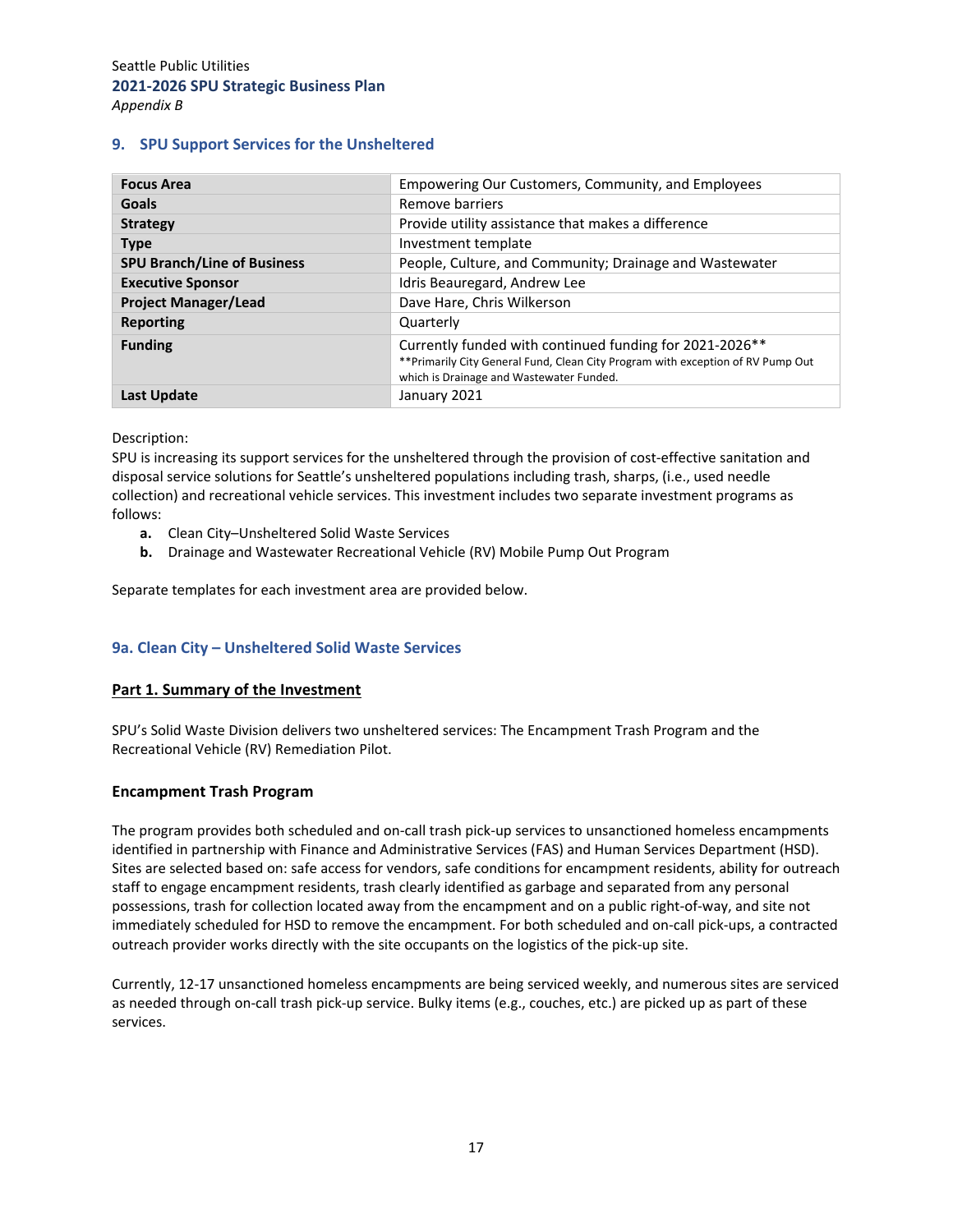#### **Solid Waste RV Remediation Pilot**

Starting in 2018 and continuing into 2019 and 2020, SPU conducted a pilot program to address community concerns and associated public health and safety risk associated with RVs. The City initiated the RV Remediation Pilot to remove problematic RVs and associated vehicles from the City right-of-way (ROW) and allow for safe cleanup of litter and debris.

Implementation of these efforts is led by SPU and performed by an interdepartmental team composed of Seattle Police Department, Seattle Parks and Recreation, Seattle Department of Transportation, and Seattle Finance and Administrative Services.

A series of protocols were developed to clarify the roles and responsibilities of each participating City department and guide how field staff from each should engage, provide notice, and remove RVs and vehicles that have been identified in priority areas. This includes site ranking criteria to identify six monthly priority RV locations, defined as having five or more RVs and vehicles with the highest health and safety risks. A monthly RV engagement schedule is also created and shared with internal and external stakeholders to facilitate coordination among participating departments.

#### **Part 2. Targeted Commitments and Performance Measures**

#### **Encampment Trash Program**

Target: Service 30 different unsanctioned homeless encampments annually.

As of January 1, 2020, SPU has serviced 26 different unsanctioned homeless encampments and collected 1,053,966 pounds of litter, engaged with 7,565 people, distributed 72,330 trash bags, collected 30 percent of distributed bags, and disposed of 44,948 sharps since January 2017.

Note: The program actively services between 12-17 locations weekly. Many of the locations are in place for an extended amount of time. Once the encampment moves or is cleared a new encampment is identified for *weekly services.*

#### **Solid Waste RV Remediation Pilot**

Target: By December 2021, service 50 RV hotspot locations. Ninety percent voluntary compliance for vehicles, towing unnecessary.

*Note: This target assumes the pilot receives continuing and increased funding.*

As of January 1, 2020, the RV remediation team completed 131 RV remediations in 41 neighborhoods. During the cleans 717,786 pounds of garbage were collected and 113 contaminated catchment basins were cleaned of sewage, garbage, and oil along with 102 spills. Ninety-one percent of all RVs/vehicles encountered left voluntarily. Only nine percent of all RVs/vehicles did not move and were towed or junked.

#### **Part 3. Financial Summary**

Both programs are expected to continue beyond 2020 but may be revised or expanded by the Mayor and City Council during budget deliberations.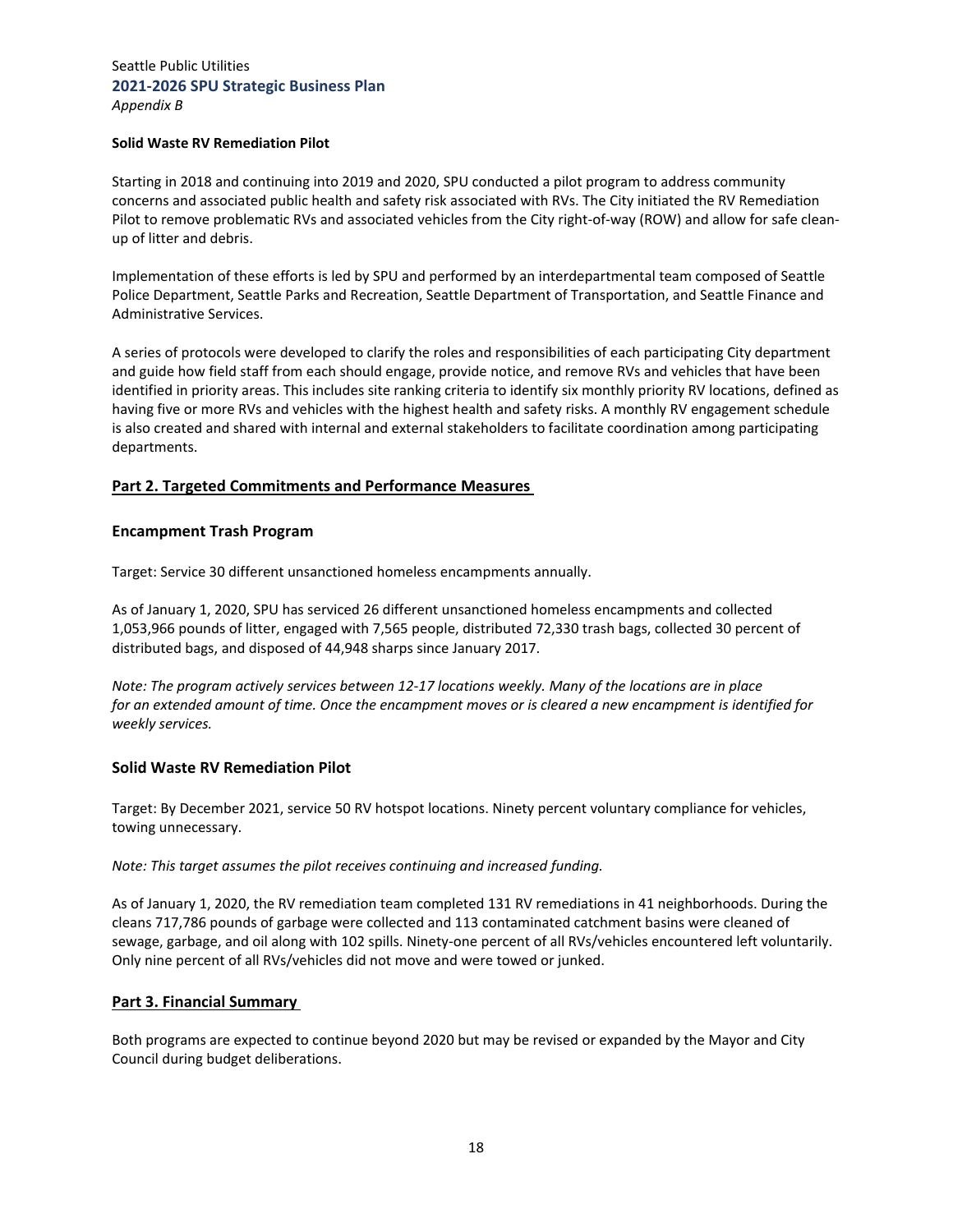| Program Title           |         | <b>Clean City - Unsheltered Services</b> |         |         |         |         |              |  |  |
|-------------------------|---------|------------------------------------------|---------|---------|---------|---------|--------------|--|--|
| <b>Project Name</b>     |         | Encampment Trash, RV Remediation Pilot   |         |         |         |         |              |  |  |
| (\$000's)               |         |                                          |         |         |         |         |              |  |  |
|                         |         | <b>SOLID WASTE</b>                       |         |         |         |         |              |  |  |
|                         | 2021    | 2022                                     | 2023    | 2024    | 2025    | 2026    | <b>TOTAL</b> |  |  |
| Baseline O&M            | \$1,800 | \$1,900                                  | \$2,000 | \$2,100 | \$2,200 | \$2,300 | \$14,000     |  |  |
| <b>O&amp;M Increase</b> |         |                                          | --      |         |         |         |              |  |  |
| <b>Total Baseline</b>   | \$1,800 | \$1.900                                  | \$2,000 | \$2,100 | \$2,200 | \$2,300 | \$14,000     |  |  |

Note: Programs are funded through General Fund and are not funded through utility rate.

## **Part 4. Capacity Plan to Deliver (Existing/Capital Only)**

Current resources are sufficient to deliver the current program and pilot. No changes in capacity are anticipated.

## **Part 5. Alternatives Considered**

These programs are exploring several options for improved delivery.

#### **Encampment Trash Program**

- Exploring paying homeless individuals to collect and dispose garbage.
- Expand existing consultant contracts with non‐profit outreach providers.
- Expand garbage collection to service 10‐20 sites at any given time.
- Continue exploring options for improved sharps collection.

#### **Solid Waste RV Remediation Pilot**

- Integrate non-profit outreach providers into the RV protocol.
- Expand (potentially) the number of pilot sites serviced.
- Explore pressure washing in clean-up activities.
- Continue collaboration with SPU's RV pump out pilot.

These programs have several race and social justice considerations including geographic distribution and very‐low‐ income populations served. Work in these programs is done in coordination with community organizations and partner City departments including the Human Services Department. Continuous application of SPU's Race and Social Justice Initiative measures lead to refined selection criteria that help achieve service equity goals by identifying new neighborhoods in need of encampment trash and RV remediation abatement services.

# **9b. Drainage and Wastewater Recreational Vehicle (RV) Mobile Pump Out Program**

#### **Part 1. Summary of the Investment**

Nearly half of Seattle's unhoused population live in vehicles, many in RVs. These RVs are often concentrated in encampments with minimal access to sanitary sewer or pump out removal (the nearest pump out station is 25 miles outside of Seattle city limits). Many of these RVs have broken plumbing or are unable to be moved, compounding the challenge of removing wastewater with traditional methods. RVs occupying encampments often dump waste in drainage basins, streets, or adjacent properties. Over the past several years incidents and complaints associated with this type of dumping have increased substantially (see graph that follows).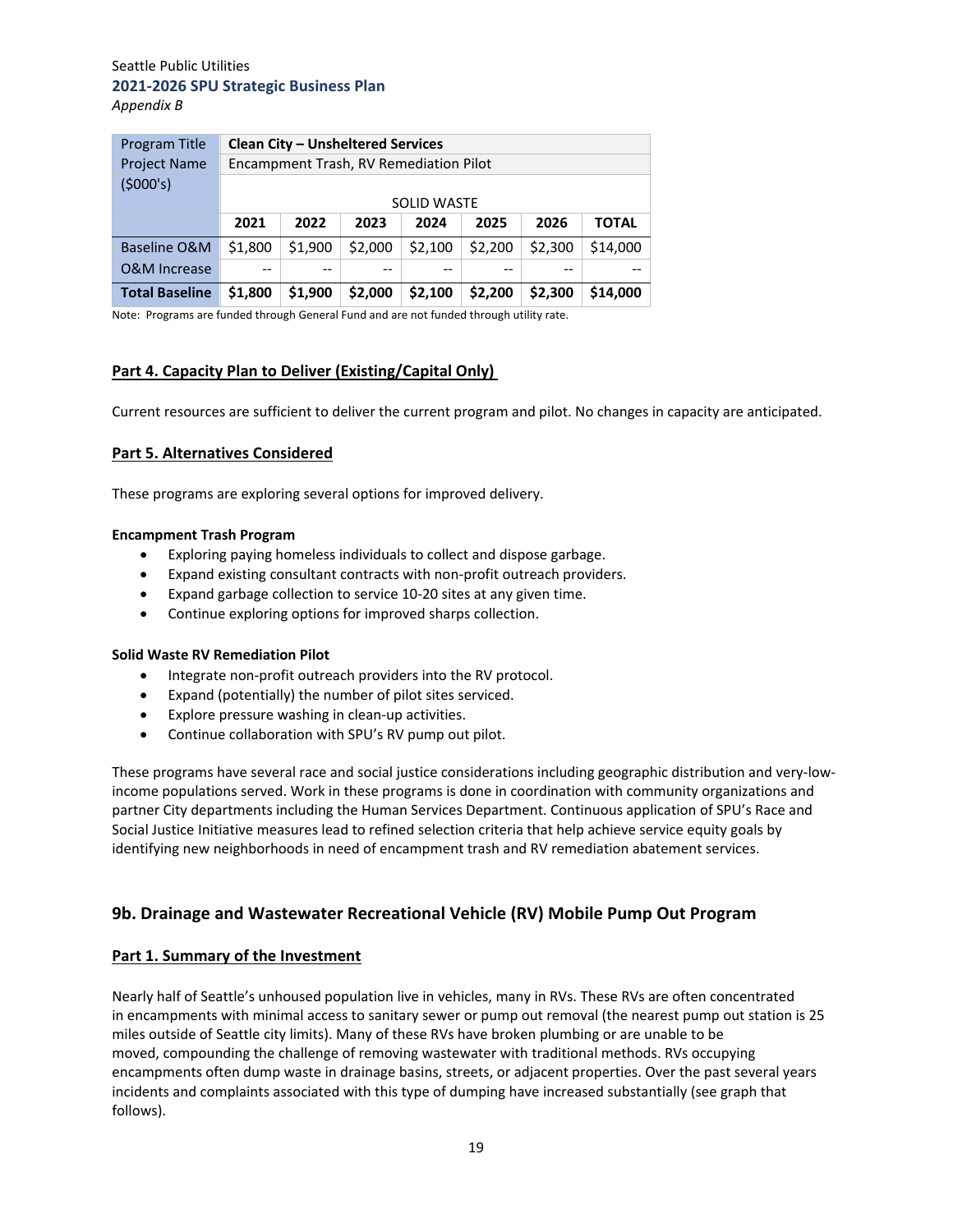

In addition to cleaning up garbage and debris at encampments, SPU's spill response team responds with the interdepartmental clean up team and assesses whether there is evidence of contamination from sewage or other materials. If there is, the team cleans out drainage catch basins to prevent materials from entering local waterways.

SPU is also operating a pilot RV pump out program to address dumping of sewage and other contaminants that can enter the drainage system and travel to local waterways. This pilot provides wastewater pump out services to RVs and will pilot an RV dump station. Mobile pumping is averaging \$150 per vehicle per pump out which includes attempted pump outs of RVs with clogged or broken plumbing (19 percent of service attempts).

Initial estimates for this pilot program assumed funding could provide eight pump‐out events per month, with each event consisting of a four-hour period during which five to eight RVs could be serviced. In total, the pilot program services between 40 and 64 RVs per month. This estimate assumes that SPU can partner with the RV remediation interdepartmental team or separately with the Seattle Police Department to guarantee SPU employee safety and to help coordinate the response. In addition, SPU is assessing the viability of a temporary and potentially permanent RV dump station in Seattle.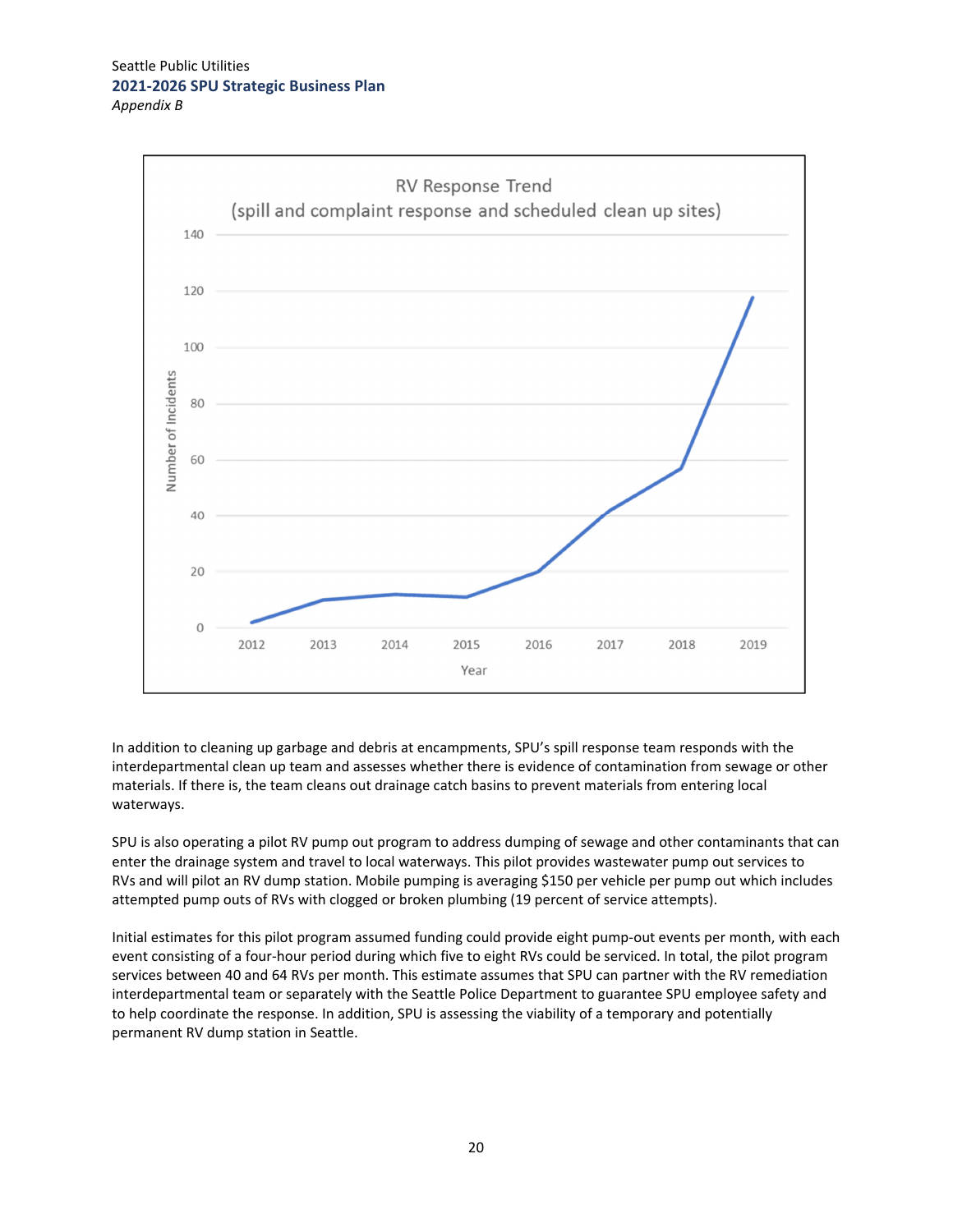## **Part 2. Targeted Commitments and Performance Measures**

For this investment, SPU commits to pilot and evaluate cost-effective RV service approaches in 2021. Upon completion of the 2020 pilot and option analysis, targeted commitments will be established.

#### **Part 3. Financial Summary**

As a part of SPU's proposed 2021‐2022 budget, the RV mobile pump out pilot is budgeted until 2022, at which time the program would be fully evaluated for continuation, including position allocation and needed services. Funding for the proposed continuation of the pilot will come from rate revenue.

| Program Title           |       | <b>RV Mobile Pump Out</b> |       |       |       |       |              |
|-------------------------|-------|---------------------------|-------|-------|-------|-------|--------------|
| $(5000's)*$             |       |                           |       |       |       |       |              |
|                         | 2021  | 2022                      | 2023  | 2024  | 2025  | 2026  | <b>TOTAL</b> |
| Baseline O&M            | \$200 | \$200                     | \$200 | \$200 | \$200 | \$200 | \$1,200      |
| <b>Baseline Capital</b> |       |                           |       |       |       |       |              |
| <b>Total Baseline</b>   | \$200 | \$200                     | \$200 | \$200 | \$200 | \$200 | \$1,200      |
| <b>O&amp;M</b> Increase |       |                           |       |       |       |       |              |
| Capital Increase        |       |                           |       |       |       |       |              |
| <b>Total</b>            | \$200 | \$200                     | \$200 | \$200 | \$200 | \$200 | \$1,200      |
| FTEs Added/Changed      |       |                           |       |       |       |       |              |

\*Dollars are rounded to the nearest \$100,000.

#### **Part 4. Capacity Plan to Deliver (Existing/Capital Only)**

The pilot is being delivered with an 'out of class' temporary position and through contractual services. Services are delivered in conjunction with the Seattle Police Department, the City navigation team and partner non‐profit organizations, including St. Vincent De Paul and REACH.

#### **Part 5. Alternatives Considered**

This pilot is exploring several options with varying ranges of cost and benefit including:

- Providing RV mobile pump out services, and
- Installing a temporary or permanent RV pump out station in Seattle.

This pilot focuses on the technical feasibility of providing alternatives to RV dumping in a limited geographic area. Individuals served by this program are very low income; however, the pilot analysis does not include collection of income, race, or household data.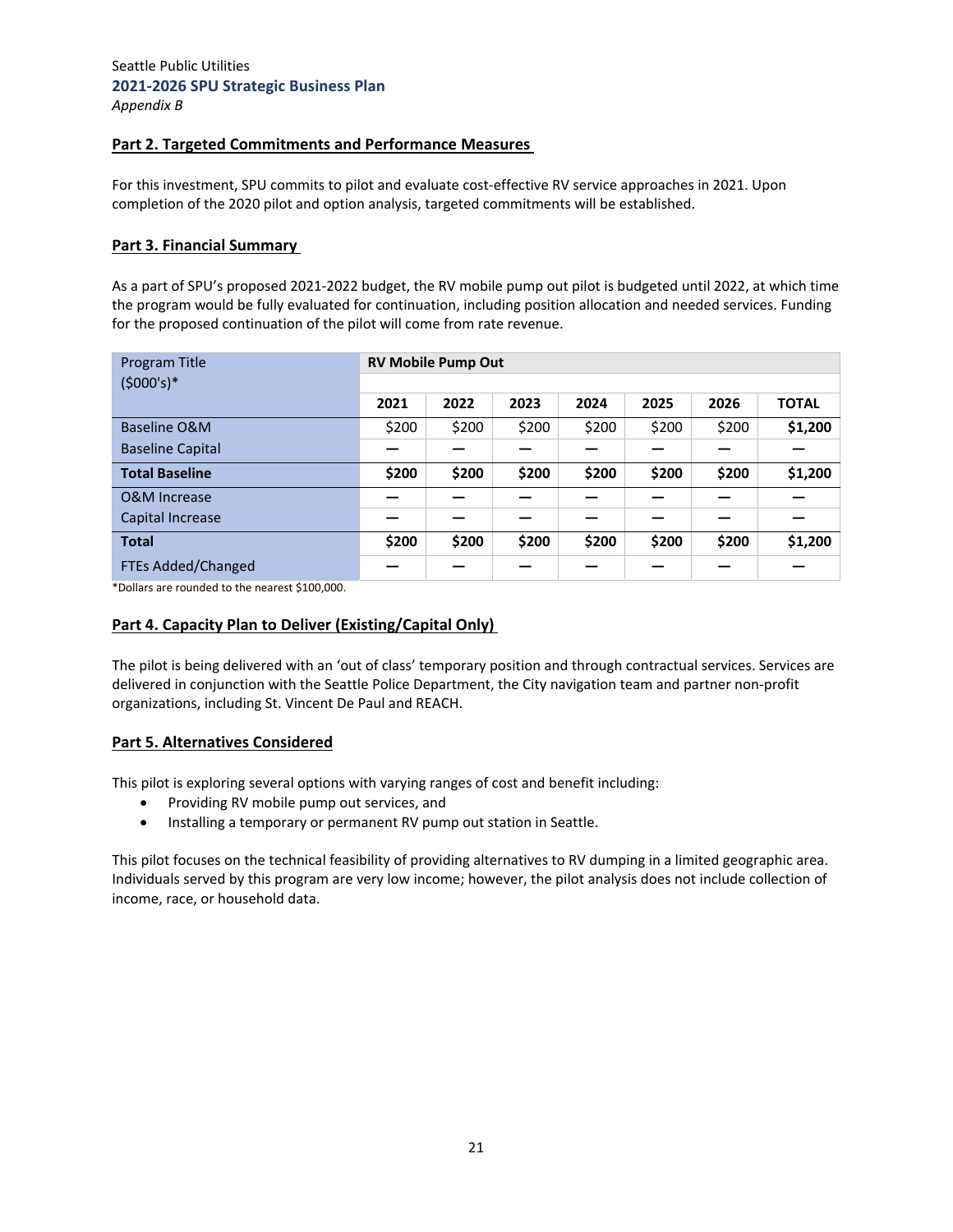|  |  |  |  |  | 10. Seeds of Resilience Impact Investment Proposal |  |
|--|--|--|--|--|----------------------------------------------------|--|
|--|--|--|--|--|----------------------------------------------------|--|

| <b>Focus Area</b>                  | Empowering Our Customers, Community, and Employees     |  |  |  |
|------------------------------------|--------------------------------------------------------|--|--|--|
| Goals                              | Partner with community to maximize the benefits of SPU |  |  |  |
|                                    | investments                                            |  |  |  |
| <b>Strategy</b>                    | Give voice and power through meaningful partnerships   |  |  |  |
| <b>Type</b>                        | Initiative template. If approved, Investment.          |  |  |  |
| <b>SPU Branch/Line of Business</b> | Corporate Policy; All SPU                              |  |  |  |
| <b>Executive Sponsor</b>           | Mami Hara, Paula Laschober                             |  |  |  |
| <b>Project Manager/Lead</b>        | Dani Purnell, Karl Stickel                             |  |  |  |
|                                    | SPU Seeds of Resilience Community of Practice          |  |  |  |
| <b>Reporting</b>                   | Annual, until an investment proposal is approved.      |  |  |  |
| <b>Funding</b>                     | <b>TBD</b>                                             |  |  |  |
| <b>Last Update</b>                 | January 2021                                           |  |  |  |

## **Part 1. Summary of the Initiative**

Assess viable approaches for designing, funding, managing, and evaluating a three‐year pilot program that fosters community‐centered, One Water and Zero Waste entrepreneurship. Investments will build water resiliency, encourage a circular economy, and grow jobs with an emphasis on supporting Black, Indigenous and People of Color (BIPOC) communities. As initially contemplated, SPU's "seeds of resilience" impact investment program would propose to invest some of SPU's annual operating revenue to incentivize and incubate locally led water and waste service entrepreneurship. SPU would seek to leverage and grow this investment through community partnerships eventually up to 100+ percent. To streamline program delivery, SPU would seek to administer its program through a community partner with skill in community granting and impact evaluation. The program's investment portfolio and annual investment strategy would be established by SPU and funding partners in consultation with a stakeholder steering committee. Annual investments would be made via competitive grant processes. Applicants would also be offered coaching and support both during and after application (as appropriate). SPU impact investment would target three primary outcomes: advancement of local One Water and Zero Waste circular economy and climate adaptation, long-term water and waste service affordability, and provision of new, inclusive job opportunities for the BIPOC community.

#### **Part 2. 2021‐2023 Commitment**

| <b>Major Milestones</b>                                                                 |      |  |  |  |
|-----------------------------------------------------------------------------------------|------|--|--|--|
| Develop a proposal and enabling ordinance for Mayor's Office and City Council approval. | 2021 |  |  |  |
| If approved, launch pilot investment program.                                           | 2022 |  |  |  |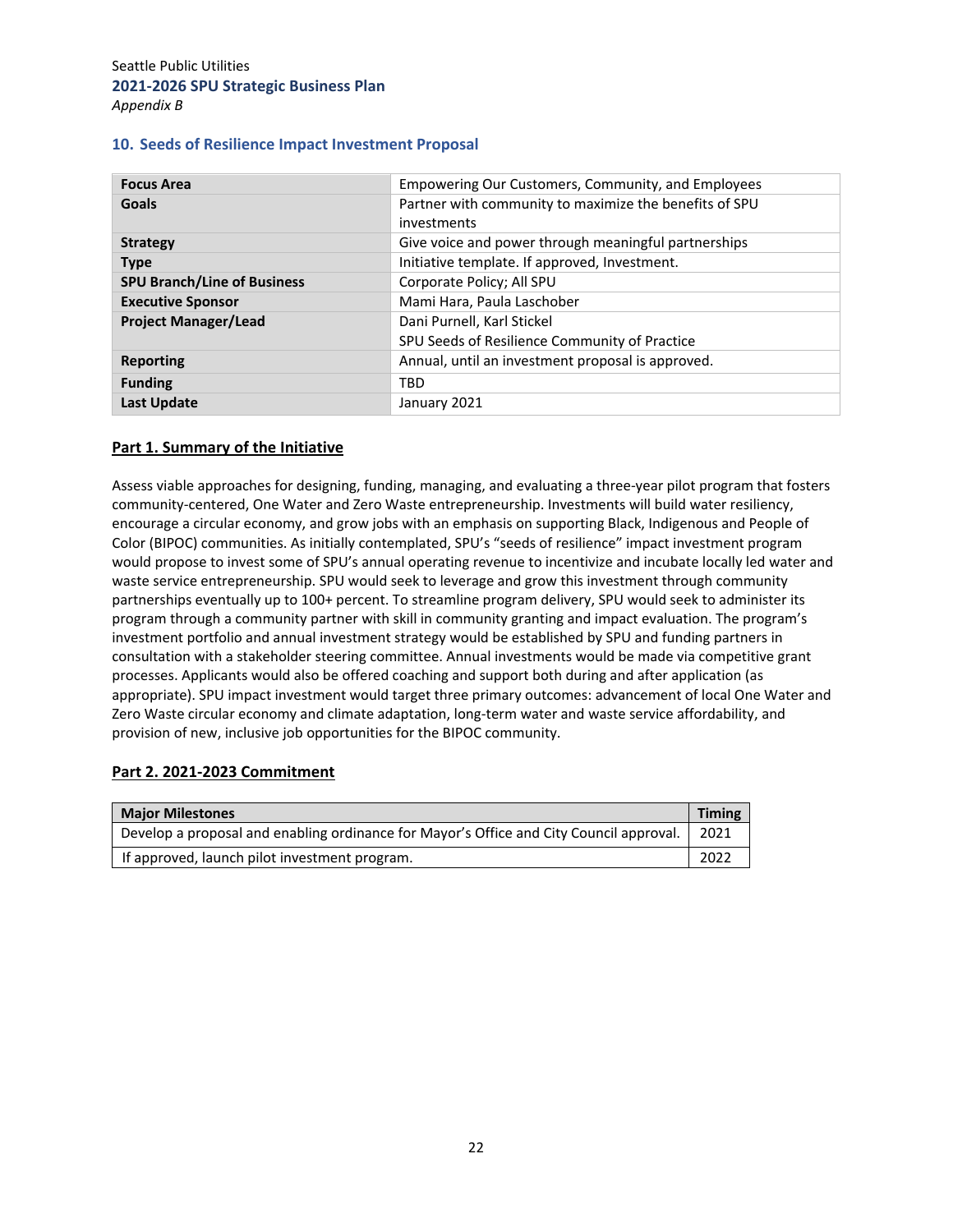#### **11. Race and Social Justice (RSJ) Strategic Plan**

| <b>Focus Area</b>                  | Empowering Our Customers, Community, and Employees               |
|------------------------------------|------------------------------------------------------------------|
| Goals                              | Remove barriers; partner with community to maximize the benefits |
|                                    | of SPU investments; invest in our employees                      |
| <b>Strategy</b>                    | Give voice and power through meaningful partnerships             |
| <b>Type</b>                        | Initiative template                                              |
| <b>SPU Branch/Line of Business</b> | People, Culture, and Community                                   |
| <b>Executive Sponsor</b>           | Mami Hara                                                        |
| <b>Project Manager/Lead</b>        | Kathleen Baca                                                    |
| <b>Reporting</b>                   | Annual                                                           |
| <b>Funding</b>                     | Currently funded with continued funding for 2021-2026            |
| <b>Last Update</b>                 | January 2021                                                     |

#### **Part 1. Summary of the Initiative**

SPU's RSJ Strategic Plan outlines a comprehensive approach to support the utility's internal and external RSJ work. The plan is comprised of a series of actions that include updating the Race and Social Justice Toolkit, deepening staff engagement in RSJ work, increasing community engagement to advance RSJ policies and service equity, and strengthening relationships with underserved communities by building on current engagement strategies. Increased employee engagement in RSJ work will result in a more equitable work culture; increased community engagement will provide a deeper understanding of the needs of our customers and help inform policy.

The scope of the RSJ Strategic Plan also includes:

- Increase SPU's community footprint through strategic community engagement;
- Design and facilitate SPU RSJ trainings, including train-the-trainer to build capacity of staff across the utility to facilitate discussions of race and social justice;
- Build partnerships with City departments to maximize resources for supporting and developing programs to advance racial equity across the utility;
- Support the change team, affinity groups and Seattle Silence Breakers to advance a unified vision and goals for achieving a truly equitable workforce;
- Develop a plan to increase membership in branch equity teams to increase staff engagement in RSJ and culture work; develop a companion program to engage staff not affiliated with any of SPU's standing groups;
- Host learnings, guest speakers, and town halls to build understanding of SPU's RSJ work among staff and community members; and
- Develop a communication plan to support the work.

#### **Part 2. 2021‐2023 Commitments**

| <b>Major Milestones</b>                                                   | <b>Timing</b> |
|---------------------------------------------------------------------------|---------------|
| Broader engagement of staff in RSJ work, increased community partnerships | End of 2023   |
| Update and revisions of SPU's RSJ strategic plan                          | Q2 2021       |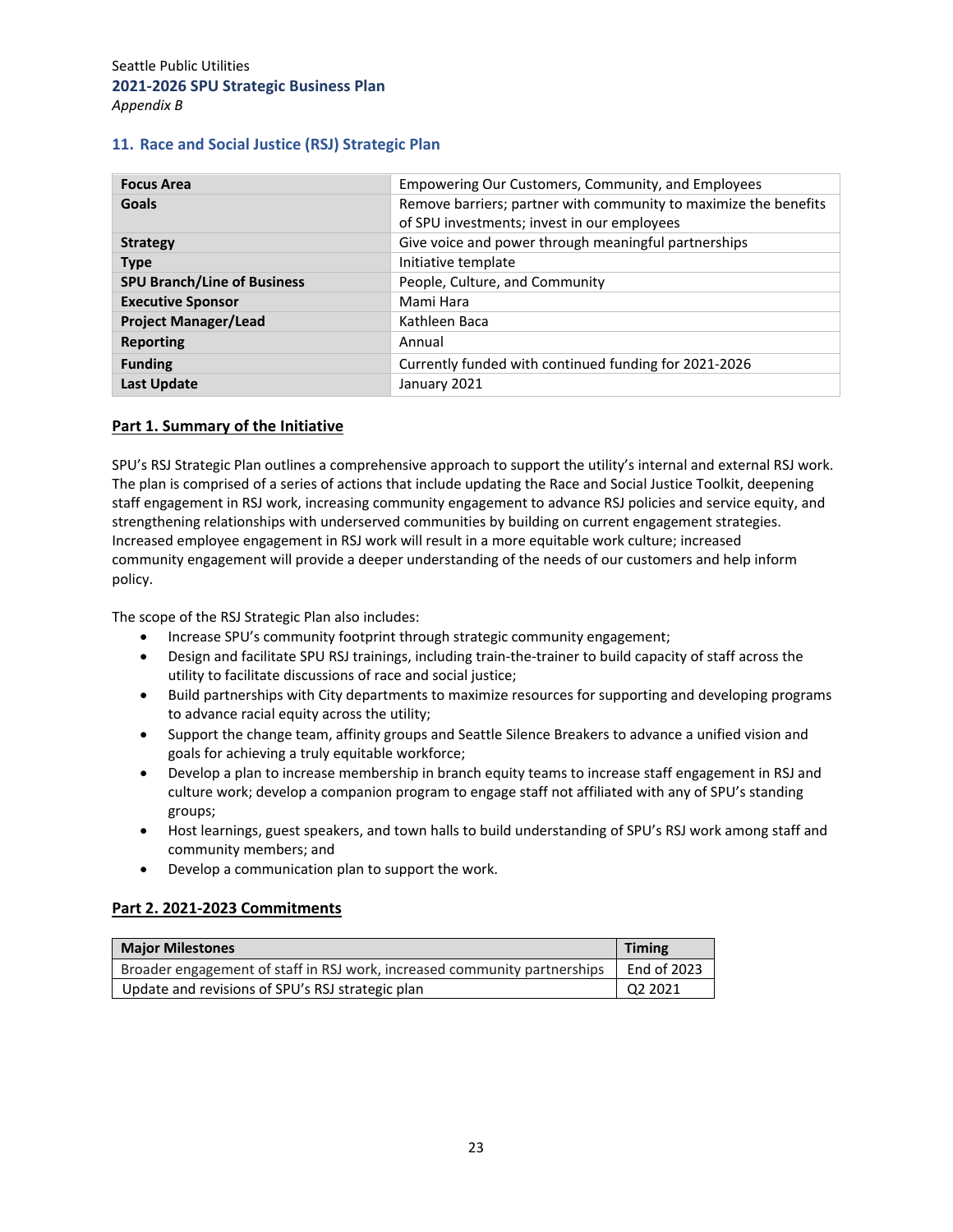*Appendix B*

### **12. SPU Workforce Development**

| <b>Focus Area</b>                  | Empowering Our Customers, Community, and Employees                                |
|------------------------------------|-----------------------------------------------------------------------------------|
| Goals                              | Invest in our employees                                                           |
| <b>Strategy</b>                    | Foster a more equitable workplace, work culture, and better work<br>opportunities |
| <b>Type</b>                        | Initiative template                                                               |
| <b>SPU Branch/Line of Business</b> | People, Culture, and Community                                                    |
| <b>Executive Sponsor</b>           | Mami Hara, Andrew Lee                                                             |
| <b>Project Manager/Lead</b>        | Mary Cornelius                                                                    |
| <b>Reporting</b>                   | Annual                                                                            |
| <b>Funding</b>                     | Currently funded with continued funding for 2021-2026                             |
| <b>Last Update</b>                 | January 2021                                                                      |

#### **Part 1. Summary of the Initiative**

Workforce planning is an interconnected set of solutions to meet employment needs. It can include changes to culture, changes to employee engagement, and improvements to employee skills and knowledge that will help to positively influence SPU's future success. This is important to "rebuild, retain, and recruit" the SPU workforce. Data shows that our workforce is changing and the way to stay ahead of this change is to proactively prepare, creating space for employees to stay within the SPU/ City of Seattle by growing and developing using internal programs. Equally important is using an equity and Race and Social Justice (RSJ) lens to ensure any development plan will align with the City of Seattle's Race and Social Justice Initiative (RSJI) expectations and to provide an equity component to all aspects of the SPU development planning. The following are the areas of focus for the SPU workforce planning strategy between 2021‐2023:

- Internal trainings
- Recruitment
- Mentorship
- Performance management
- Succession planning • RSJI
- Tuition Assistance Program (TAP)

# **Part 2. 2021‐2023 Commitments**

| <b>Major Milestones</b>                                                                         | <b>Timing</b> |  |  |  |
|-------------------------------------------------------------------------------------------------|---------------|--|--|--|
| Internal trainings: develop resume building, mock interviews, and leadership excellence series  | 2021-2022     |  |  |  |
| Recruitment: create a diverse interview panel roster, identify, and develop community partners, |               |  |  |  |
| conventional and non-conventional to locate top diverse applicants                              |               |  |  |  |
| Mentorships: build upon existing program, establish mentor roster, and build a "shadowing"      | 2021-2023     |  |  |  |
| system                                                                                          |               |  |  |  |
| Performance management: enhance existing programming to include non-APEX/ SAM                   | 2021-2022     |  |  |  |
| employees and incorporate an Individual Career Action Plan (ICAP) for interested employees      |               |  |  |  |
| Succession planning: roll out for leaders as preparation for successors to E-Team level         |               |  |  |  |
| Tuition Assistance Program (TAP): expand program to include payments for employees with         | 2021          |  |  |  |
| existing student loans                                                                          |               |  |  |  |
| RSJI: continued work with internal groups (Seattle Silence Breakers/ Change Team/               |               |  |  |  |
| Environmental Justice and Service Equity) to update work products associated with maintaining   |               |  |  |  |
| equity in the workplace                                                                         |               |  |  |  |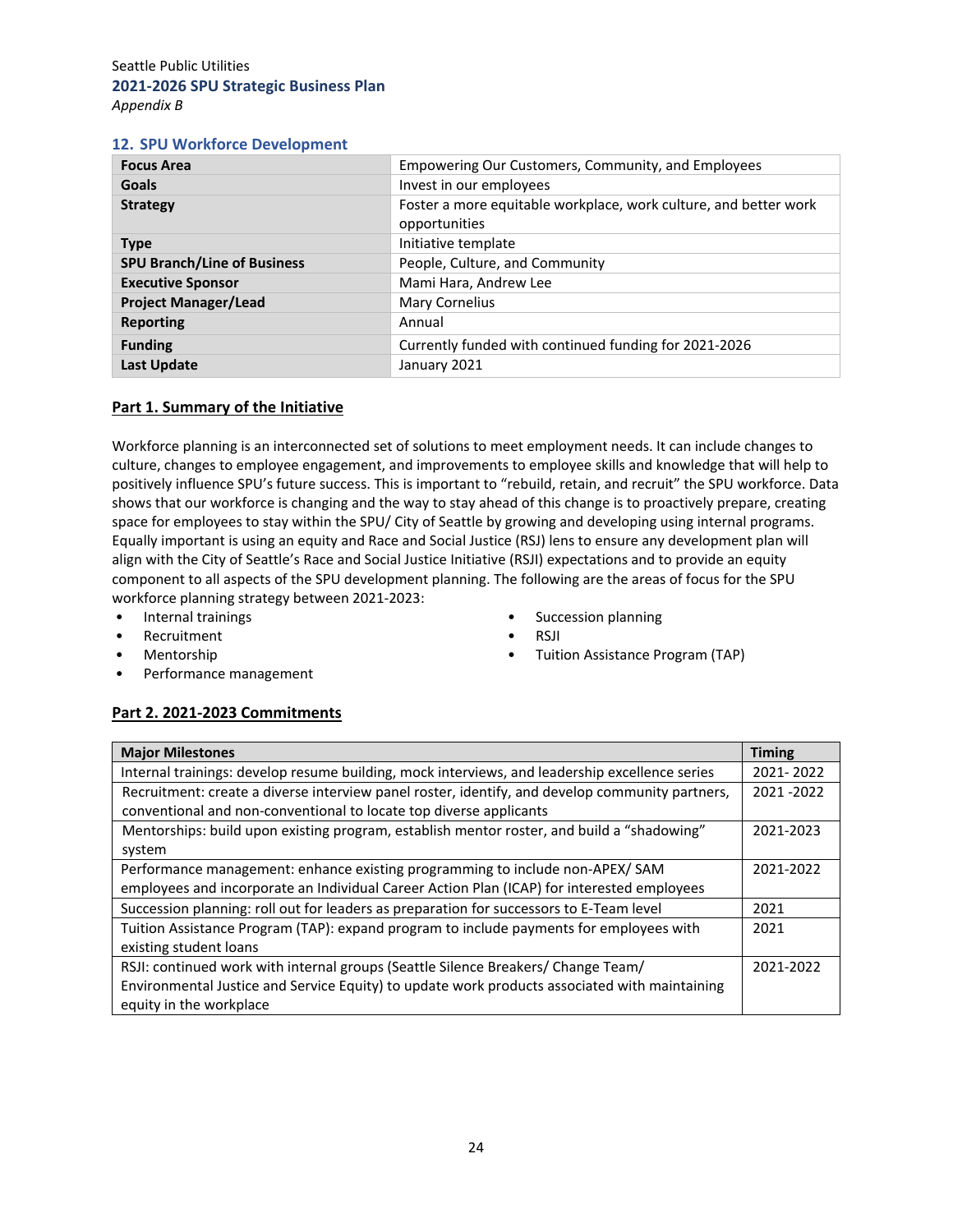#### **13. Workforce Facilities Investments**

| <b>Focus Area</b>                  | Empowering Our Customers, Community, and Employees                                          |
|------------------------------------|---------------------------------------------------------------------------------------------|
| Goals                              | Invest in our employees                                                                     |
| <b>Strategy</b>                    | Foster a more equitable workplace, work culture, and better work<br>opportunities           |
| <b>Type</b>                        | Investment template                                                                         |
| <b>SPU Branch/Line of Business</b> | Logistics, Drainage and Wastewater, Water                                                   |
| <b>Executive Sponsor</b>           | Andrew Lee, Alex Chen, Keri Burchard-Juarez                                                 |
| <b>Project Manager/Lead</b>        | Gina Galando, Leslie Webster, Alexander Mockos, Wylie Harper,<br>Amy LaBarge, Frank Coulter |
| Reporting                          | Quarterly                                                                                   |
| <b>Funding</b>                     | Currently funded with continued funding for 2021-2026                                       |
| <b>Last Update</b>                 | January 2021                                                                                |

#### **Part 1. Summary of the Investment**

This action plan update continues but revises the funding for improvements to SPU workforce facilities to improve working conditions for frontline employees at South Operations Complex, North Operations Complex, Cedar Falls Phase 2 as well as improved space utilization efficiencies at the Seattle Municipal Tower (SMT). These four facilities projects were previously funded as part of the 2018‐2023 SBP.

#### **Reevaluating SPU's Facility Needs**

The 2018 original project estimates were based on preliminary estimates. After further analysis, the scope, schedule, and budget of the facility projects have been revised with three refined objectives for this work:

- 1. Update the facility master plan to provide a revised delivery strategy for overall utility facility needs based on current conditions.
- 2. Study and reevaluate SMT space utilization, post coronavirus. Based on our recent experience with large portions of our workforce telecommuting, we will develop a business case for reducing SMT floor utilization and implementing space reconfiguration projects to reduce maintenance and operating costs.
- 3. Create a capital and funding phased plan that achieves the lowest possible rate impact while delivering necessary facility assets.

#### **Project Summaries**

North Operations Complex: Includes the planning, design and renovation of the current facility including seismic and functional improvements to support the water line of business operations. The project is currently in options analysis.

South Operations Complex: Includes facility improvements that address maintenance issues and support operational efficiencies. Specifically, the project will address steel beam corrosion and roof leaks as well as failing utilities in the building and provide sewer grit and stormwater wet spoils dewatering, dry spoils and materials storage, and equipment decontamination and maintenance areas at the facility.

Cedar Falls Phase 2: Includes planning, design, and construction to replace shop space, fleet maintenance bays, equipment storage, materials, and tool storage buildings to support water line of business operations. The project is currently in scoping and does not include upgrades to the 100‐year‐old power grid, which is being done in coordination with Seattle City Light.

SMT reconfigurations**:** This project will seek to consolidate several floors of SMT occupied by SPU with the goal of reducing SPU's overall footprint and facility costs. The project will include the development of a business case that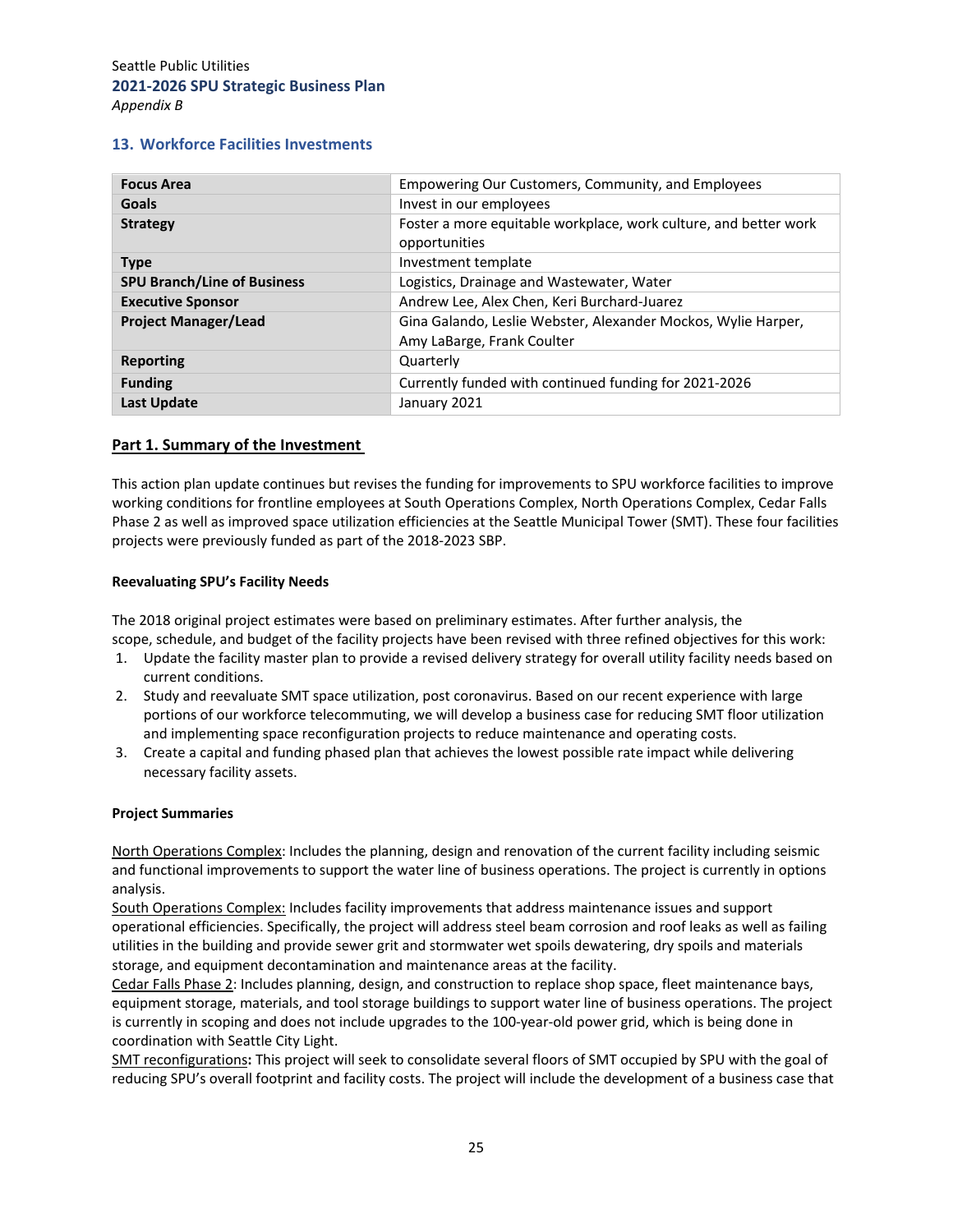considers expanded use of telecommuting and SMT renovations that facilitate more collaborative and temporary workspaces.

Facilities Master Plan. Update the current facility master plan to provide a revised delivery strategy for overall utility facility needs based on current conditions.

#### **Part 2. Targeted Commitments and Performance Measures**

| <b>Major Milestone</b>                              | <b>Targeted Commitment</b> |  |  |
|-----------------------------------------------------|----------------------------|--|--|
| <b>Facility Master Plan Strategy Update</b>         | Complete by 2023           |  |  |
| Planning and design                                 | Complete by 2023           |  |  |
| North Operations Complex<br>$\bullet$               |                            |  |  |
| South Operations Complex<br>$\bullet$               |                            |  |  |
| Cedar Falls Phase 2<br>$\bullet$                    |                            |  |  |
| <b>SMT Reconfiguration</b><br>$\bullet$             | Complete by 2021           |  |  |
| Construction                                        |                            |  |  |
| North Operations Complex<br>٠                       | Complete 2026              |  |  |
| South Operations Complex                            | Complete 2024              |  |  |
| Cedar Falls Phase 2                                 | Complete 2025              |  |  |
| <b>SMT Reconfiguration</b><br>٠                     | Complete by 2024           |  |  |
| Phase I Floor Consolidation/Improvements<br>$\circ$ | Complete by 2022           |  |  |
| Phase 2 Floor Consolidation/Improvements<br>$\circ$ | Complete by 2024           |  |  |

## **Part 3. Financial Summary**

Continue program investments with revised funding. After master planning, options analysis, and business cases are developed, project budgets will be updated with refined estimates. The following financial plan provides the current revised estimate for facilities projects.

| Program Title                   |         | <b>SPU Workforce Facility Investments</b> |          |          |          |         |              |
|---------------------------------|---------|-------------------------------------------|----------|----------|----------|---------|--------------|
| $(5000's)*$                     |         |                                           |          |          |          |         |              |
|                                 | 2021    | 2022                                      | 2023     | 2024     | 2025     | 2026    | <b>TOTAL</b> |
| <b>North Operations Complex</b> | \$500   | \$500                                     | \$3,000  | \$5,000  | \$5,000  |         | \$14,000     |
| <b>South Operations Complex</b> | \$3,700 | \$13,900                                  | \$9,100  |          |          |         | \$26,700     |
| Cedar Falls Phase 2             | \$200   | \$500                                     | \$1,800  | \$15,000 | \$8,000  | \$4,000 | \$29,500     |
| <b>SMT Reconfiguration</b>      |         |                                           | \$1,500  | \$1,500  |          |         | \$3,000      |
| Facilities Master Plan*         | \$200   | \$300                                     | _        |          |          |         | \$500        |
| <b>Total Baseline Capital**</b> | \$4,600 | \$15,200                                  | \$15,400 | \$21,500 | \$13,000 | \$4,000 | \$73,700     |

\*The Facilities Master Plan is a new project with funding reallocated from existing facility projects.

\*\*Total planned capital spending decreased compared to the prior plan.

#### **Part 4. Capacity Plan to Deliver (Existing/Capital Only)**

The delivery model for major above ground facility construction and associated SPU resource plan will be a primary outcome of the facility master plan. Current projects in flight are fully staffed and will be using a combination of SPU and contracted resources to complete each phase.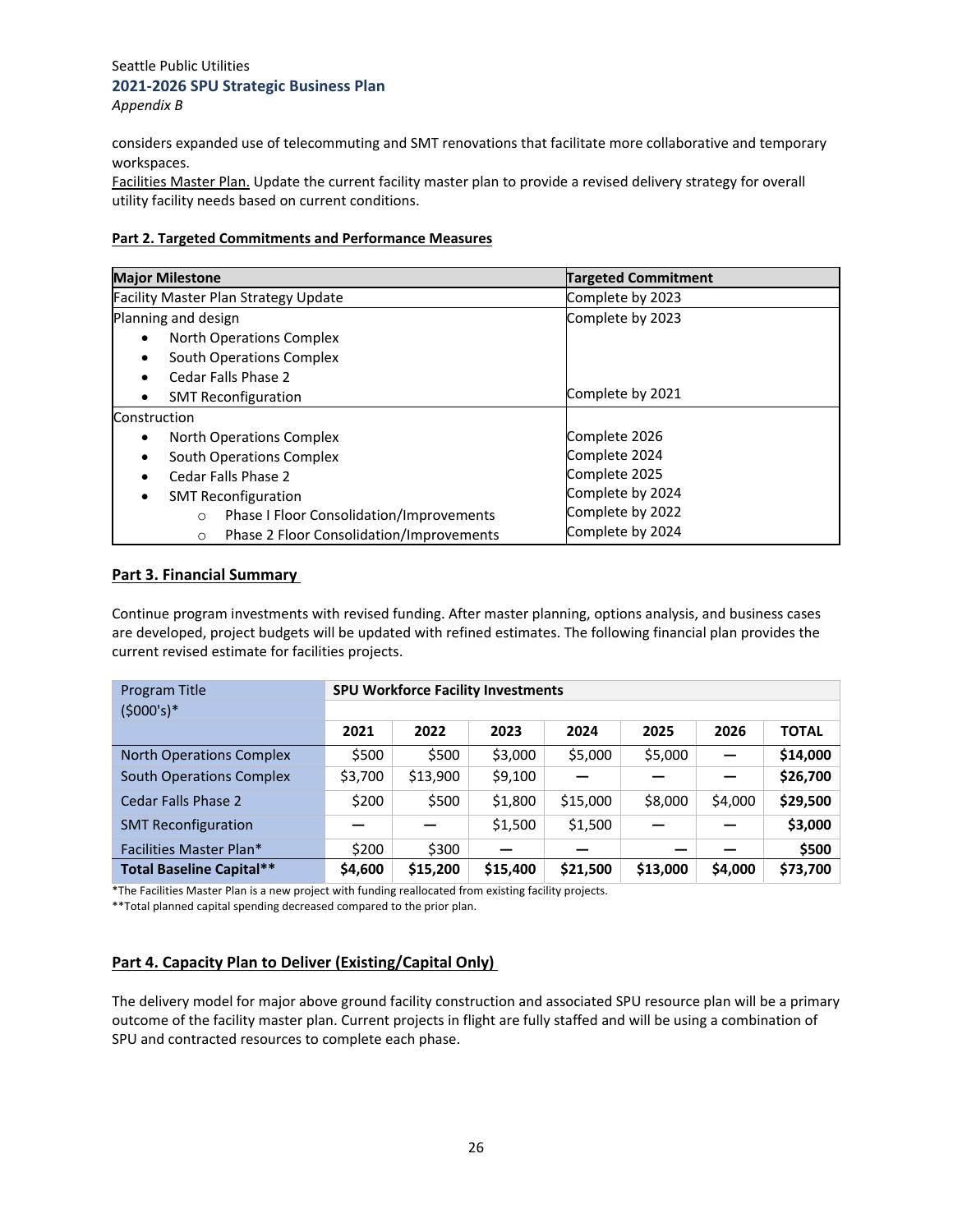## **Part 5. Alternatives Considered**

Several options were considered and vary by project:

- Continue to scope projects at higher levels of investment than the lower revised estimate; SPU has opted to pursue least cost options to reduce customer rate impact.
- Continue to use current facilities without major investment; this option does not support operations adequately and would like impact safety, productivity, site resilience, morale, and environmental impacts.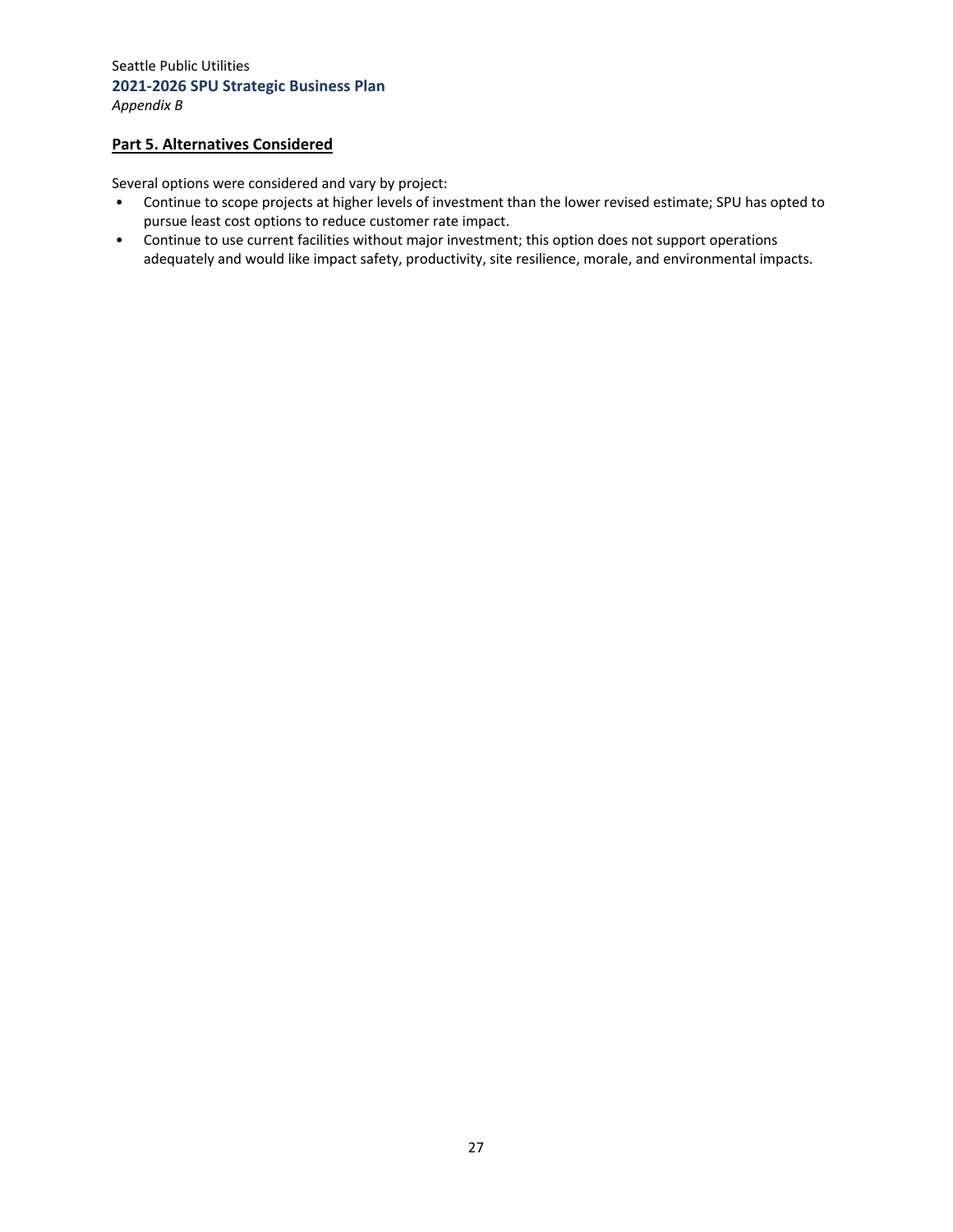#### **14. Accountability and Affordability Strategy Plan**

| <b>Focus Area</b>                  | Strengthening Our Utility's Business Practices                    |  |  |  |
|------------------------------------|-------------------------------------------------------------------|--|--|--|
| <b>Goals</b>                       | Enhance ratepayer affordability                                   |  |  |  |
| <b>Strategy</b>                    | Deliver on accountability and affordability commitments           |  |  |  |
| <b>Type</b>                        | Initiative template                                               |  |  |  |
| <b>SPU Branch/Line of Business</b> | Corporate Policy, Corporate Performance, Finance &                |  |  |  |
|                                    | Administration, Project Delivery and Engineering, All SPU         |  |  |  |
| <b>Executive Sponsor</b>           | Mami Hara, Paula Laschober, Keri Burchard-Juarez, Andrew Lee      |  |  |  |
| <b>Project Manager/Lead</b>        | Dani Purnell, Natasha Papsoueva, Karl Stickel, Tanya Treat, Ellen |  |  |  |
|                                    | Stewart                                                           |  |  |  |
|                                    | SPU Accountability and Affordability Community of Practice        |  |  |  |
| <b>Reporting</b>                   | Annual                                                            |  |  |  |
| <b>Funding</b>                     | Currently funded with continued funding for 2021-2026             |  |  |  |
| <b>Last Update</b>                 | January 2021                                                      |  |  |  |

#### **Part 1. Summary of the Initiative**

Improving rate affordability and accountability to our customers is paramount. While SPU is making progress in managing rates, the affordability of drinking water, wastewater, and stormwater is a challenge in Seattle and for utilities nationwide. As we confront increasing costs of living in housing and other sectors and the increase in economic inequality among our residents, the affordability of SPU's services becomes even more critical.

Our strategy outlines a holistic approach to deliver essential utility services, keep rate increases lower, focus corporate culture on continuous improvement, and make investments that deliver multiple benefits to the community. The initiative includes a series of actions that improve how SPU delivers service including the following:

- **Capital project planning and delivery.** Increase the speed and efficiency of planning and delivering of capital improvement projects while maximizing community value.
- **Process efficiency improvements.** Develop a culture of continuous improvement to enhance value to our customers and improve efficiency and performance.
- **Financial management.** Streamline and integrate budget and financial planning practices and align investments with the long‐range strategic goals of SPU and the community.
- **Regulatory alignment.** Reduce the cost and risk of meeting regulatory demands while ensuring public health and safety, environmental protection, a vibrant local economy, and social equity outcomes.
- **Alternative funding and partnerships**. Improve SPU's ability to partner with organizations, institutions, and companies to leverage broader benefits, reduce costs, share risks, and improve outcomes for the communities we serve.
- **Customer assistance.** See separate Customer Assistance Programs Initiative.

#### **Part 2. 2021‐2023 Commitments**

| <b>Major Milestones</b>                             | <b>Timing</b> |
|-----------------------------------------------------|---------------|
| Implementation of actions across six practice areas | End of 2023   |
| Update and revisions of actions by practice area    | Q1 2021       |
|                                                     | Q1 2022       |
|                                                     | Q1 2023       |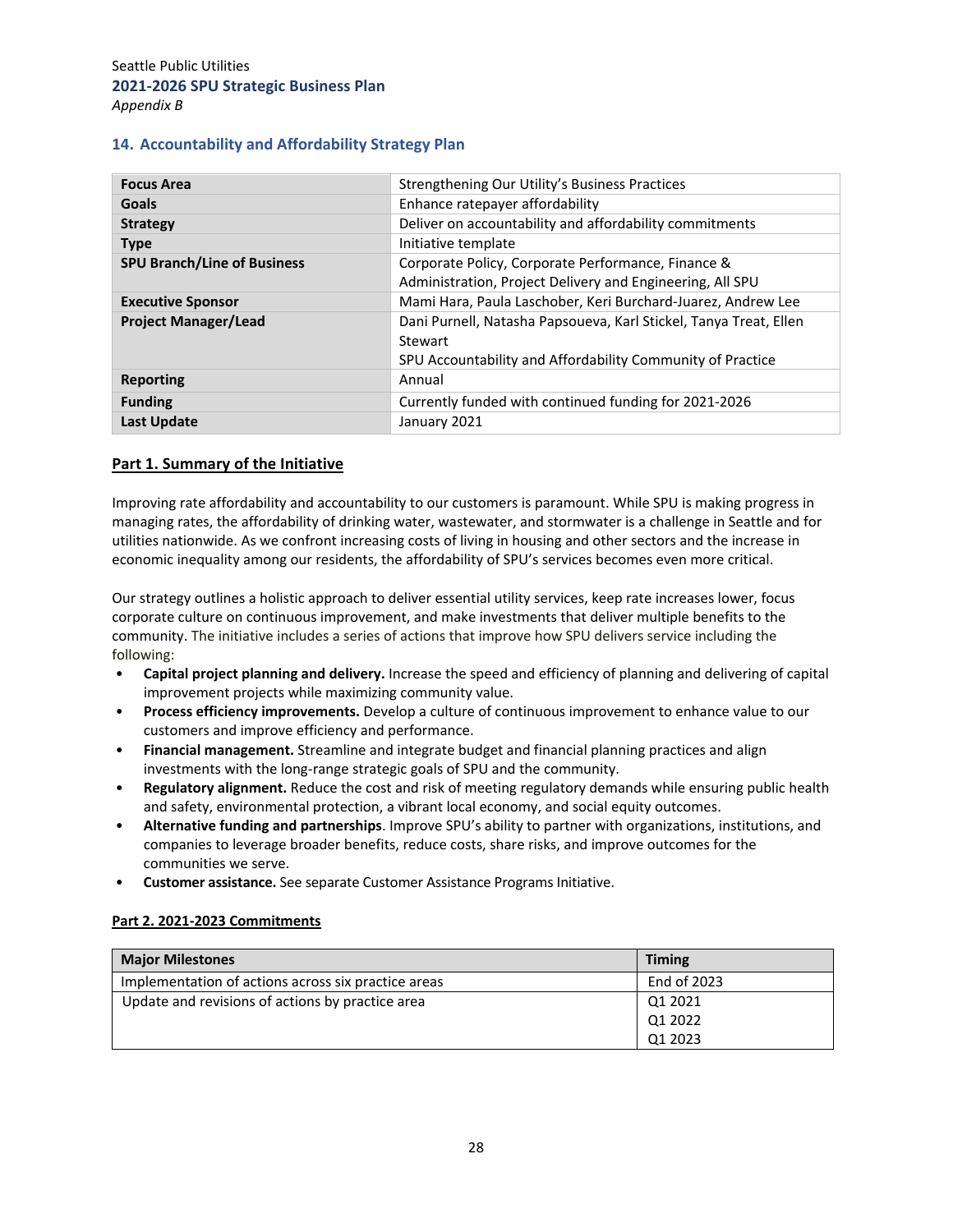#### **15. Risk and Resilience Strategic Plan**

| <b>Focus Area</b>                  | Strengthening Our Utility's Business Practices                    |  |  |  |
|------------------------------------|-------------------------------------------------------------------|--|--|--|
| <b>Goals</b>                       | Manage assets and risks optimally                                 |  |  |  |
| <b>Strategy</b>                    | Improve how we manage risk and invest in system assets and        |  |  |  |
|                                    | infrastructure                                                    |  |  |  |
| <b>Type</b>                        | Initiative template                                               |  |  |  |
| <b>SPU Branch/Line of Business</b> | Finance and Administration, All SPU                               |  |  |  |
| <b>Executive Sponsor</b>           | Mami Hara, Paula Laschober                                        |  |  |  |
| <b>Project Manager/Lead</b>        | Ned Worcester, Dan Ward                                           |  |  |  |
| <b>Reporting</b>                   | Annual                                                            |  |  |  |
| <b>Funding</b>                     | $\boxtimes$ Currently funded with continued funding for 2021-2026 |  |  |  |
|                                    | $\Box$ Currently funded with increased funding for 2021-2026      |  |  |  |
|                                    | $\Box$ New Investment                                             |  |  |  |
| Last Update                        | January 2021                                                      |  |  |  |

#### **Part 1. Summary of the Initiative**

SPU's ability to provide customers with safe, reliable, and affordable services requires a forward‐looking risk and resilience strategy to maximize opportunities, mitigate negative risk, and plan for both sudden and gradual impacts that affect our ability to serve our community. As we plan for future resource use, and affordability concerns shape daily discourse, a forward‐looking risk and resilience strategy is essential to providing maximum benefit to our customers, the environment, and our region. Sound risk management allows SPU to handle uncertainty and identify associated opportunities, enabling us to realize operational efficiencies, maximize financial gain, and achieve maximum benefit for customers.

This strategy focuses on working with business units to assess risk and resilience; identify opportunities and reduce negative impacts; and develop tools to support maximum benefit to SPU in areas such as equity, finance, legal, security, and asset management. How to approach risk, how to make decisions involving uncertainty, and how to address, adapt to, and recover from factors that might disrupt our ability to provide critical utility services will be a key emphasis. The work will also center around building partnerships within and outside SPU, mapping interdependencies, and developing action items supporting increased resilience. Major utility outcomes include:

- **Maximize opportunities.** Encourage and facilitate measured risk‐taking that encourages innovation, equity, and creativity.
- **Invest in resilience.** Reduce vulnerabilities, increase capabilities, and improve SPU's ability to adapt to expected and unexpected disruptions, changes, and opportunities.
- **Provide legal and regulatory leadership.** Position SPU to stay ahead of changing regulatory requirements, identify future legal issues, and enhance our ability to respond to legal challenges.
- **Focus on community.** Emphasize collaborative planning and relationships across SPU, other City departments, and the public.
- **Foster risk & resilience culture**. Guide organization‐wide risk and resilience decisions and culture, such as helping work groups identify and chart a course of action.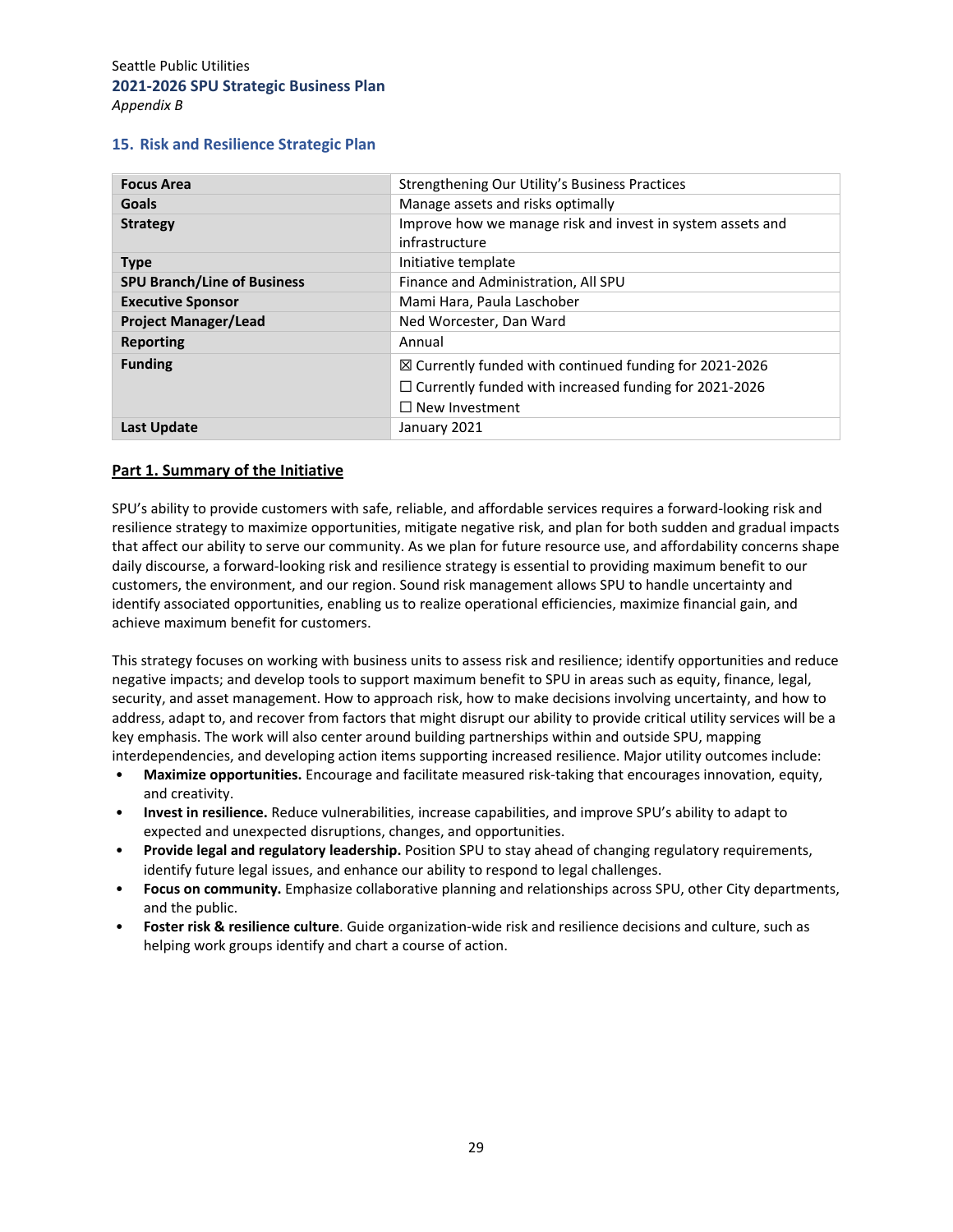# **Part 2. 2021‐2023 Commitments**

| <b>Major Milestones</b>                                                                        | <b>Timing</b>  |
|------------------------------------------------------------------------------------------------|----------------|
| Create and support use of risk and resilience tools to help decision-making, maximize          | Q4 2021        |
| opportunities, and reduce negative risk.                                                       |                |
| Work with each SPU line of business and branch to complete ongoing risk assessments, map       | Q4             |
| interdependencies, and develop action plans to increase resilience to identified and future    | 2021, Ongoing  |
| hazards.                                                                                       |                |
| Develop and continuously update (at least quarterly) a risk register highlighting major cross- | $N/A$ -Ongoing |
| cutting risks across SPU.                                                                      |                |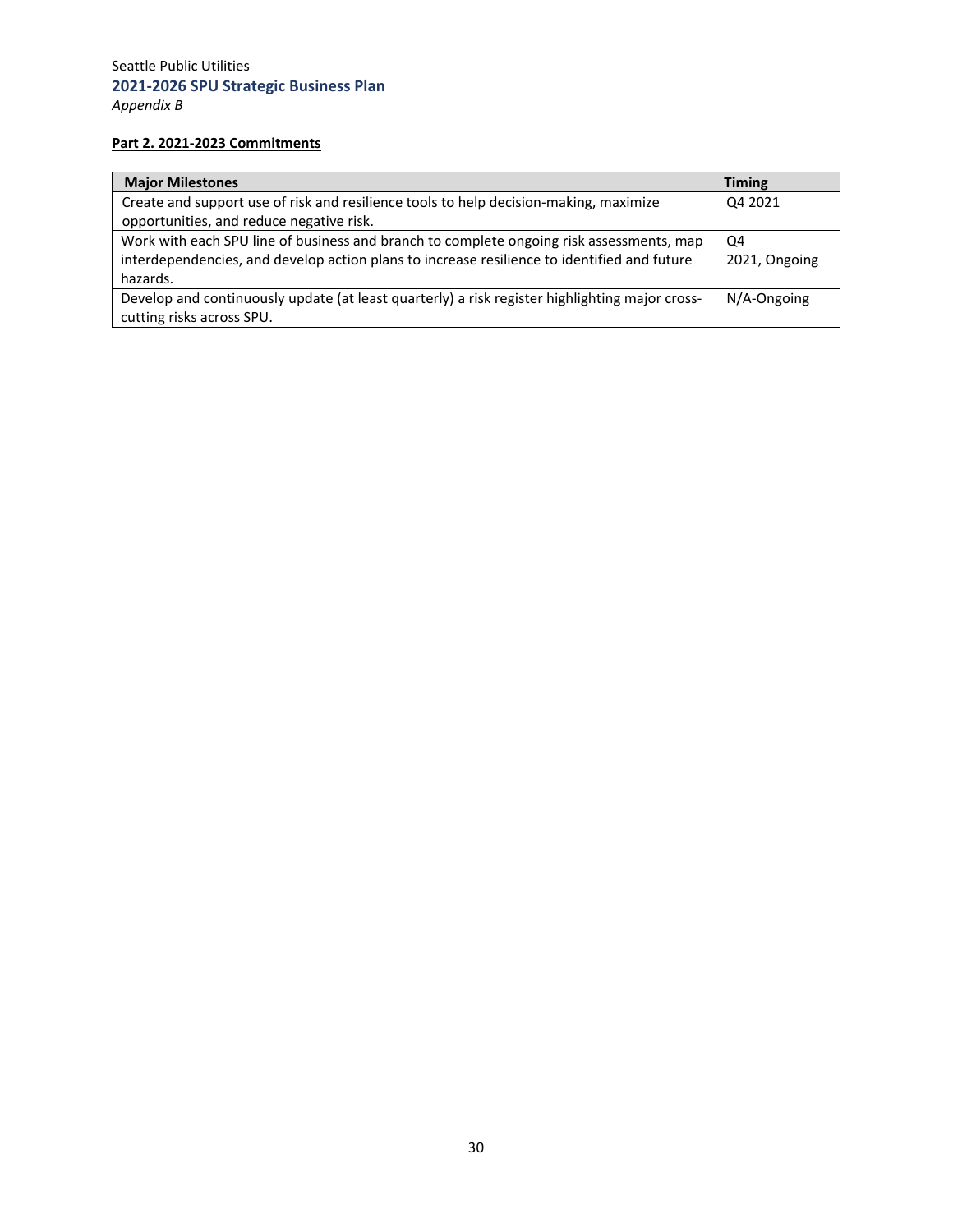#### **16. Water System Seismic Resilience**

| <b>Focus Area</b>                  | Strengthening Our Utility's Business Practices                               |  |  |  |
|------------------------------------|------------------------------------------------------------------------------|--|--|--|
| <b>Goals</b>                       | Manage assets and risks optimally                                            |  |  |  |
| <b>Strategy</b>                    | Improve how we manage risk and invest in system assets and<br>infrastructure |  |  |  |
| <b>Type</b>                        | Investment template                                                          |  |  |  |
| <b>SPU Branch/Line of Business</b> | Water, Project Delivery and Engineering                                      |  |  |  |
| <b>Executive Sponsor</b>           | Alex Chen, Keri Burchard-Juarez                                              |  |  |  |
| <b>Project Manager/Lead</b>        | <b>Bill Wells</b>                                                            |  |  |  |
| <b>Reporting</b>                   | Quarterly                                                                    |  |  |  |
| <b>Funding</b>                     | Currently funded with increased funding for 2021-2026                        |  |  |  |
| <b>Last Update</b>                 | January 2021                                                                 |  |  |  |

#### **Part 1. Summary of the Investment**

Earthquakes pose a risk to our water system and therefore seismic resilience planning is essential. SPU recently completed a water system seismic study aimed at increasing SPU's resilience against earthquakes. The study estimated that during a catastrophic earthquake, SPU would completely lose water pressure within 16 to 24 hours and it would take between 10 to 25 days to restore 50 percent of service. The study also found it is likely to take more than two months to reach the 99 percent plus service restoration level. Seismic upgrades could significantly cut down the time needed for service restoration. By 2045, 10 to 30 percent of SPU's customers would not even lose service after a catastrophic earthquake. By 2075, the percentage of customers that do not lose water service would rise to 40 to 50 percent. In a hundred years or more, only isolated pockets of water service outages would occur. SPU is beginning to implement the study recommendations.

The short-term strategy is to implement short-term measures, such as improving emergency preparedness and response planning, and adopting isolation and control strategies, that can be used to mitigate the effects of seismic damage until expensive long-term infrastructure improvements can be made. The cost of these short-term measures would be on the order of \$40 million over the next 15 to 20 years.

The long‐term strategy is to use proven technologies and strategies that water utilities in the United States and Japan are implementing to mitigate and/or prevent water system damage. They include installing earthquake‐ resistant pipe, upgrading existing facilities to meet current seismic requirements, and ensuring there is adequate water storage to provide emergency water after a major earthquake. Implementing these technologies is expensive and could take decades. Long‐term infrastructure improvements will cost over \$800 million over approximately the next 50 years, followed by further investment for decades.

## **Part 2. Targeted Commitments and Performance Measures**

| <b>Milestones</b>                                                               | Anticipated        | Year      |
|---------------------------------------------------------------------------------|--------------------|-----------|
|                                                                                 | <b>Outcomes</b>    |           |
| Implement many of the short-term recommendations of the seismic study,          | Improved           | 2021-2023 |
| such as procuring additional emergency repair materials for pipes that may fail | seismic resiliency |           |
| after an earthquake and installing additional valving to reduce water           |                    |           |
| outages after an earthquake.                                                    |                    |           |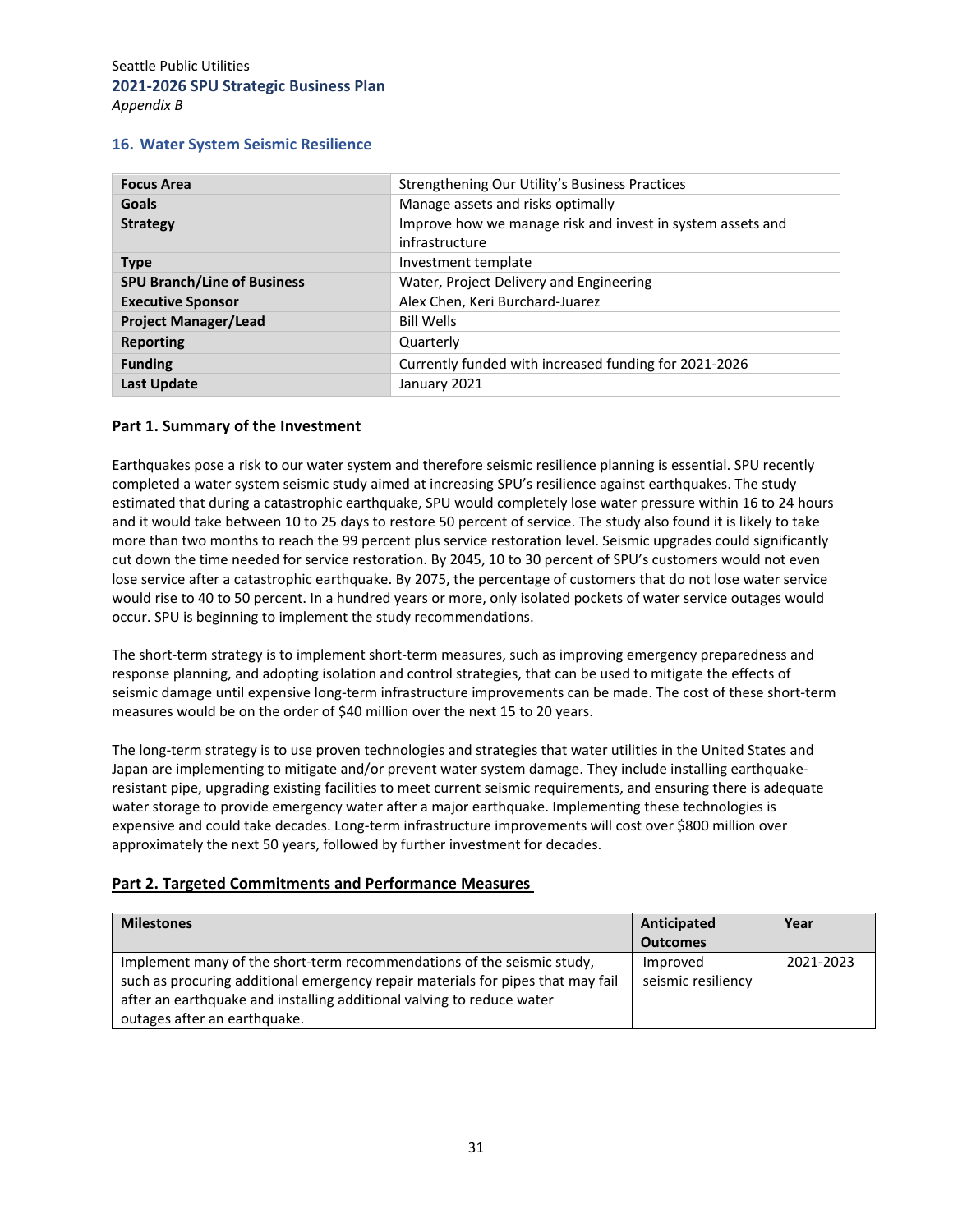## **Part 3. Financial Summary**

The current six-year combined Capital Improvement Plan (CIP) forecast includes short-term and long-term strategies.

Seismic upgrades were recommended over the course of 50 years, with the highest risk and consequence items coming first. The seismic study Executive Summary shows the 50‐year projections in a table on the last page. The 50‐year projections are intended to be a starting point for budgetary planning, understanding that there may be changes made over the years. Since seismic upgrades are considered part of the overall CIP / asset management planning process, ongoing and continuous analysis of upcoming projects and programs may result in shifts in project prioritization – consistent with all CIP planning for SPU's water line of business.

Six-year CIP projections are shown below. The numbers shown represent planning-level estimates that will be refined heavily after a detailed options analysis is completed for each project, which is typical of our CIP process.

Higher risk and consequence upgrades will generally go through options analysis tending towards higher cost, lower risk solutions. Lower risk and consequence upgrades will generally go through options analysis tending towards lower cost, higher risk solutions. Balancing system reliability as well as rate affordability is a key consideration, as it is for all CIP projects and planning.

| Program Title                                             | <b>Water Seismic Resilience Capital Improvements</b> |         |         |          |          |          |              |
|-----------------------------------------------------------|------------------------------------------------------|---------|---------|----------|----------|----------|--------------|
| $(5000's)*$                                               |                                                      |         |         |          |          |          |              |
|                                                           | 2021                                                 | 2022    | 2023    | 2024     | 2025     | 2026     | <b>TOTAL</b> |
| <b>Baseline Capital</b>                                   |                                                      |         |         |          |          |          |              |
| Distribution System Seismic<br>Improvements               | \$1,500                                              | \$2,250 | \$4,000 | \$2,000  | \$4,500  | \$4,500  | \$18,750     |
| <b>Transmission System Seismic</b><br><i>Improvements</i> | \$1,600                                              | \$2,400 | \$3,800 | \$14,700 | \$13,000 | \$18,500 | \$54,000     |
| <b>Total Baseline Capital</b>                             | \$3,100                                              | \$4,650 | \$7,800 | \$16,700 | \$17,500 | \$23,000 | \$72,750     |

#### **Part 4. Capacity Plan to Deliver (Existing/Capital Only)**

Delivery of these investments will be done through existing staff and contractual resources. Between these two resources, sufficient capacity exists to deliver this investment.

#### **Part 5. Alternatives Considered**

We considered alternatives that accelerated the seismic funding to less than 50 years. However, given the prioritization of various projects and the potential rate impacts, the recommended alternative was to spread the costs over a longer duration, with higher priority projects going first.

The projects are spread out throughout the city limits (and beyond), focused on areas of potential seismic hazard. Each upcoming capital project will complete a Race and Social Justice Toolkit to assess any potential race and social justice implications.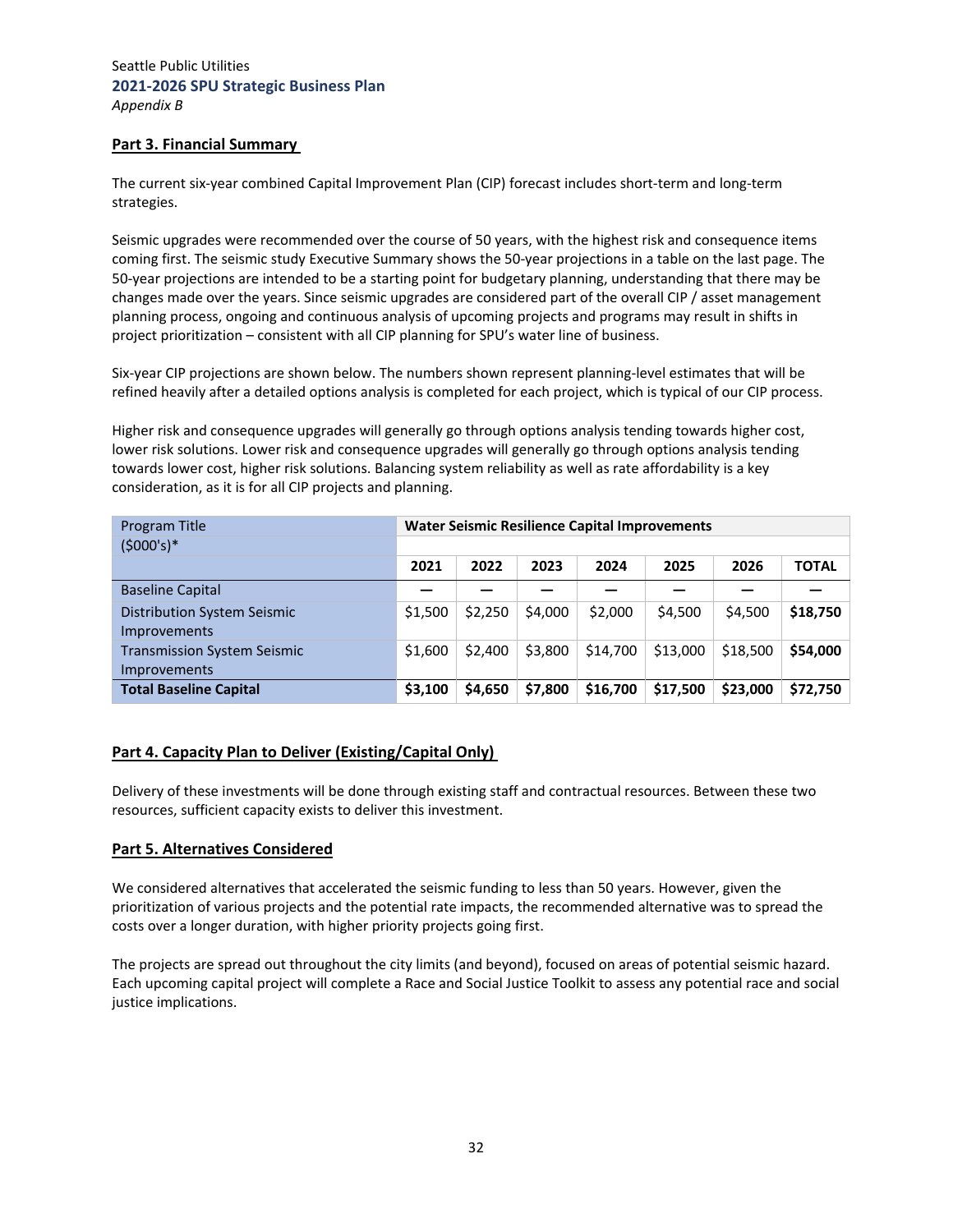#### **17. Water Asset Management and Opportunity Work**

| <b>Focus Area</b>                  | Strengthening Our Utility's Business Practices             |  |  |  |
|------------------------------------|------------------------------------------------------------|--|--|--|
| Goals                              | Manage assets and risks optimally                          |  |  |  |
| <b>Strategy</b>                    | Improve how we manage risk and invest in system assets and |  |  |  |
|                                    | infrastructure                                             |  |  |  |
| <b>Type</b>                        | Investment template                                        |  |  |  |
| <b>SPU Branch/Line of Business</b> | Water, Project Delivery and Engineering                    |  |  |  |
| <b>Executive Sponsor</b>           | Alex Chen, Keri Burchard-Juarez                            |  |  |  |
| <b>Project Manager/Lead</b>        | <b>Bill Wells</b>                                          |  |  |  |
| Reporting                          | Quarterly                                                  |  |  |  |
| <b>Funding</b>                     | Currently funded with continued funding for 2021-2026      |  |  |  |
| <b>Last Update</b>                 | January 2021                                               |  |  |  |

Description: This program focuses on asset management and enhanced investment in SPU's gaining drinking water infrastructure and deferred maintenance to reduce long term system costs. This investment includes the following separate investment programs:

- a. Water System Overall Asset Management
- b. Hydrant and Valve Maintenance
- c. Water Asset Transportation Opportunity Projects

Separate templates for each investment area are provided below.

#### **17a. Water System Overall Asset Management**

#### **Part 1. Summary of the Investment**

SPU owns and operates a regional water system comprised of a vast array of assets ranging from dams, treatment plants, pipes, storage tanks, pump stations, hydrants, and more. The original water system was put into service in 1901 and has been continually expanded and improved. Many assets are aging; the average age of distribution pipes is approximately 70 years old. Investment in the repair, rehabilitation, and replacement of Seattle's aging water system is critical. 

Asset management is a systematic framework for determining those repair, rehabilitation, and replacement investments.  Asset management is performed from two perspectives. The first is to look at each asset class and to catalog all assets and their condition, establish what levels of service the assets are providing, rank assets by criticality, assess the optimal blend of O&M and CIP for the assets to result in lowest life‐cycle cost, and plan for O&M and CIP funding to support the management of the assets. The second perspective is to take a high-level, strategic approach to managing all asset classes together, since together they comprise the entire drinking water system. SPU has completed asset management plans for all water system asset classes.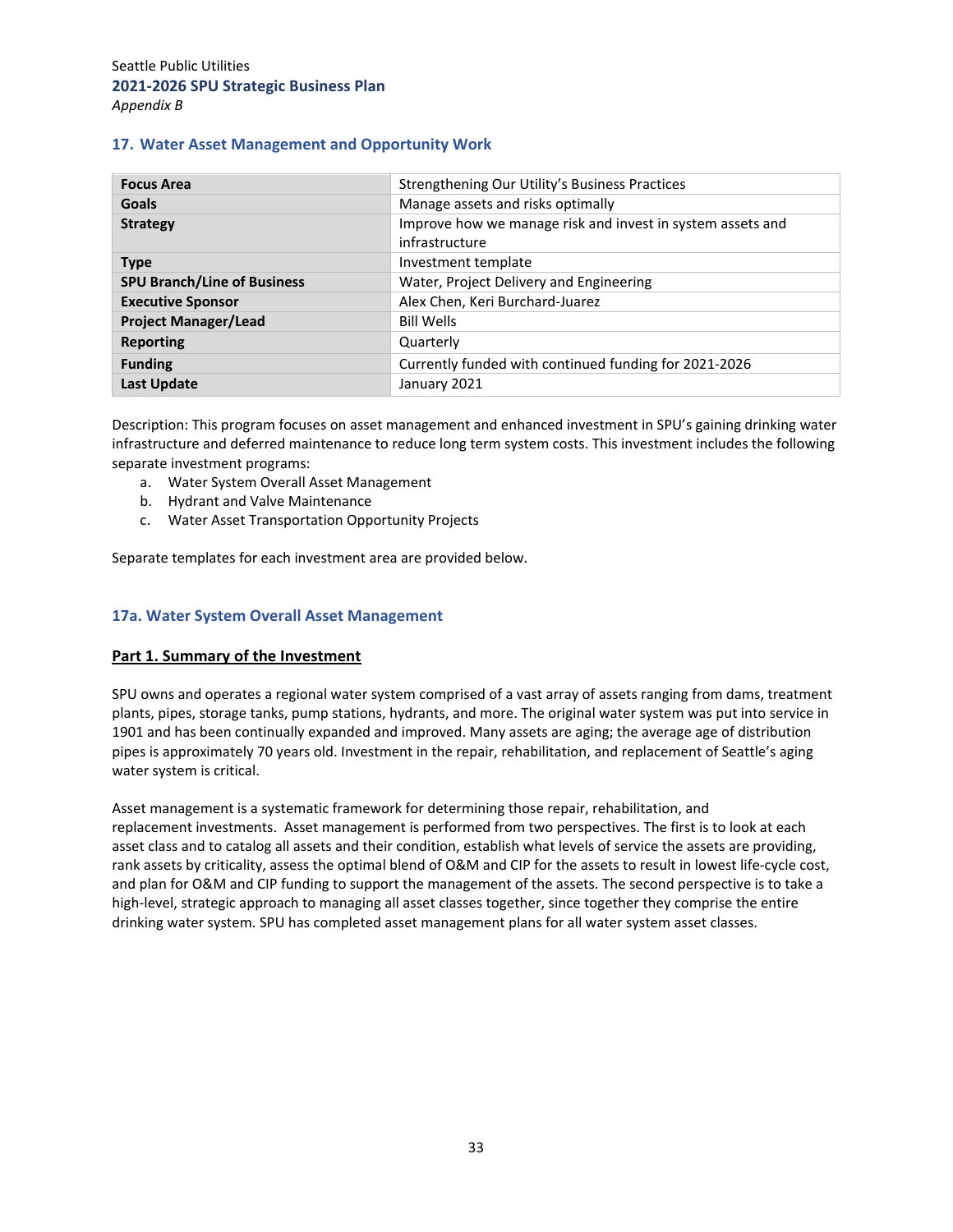## **Part 2. Targeted Commitments and Performance Measures**

| <b>Major Milestones</b>                                                          | <b>Anticipated Outcomes</b>        | Year      |
|----------------------------------------------------------------------------------|------------------------------------|-----------|
| Complete 1 mile per year of planned water main replacement                       | Improved water distribution system | 2021-2023 |
| Complete 650 replacements per year of water service line<br>replacements         | Improved water distribution system | 2021-2023 |
| Complete planning and evaluation for rehabilitation for 2<br>water tanks         | Improved water distribution system | 2021-2023 |
| Complete 2,500 feet per year of new cathodic protection on<br>transmission pipes | Improved water transmission system | 2021-2023 |
| Complete the Tolt water supply valve 15 replacement project                      | Improved water supply system       | 2023      |

#### **Part 3. Financial Summary**

The six‐year combined CIP forecast already includes a balanced prioritized program for which assets should be replaced in the next six years. In the next three years, SPU will continue to monitor asset condition and criticality, and will adjust the next six‐year CIP.

## **Part 4. Capacity plan to Deliver (Existing/Capital Only)**

Resource capacity planning and delivery for managing and maintaining water assets is performed at the program level and adjusted annually based on need.

#### **Part 5. Alternatives Considered**

The asset management approach considers many alternatives for each different type of asset and for the system. SPU typically uses the lowest life cycle cost approach that is also sustainable is the approach taken.

Future capital projects that are recommended from the asset management approach will complete a Race and Social Justice Toolkit to assess any potential race and social justice implications.

# **17b. Hydrant and Valve Maintenance**

#### **Part 1. Summary of the Investment**

This investment dedicates two crews (four positions total) to perform essential maintenance of the water system and is a continuation of an existing program. Work includes hydrant and valve maintenance. Over time, SPU has had to scale back this work and reallocated staff to competing priorities, including meeting the needs of new development (new water service taps) and other capital programs leaving a backlog of system maintenance work.

Hydrant maintenance can be divided into minor work orders for hydrants that still function and major work orders for hydrants that are out of services. For minor work orders, there is a current backlog of approximately 7,000 which continues to grow. For major work orders, there are about 30 out‐of‐service hydrants in any given month, with new hydrants reported out of service approximately equaling the number of hydrants being put back in service.

Valves can be divided into less critical and critical valves. Less‐critical valves include approximately 20,500 valves for large water service lines, 19,000 valves for fire hydrant branch lines, and 16,000 valves for distribution piping isolation. Critical valves, which number approximately 2,000, are typically larger diameter valves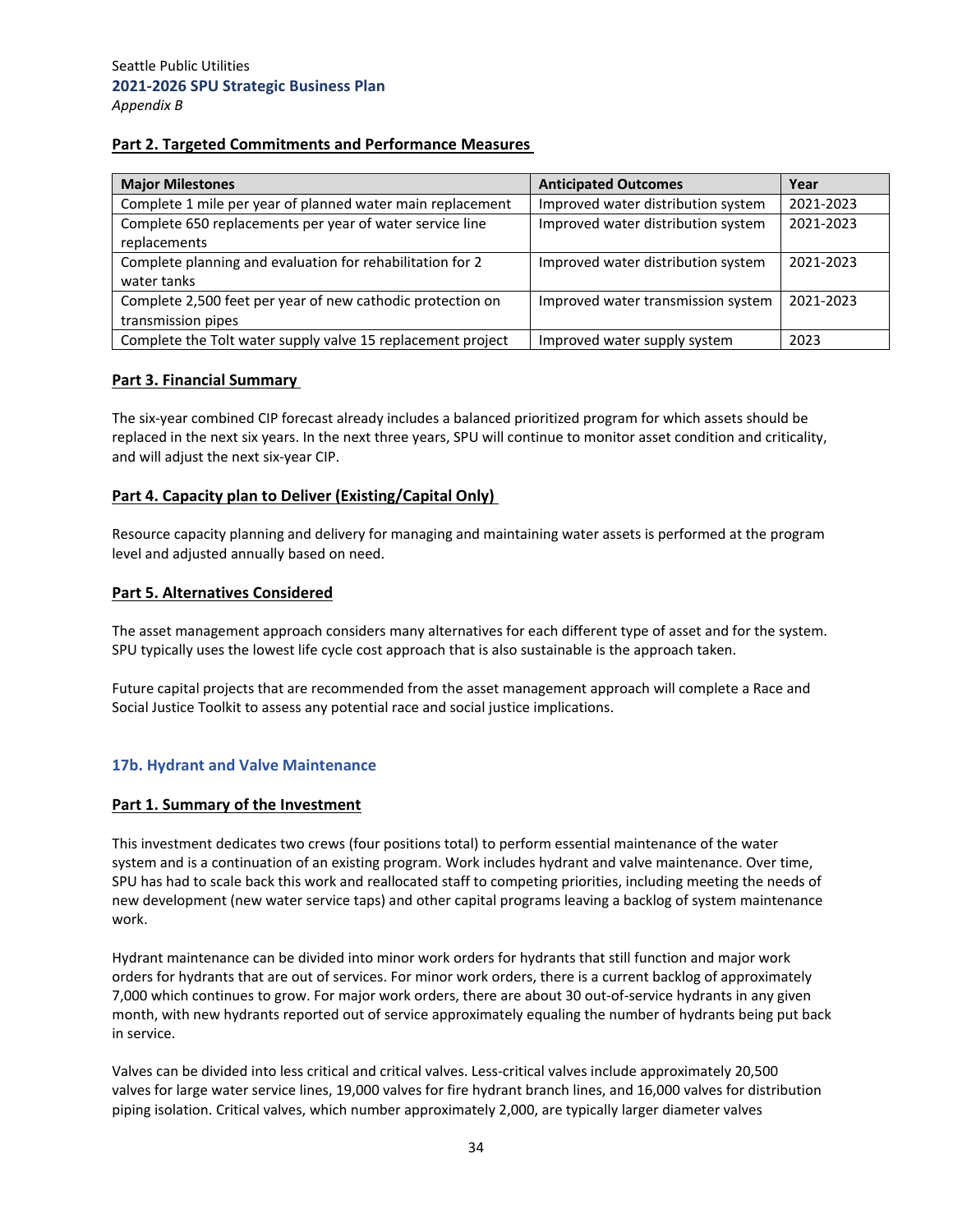and those most critical to performance of the water system. SPU is not performing any valve maintenance currently, except for reactive maintenance in response to failed valves. For critical valves, the goal for preventive maintenance is a five‐year inspection interval.

## **Part 2. Targeted Commitments and Performance Measures**

| <b>Major Milestones</b>                                      | <b>Anticipated Outcomes</b> | Year      |
|--------------------------------------------------------------|-----------------------------|-----------|
| Reduction in backlog of minor maintenance work orders for    | Improved water distribution | 2021-2023 |
| hydrants                                                     | system                      |           |
| Reduction in backlog of major maintenance work orders for    | Improved water distribution | 2021-2023 |
| hydrants                                                     | system                      |           |
| Reduction in backlog of maintenance work orders for critical | Improved water distribution | 2021-2023 |
| valves                                                       | system                      |           |

# **Part 3. Financial Summary**

This is a continuation of the existing program; funding is expected to continue at current levels, adjusted for inflation.

| <b>Program Title</b>    | <b>Maintenance of the Water Distribution System</b> |       |       |       |       |       |              |
|-------------------------|-----------------------------------------------------|-------|-------|-------|-------|-------|--------------|
| $(5000's)*$             |                                                     |       |       |       |       |       |              |
|                         | 2021                                                | 2022  | 2023  | 2024  | 2025  | 2026  | <b>TOTAL</b> |
| <b>Baseline O&amp;M</b> | \$550                                               | \$560 | \$580 | \$590 | \$600 | \$610 | \$3,490      |
| <b>O&amp;M Increase</b> |                                                     |       |       |       |       |       |              |
| <b>Total O&amp;M</b>    | \$550                                               | \$560 | \$580 | \$590 | \$600 | \$610 | \$3,490      |

# **Part 4. Capacity Plan to Deliver (Existing/Capital Only)**

Delivering this work requires hiring for currently vacant positions. Over the past few years, hiring for these vacancies has been difficult and SPU has not been able to attract qualified water pipe workers in the last several hiring processes. To address this issue SPU plans to:

- Broaden the recruitment process to expand the number of applicants.
- Consider use of private contractors to help catch up on deferred maintenance, as a short-term fix.
- Our goal is to hire the four FTEs in 2020, with their major focus on reducing the maintenance backlog through 2020‐2023. After hiring these FTEs, the plan is to have them reduce the maintenance backlog and track their efforts over time so that we can better understand the staffing needs over a longer term.
- Hire an apprentice class in 2020 to develop more qualified water pipe worker candidates.

## **Part 5. Alternatives Considered**

SPU considered an alternative of hiring more FTEs to catch up with the backlog faster. However, given the hiring difficulties, this alternative was not seen as feasible.

The water distribution system is evenly distributed throughout the city. Therefore repairs, and any race and social justice impacts, are evenly distributed geographically.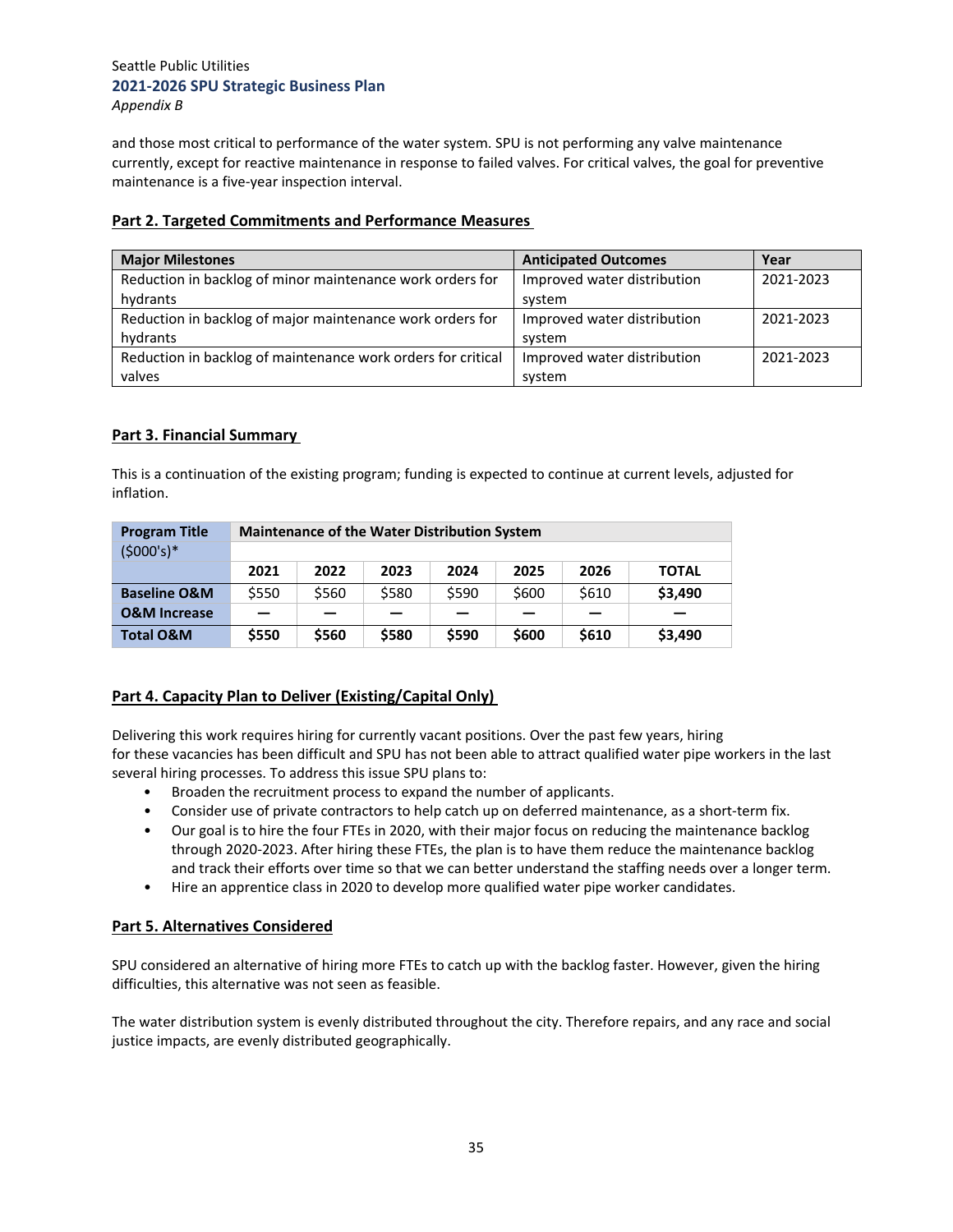# **17c. Water Asset Transportation Opportunity Projects**

#### **Part 1. Summary of the Investment**

Transportation projects create impacts to SPU infrastructure through unavoidable conflicts, damage from construction, and impaired/more costly access. They also provide opportunities for SPU to improve service and replace failing infrastructure at reduced costs through shared pavement restoration, mobilization, and traffic control costs. SPU has identified three categories of transportation project investments: 1) asset protection and rehabilitation, 2) impact‐based replacements, and 3) opportunity replacements. For each transportation project, SPU evaluates existing asset conditions, project impacts, and opportunities to determine the appropriate level of investment.

This item focuses on CIP funding for "opportunity projects," which are projects for water system improvements that take advantage of the street being opened for roadway projects to save cost and impact of opening the street again later. SPU has planned for all opportunity projects with SDOT since 2017.

#### **Part 2. Targeted Commitments and Performance Measures**

SPU's commitment for opportunity projects reflects that SPU is not in control of project schedules because they are effectively Seattle Department of Transportation (SDOT) projects. In recent years, several large opportunity projects were delayed by SDOT.

| <b>Major Milestones</b>                                     | <b>Anticipated Outcomes</b>        | Year      |
|-------------------------------------------------------------|------------------------------------|-----------|
| Review every SDOT project for opportunities for water       | Improved water distribution system | 2021-2023 |
| distribution system improvements and report on actual       |                                    |           |
| opportunities that arose, which will inform the             |                                    |           |
| anticipated projects and budget                             |                                    |           |
| Report on significant budget and schedule deviations larger | Improved water distribution system | 2021-2023 |
| than 25 percent, which will help determine if we have       |                                    |           |
| sufficient resources to take advantage of potential future  |                                    |           |
| opportunities                                               |                                    |           |

#### **Part 3. Financial Summary**

The table below summarizes future opportunity projects with SDOT over the next six years, including Madison Bus Rapid Transit and East Marginal Way Heavy Haul Corridor which were previously delayed. As noted above, SPU is not in control of the schedule of opportunity projects.

| <b>Program Title</b>          | <b>Water Asset Transportation Opportunity Projects</b> |          |         |         |         |         |              |
|-------------------------------|--------------------------------------------------------|----------|---------|---------|---------|---------|--------------|
| $(5000's)*$                   |                                                        |          |         |         |         |         |              |
|                               | 2021                                                   | 2022     | 2023    | 2024    | 2025    | 2026    | <b>TOTAL</b> |
| <b>Baseline Capital</b>       |                                                        |          |         |         |         |         |              |
| <b>Total Baseline Capital</b> | \$9.200                                                | \$16,400 | \$9,400 | \$2,700 | \$2,600 | \$2,600 | \$42,900     |

# **Part 4. Capacity Plan to Deliver (Existing/Capital Only)**

SPU plans to continue to plan projects in coordination with SDOT, and to follow the schedules established by SDOT.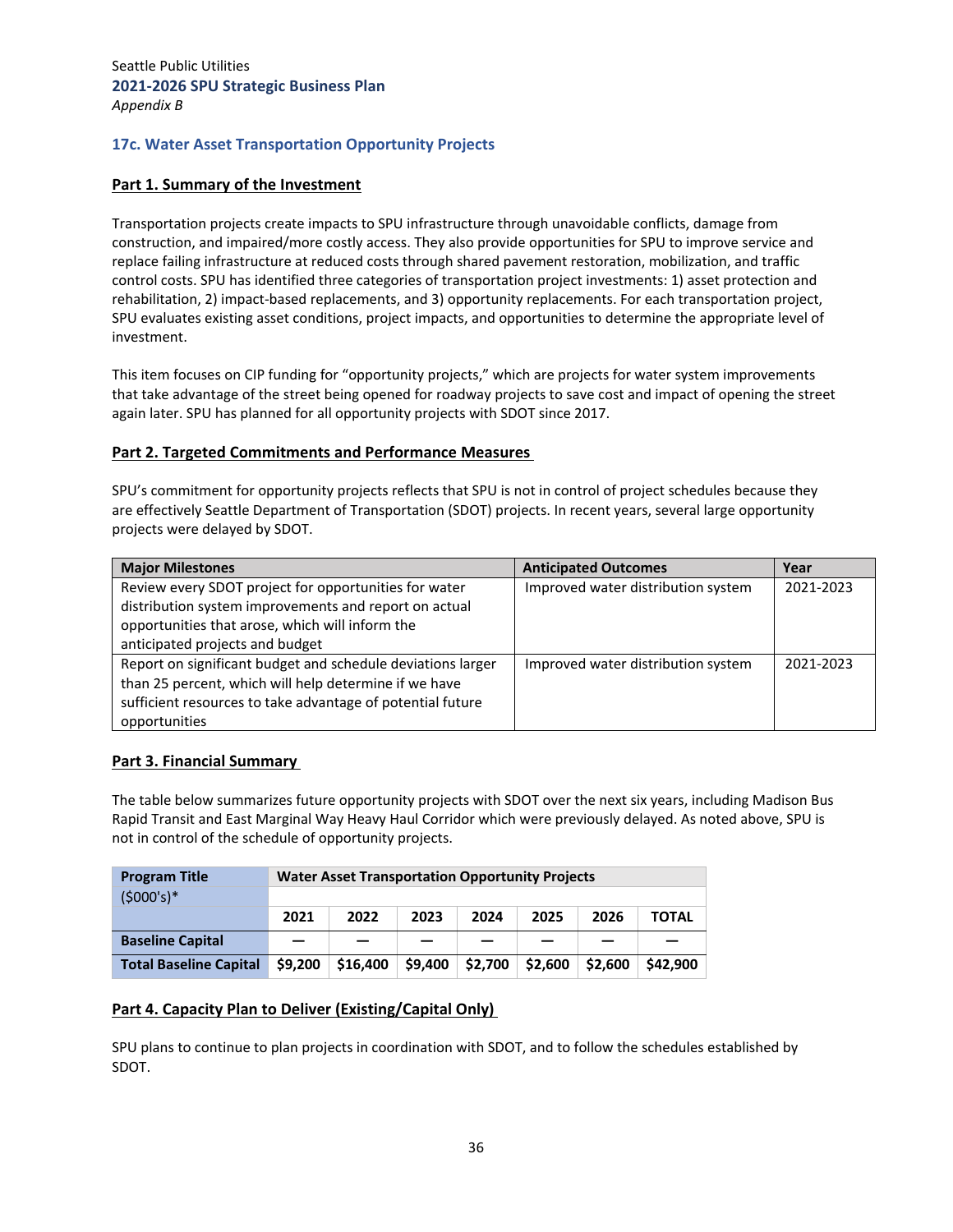## **Part 5. Alternatives Considered**

We are still recommending the path forward from the last Strategic Business Plan. We did not consider the alternative of discontinuing potential opportunity projects, given the potential cost benefits, and reduced public disturbance of working on water main projects with SDOT when streets are already open for construction.

SPU relies on SDOT to evaluate the race and social justice considerations for their projects. In general, transportation projects occur throughout the city and therefore the impacts, both short-term construction impacts and long-term transportation benefits, occur throughout the city.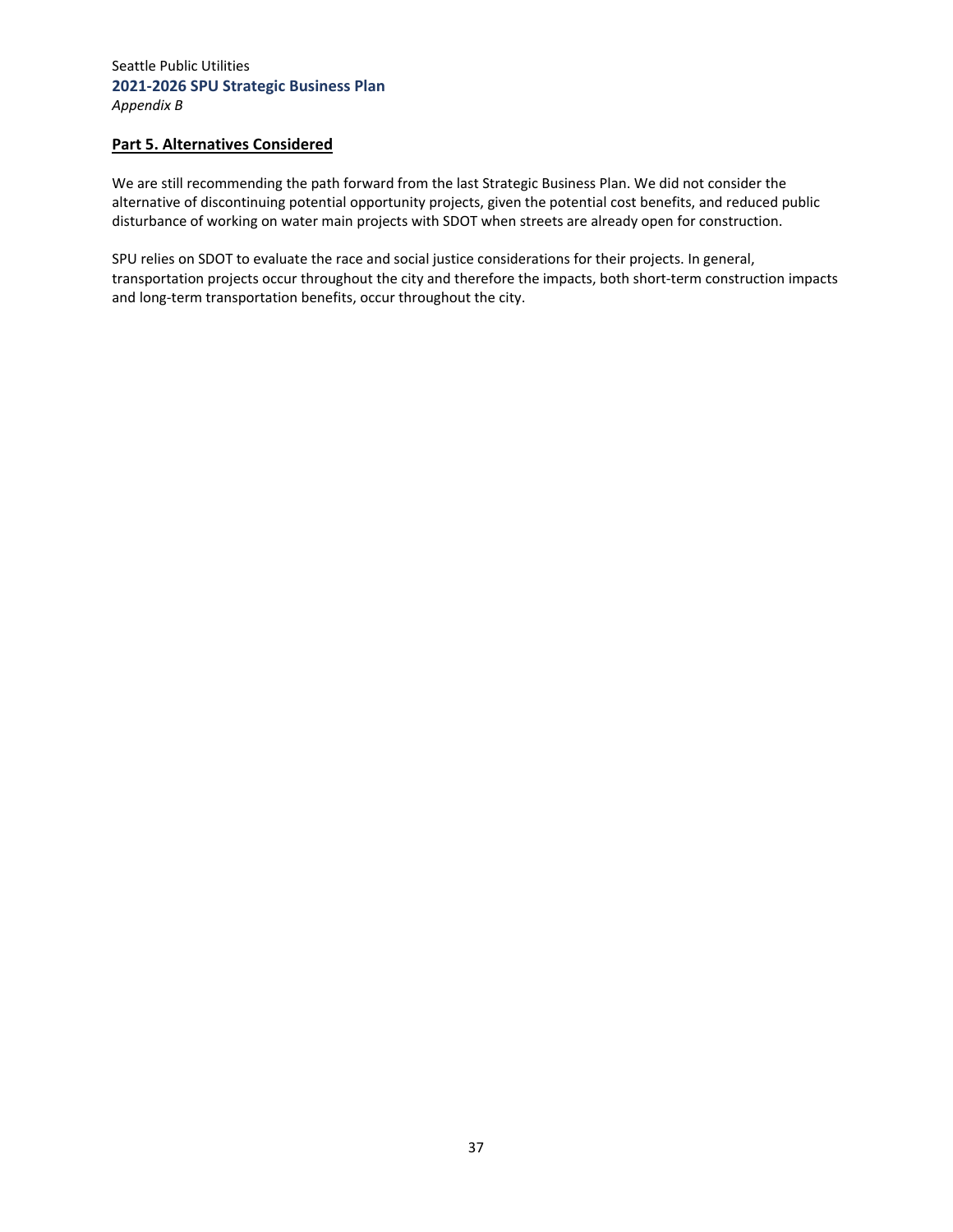#### **18. DWW Asset Management Work**

| <b>Focus Area</b>                  | Strengthening Our Utility's Business Practices                               |
|------------------------------------|------------------------------------------------------------------------------|
| <b>Goals</b>                       | Manage assets and risks optimally                                            |
| <b>Strategy</b>                    | Improve how we manage risk and invest in system assets and<br>infrastructure |
| <b>Type</b>                        | Investment template                                                          |
| <b>SPU Branch/Line of Business</b> | Drainage and Wastewater, Project Delivery and Engineering                    |
| <b>Executive Sponsor</b>           | Andrew Lee, Keri Burchard-Juarez                                             |
| <b>Project Manager/Lead</b>        | Tara Wong-Esteban                                                            |
| <b>Reporting</b>                   | Quarterly                                                                    |
| <b>Funding</b>                     | Currently funded with increased funding for 2021-2026<br>New Investment      |
| Last Update                        | January 2021                                                                 |

Description: The average age of our drainage and wastewater infrastructure is over 80 years old. Under the current investment levels, we are likely to experience more asset and facility failures which lead to overflows, impacts to public health and safety, and risk SPU's ability to meet regulatory requirements. Increased investment in the rehabilitation of our sewer pipe, pump stations, combined sewer overflow outfalls, and force mains is needed, as well as developing a renewal program for the City's drainage system.

This investment includes three separate investment programs as follows:

- a. Expansion of Sewer Rehabilitation Work
- b. Expansion of Drainage Rehabilitation Work
- c. Wastewater Pump Stations, Force Mains, and CSO Outfall Rehabilitation

Separate templates for each investment area follow.

#### **18a. Expansion of Sewer Rehabilitation Work**

#### **Part 1. Summary of the Investment**

The average age of our wastewater infrastructure is over 80 years old. Increased investment in the repair, rehabilitation and replacement of Seattle's aging sewer pipes is needed. This activity helps prevent sewer overflows, minimizes public health and safety risks, and meet regulatory requirements. The additional funding will be used to complete more contractor‐constructed full‐dig replacement, open‐cut spot repair, and full‐pipe lining projects. This funding will also be used to increase in‐house crew capabilities to perform full‐pipe lining and open‐ cut spot repair projects.

The recommendation for increased investment in sewer rehabilitation is based on the results of a capital investment analysis completed in 2019. The analysis modeled future system need given current pipe condition, pipe degradation, and rehabilitation funding and evaluated investment scenarios on their ability to mitigate the current backlog of pipes at high risk of failure and move towards more proactive renewal.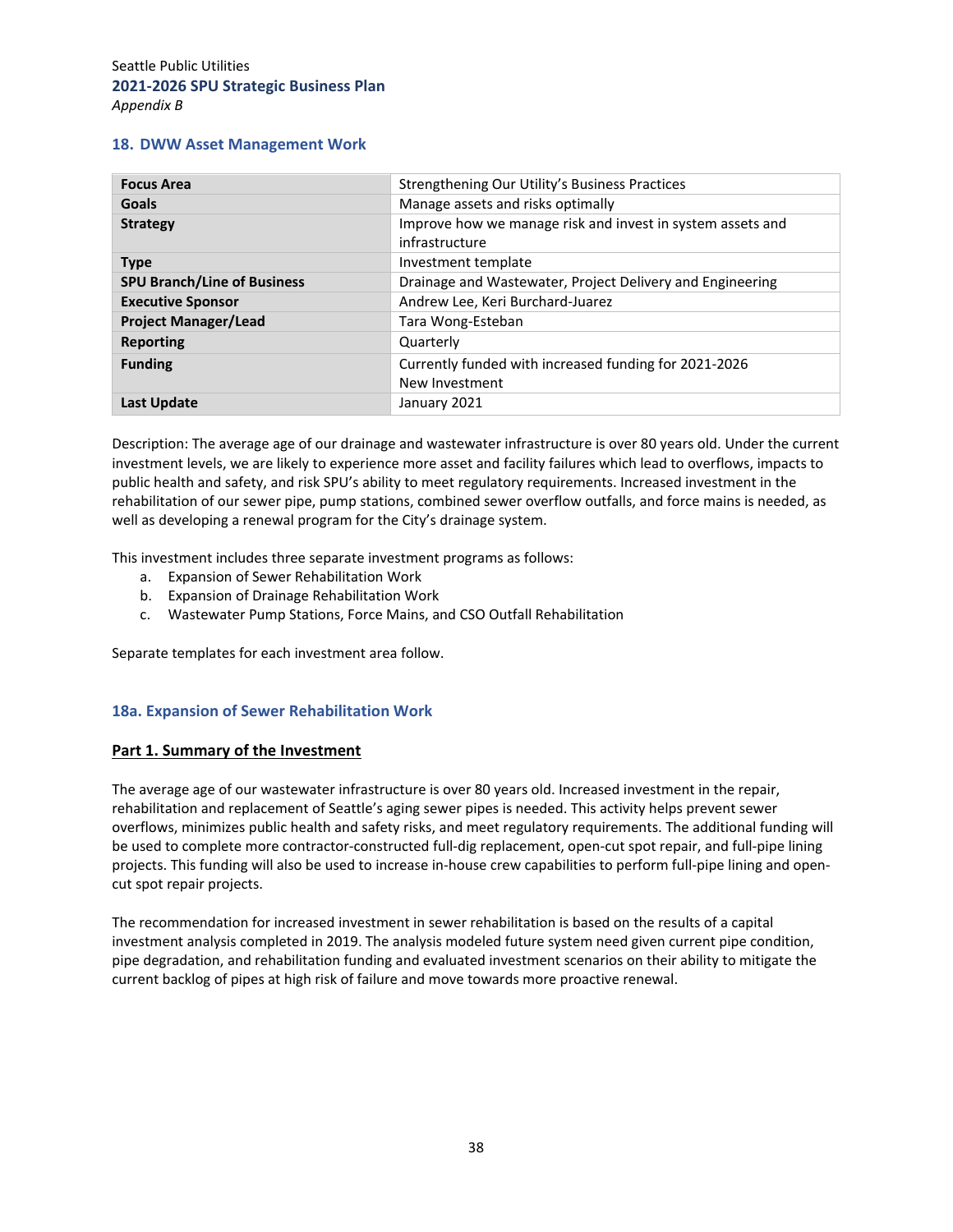## **Part 2. Targeted Commitments and Performance Measures (Next Three Years)**

From 2018‐2019, SPU averaged rehabilitation on 6.7 miles of pipe annually. The goal to rehabilitate 23.5 miles of pipe from 2021‐2023 equates to an average of 7.8 miles of rehab per year, which is an increase of about 16 percent over current achievement rates. It does not match the funding increase of 33 percent because some projects, like a full sewer pipe replacement, rehabilitate less pipe and are more expensive. Funding also covers the cost of additional resources to manage, assess and deliver additional work, and includes the addition of our lining crew.

| <b>Targeted Commitments</b>           | <b>Performance Metrics</b>   | <b>Definition of Success</b>       |
|---------------------------------------|------------------------------|------------------------------------|
| Reduce and eliminate backlog of high- | Miles of pipe rehabilitated, | Complete 23.5 miles of sewer rehab |
| risk pipes                            | total                        | by 2023                            |

#### **Part 3. Financial Summary**

This investment gradually increases the program budget to \$32.1M by 2026 (and sustain funding of \$30‐35M from 2027‐2040). This adds \$45M to the 2021‐2026 CIP budget, which represents a 33 percent increase over the baseline total of \$134.6M. The proposed funding will allow SPU to improve the system overall and decrease our backlog of high‐risk pipe. The "high risk backlog" is defined as pipes that need to be rehabilitated in less than a five-year rehabilitation window. At this investment rate, we should be able to reduce the number of pipes that are past their rehabilitation window and start reducing the overall backlog of high-risk pipe over the next six years. However, we do not expect to have the backlog managed (the rate of pipe rehabilitation is equal to the number of pipes needing rehabilitation) until about 2050.

| <b>Program Title</b>    |          | <b>Expansion of Sewer Rehabilitation Work</b> |          |          |          |          |              |
|-------------------------|----------|-----------------------------------------------|----------|----------|----------|----------|--------------|
| $(5000's)*$             |          |                                               |          |          |          |          |              |
|                         | 2021     | 2022                                          | 2023     | 2024     | 2025     | 2026     | <b>TOTAL</b> |
| Baseline O&M            |          |                                               |          |          |          |          |              |
| <b>Baseline Capital</b> | \$20,700 | \$20,100                                      | \$20,100 | \$24,100 | \$24,800 | \$24,900 | \$134,700    |
|                         |          |                                               |          |          |          |          |              |
| O&M Increase            |          |                                               |          |          |          |          |              |
| Capital Increase        | 7,600    | 8,900                                         | 9,500    | \$6,100  | \$5,700  | \$7,200  | \$45,000     |
| Total*                  | \$28,300 | \$29,000                                      | \$29,600 | \$30,200 | \$30,500 | \$32,100 | \$179,700    |
| FTEs Added/Changed**    | 3        |                                               | 1        |          |          |          |              |

This recommendation is summarized in the following table:

\*This is the proposed pipe rehabilitation capital budget, including the lining crew.

\*\*Positions will be largely capital funded.

#### **Part 4. Capacity Plan to Deliver (Existing/Expanding Capital Only)**

This investment includes staffing resources to deliver the work. To address the increased workload DWW will:

• **Add three positions in 2021**. The 2021 positions are for pipe assessment and contracting. The assessor positions assess pipe condition, identify rehabilitation work, develop work scopes, create work orders, assess backlog, and identify/initiate new projects. This is the work that feeds the rehabilitation project conveyor belt and will need to increase soon to support the increased spending that is coming. This staffing need was identified in the capital investment analysis. A third position would be in the Project Delivery and Engineering Branch and support project contracting. An analysis of staff hours spent per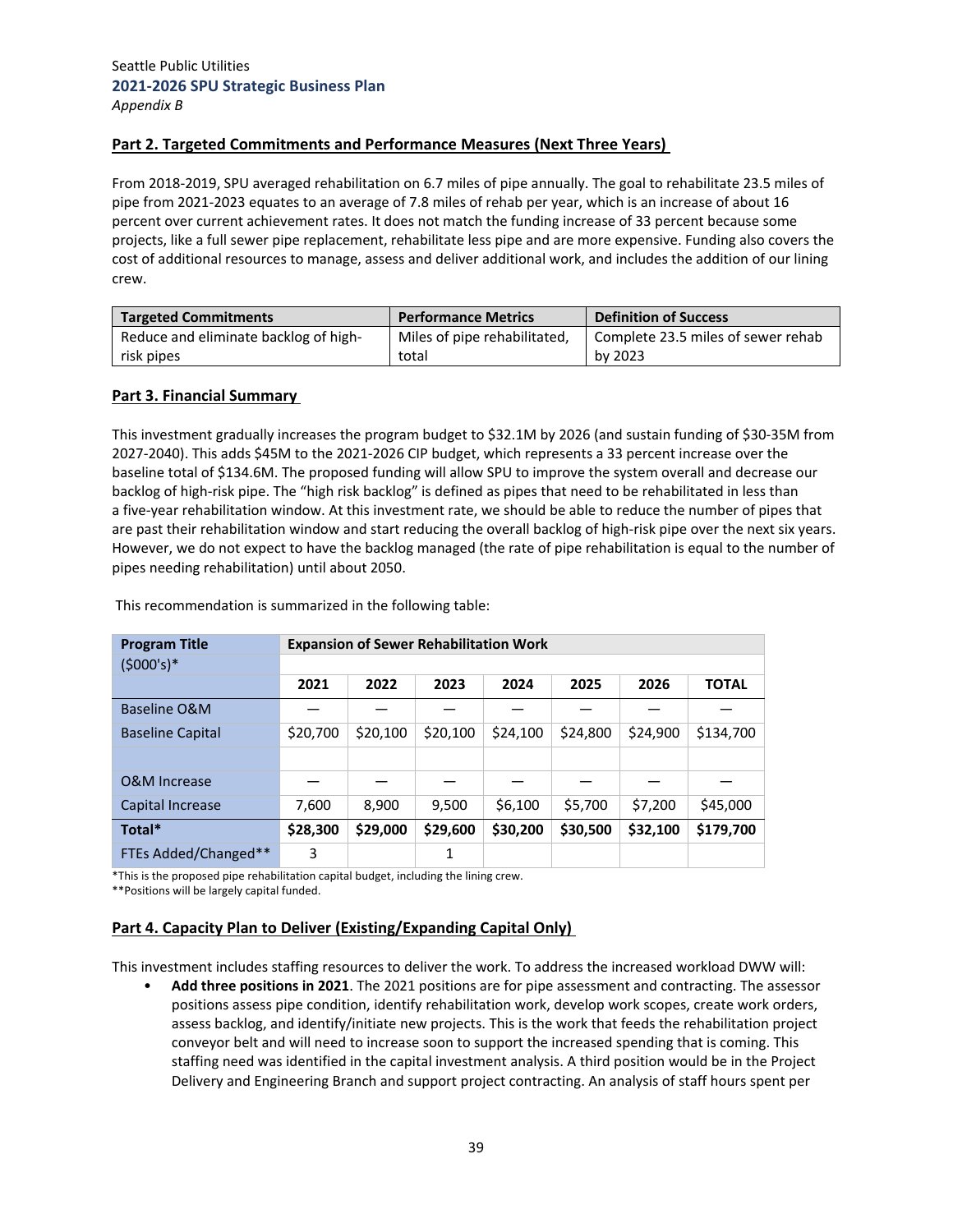project, when forecasted for future work in the 2021-2026 timeframe, shows that this critical team will need one person to ensure rehabilitation work can move through the bid process efficiently.

• **Add one position in 2023 in project delivery.** Our staffing analysis shows that project design and construction management will need additional resources to keep pace with the investment level. While our analysis shows needing more than 1 person, we are expecting that the on‐call consultant or construction management contracts to be executed in 2020 will be able to assist with the workload.

In the past, there has been some difficulty in delivering projects due to a shortage of project managers. Specifically, the project management group went through a staffing shortage in 2018‐2019 that slowed down work. That has now been remedied and the project management staffing approach is working well.

## **Part 5. Alternatives Considered**

Six scenarios were evaluated through the capital investment analysis of the pipe rehabilitation program. The scenarios changed the amount of funding available and the types of rehabilitation used and compared how soon the backlog of high‐risk pipes (those needing renewal within five years) would be addressed and how soon proactive work could begin (pipes with more than five years until renewal is needed). Having a better balance of reactive and proactive work would allow SPU to reduce the risk of sewer overflows due to pipe failure and better leverage the work and needs of others (e.g., SDOT projects, capacity needs). The recommended scenario balanced the need for increased work with the ability to increase capital funding and in consideration of other capital portfolio needs.

There are no implications associated with this program to equity, race, and social justice. These improvements will be spread throughout the City of Seattle and are driven by asset deterioration and criticality. Race and Social Justice Toolkits will be implemented at the planning level of projects.

# **18b. Expansion of Drainage Rehabilitation Work**

#### **Part 1. Summary of the Investment**

This work will increase the rate of rehabilitation of our aging drainage infrastructure assets helping to prevent flooding, improve water quality, and reduce impacts to our customers. This capital work will be guided by a drainage program review, asset management planning, and program strategy development that is part of SPU's baseline work for 2020‐2021.

SPU owns and operates approximately 480 miles of storm drain pipelines, 295 storm drain outfalls, 23 large surface water facilities, 1 million gallons of underground stormwater detention, 11.6 miles of creek culverts, 129 miles of non‐stream bearing culverts, 62 green stormwater facilities, over 20,000 catch basins, and 400 water quality structures in the city limits. The primary purposes of these assets are to convey, store, and/or treat stormwater.

In the last five years, SPU has completed asset management plans (AMPs) for all major drainage asset classes. The AMPs highlight the need to increase spending and resource allocation on the cleaning, maintenance, condition assessment, and rehabilitation of these assets. The drainage rehabilitation program's current spending levels for the rehabilitation of existing drainage infrastructure is less than \$3M per year. This increase in spending is to address system deficiencies and prevent the high‐cost, reactive activities related to deferred capital rehabilitation work.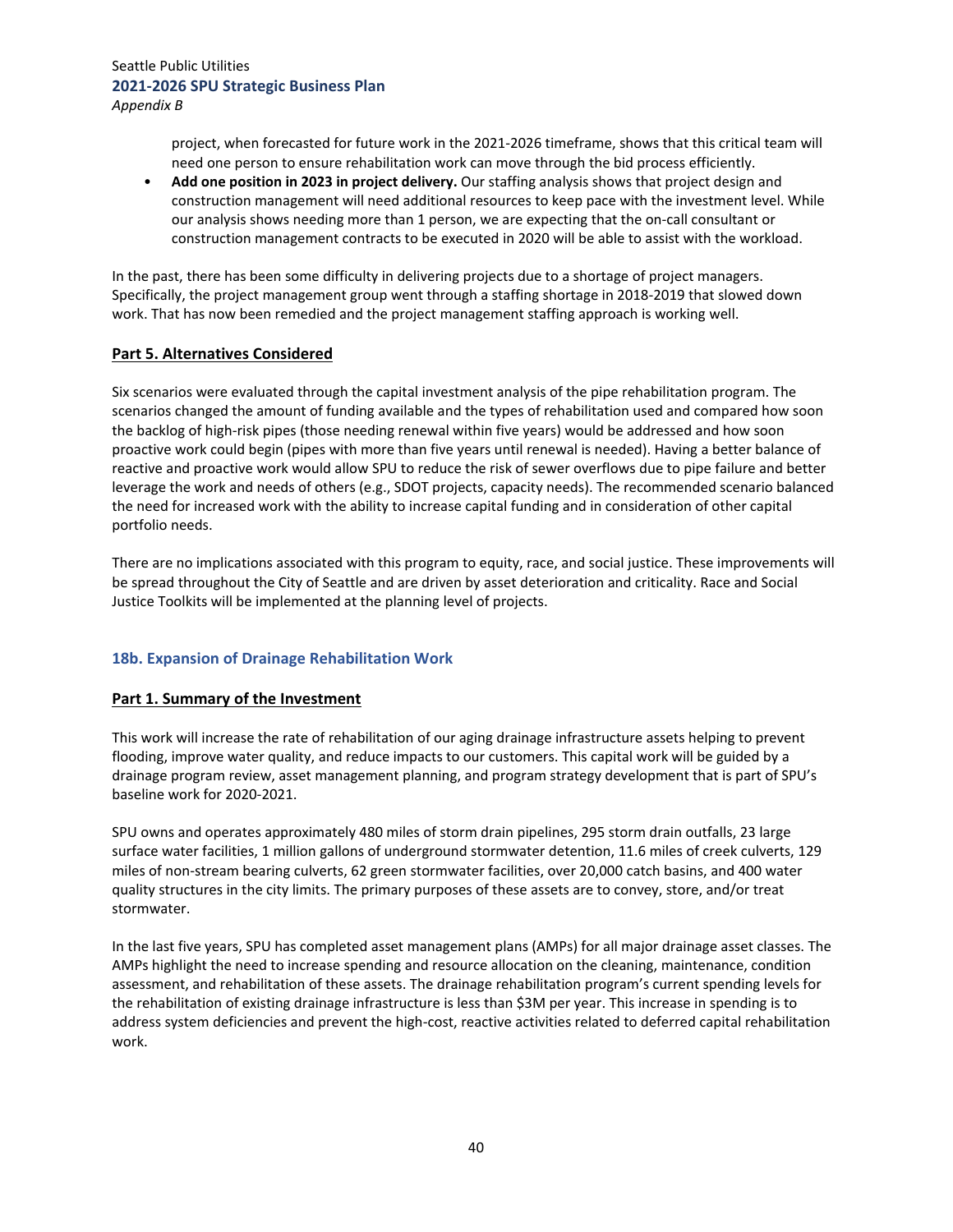## **Part 2. Targeted Commitments and Performance Measures (Next Three Years)**

For drainage assets, under this proposal, we expect to prioritize critical infrastructure improvements to drainage assets and continue to collect additional asset condition information, helping SPU's drainage rehabilitation program mature.

SPU has identified an immediate need to address drainage system deficiencies and begin addressing aging infrastructure to maintain the function of our system. In 2020‐2021, SPU will perform a drainage program review. This work will include an audit of the existing program, prioritization of asset management plan recommendations, prioritization of condition assessment needs, and prioritization of programs gaps and needs.

The drainage program will deliver projects based on risk and criticality; however, the program prioritization will evolve based on new condition data or other identified operational concerns. Specific projects will be identified as part of the planning process.

| <b>Targeted Commitments</b> | <b>Performance Metrics</b> | <b>Performance Measure</b>    |
|-----------------------------|----------------------------|-------------------------------|
| Increase investments in     | Dollars spent              | Meet spending shown in Part 3 |
| degraded drainage assets    | Additional metrics TBD*    |                               |

\*Note: SPU will perform a drainage program review in 2021-2022 that will determine the short- and long-term capital improvement plan for *this asset class. Once the review is complete, SPU will commit to specific performance metrics.*

#### **Part 3. Financial Summary**

This investment will increase the rehabilitation budget by \$2M annually between 2024‐2026 to increase rehabilitation of drainage assets. Roughly \$250K in baseline O&M funds have been re‐allocated starting in 2020 to assist with the planning of this work. Funding includes increase in staffing of 1.5 FTEs. Baseline activities for drainage rehabilitation include the following:

- Program planning 2020-2021 \$250K/year (\$ vary)
- Stream culvert replacement program \$2-13M per year (\$ vary)
- Drainage rehabilitation \$1M per year (\$ vary)

| <b>Program Title</b>    | <b>Drainage Rehabilitation</b> |         |          |          |          |          |              |  |  |
|-------------------------|--------------------------------|---------|----------|----------|----------|----------|--------------|--|--|
| (5000's)                |                                |         |          |          |          |          |              |  |  |
|                         | 2021                           | 2022    | 2023     | 2024     | 2025     | 2026     | <b>TOTAL</b> |  |  |
| Baseline O&M            | \$300                          |         |          |          |          |          | \$300        |  |  |
| <b>Baseline Capital</b> | \$3,100                        | \$3,900 | \$12,100 | \$10,000 | \$13,200 | \$12,100 | \$54,100     |  |  |
| <b>Total Baseline</b>   | \$3,400                        | \$3,900 | \$12,100 | \$10,000 | \$13,200 | \$12,100 | \$54,400     |  |  |
| O&M Increase            |                                |         |          |          |          |          |              |  |  |
| Capital Increase        |                                | \$500   | \$1,000  | \$2,000  | \$2,000  | \$2,000  | \$7,500      |  |  |
| <b>Total</b>            | \$3,400                        | \$4,400 | \$13,100 | \$12,000 | \$15,200 | \$14,100 | \$61,900     |  |  |
| FTEs Added/Changed      | $1.5*$                         |         |          |          |          |          | $1.5*$       |  |  |

\*May be reallocated from internal open positions

Baseline includes existing drainage rehabilitation, creek culvert projects, sand boxes, and facility rehabilitation.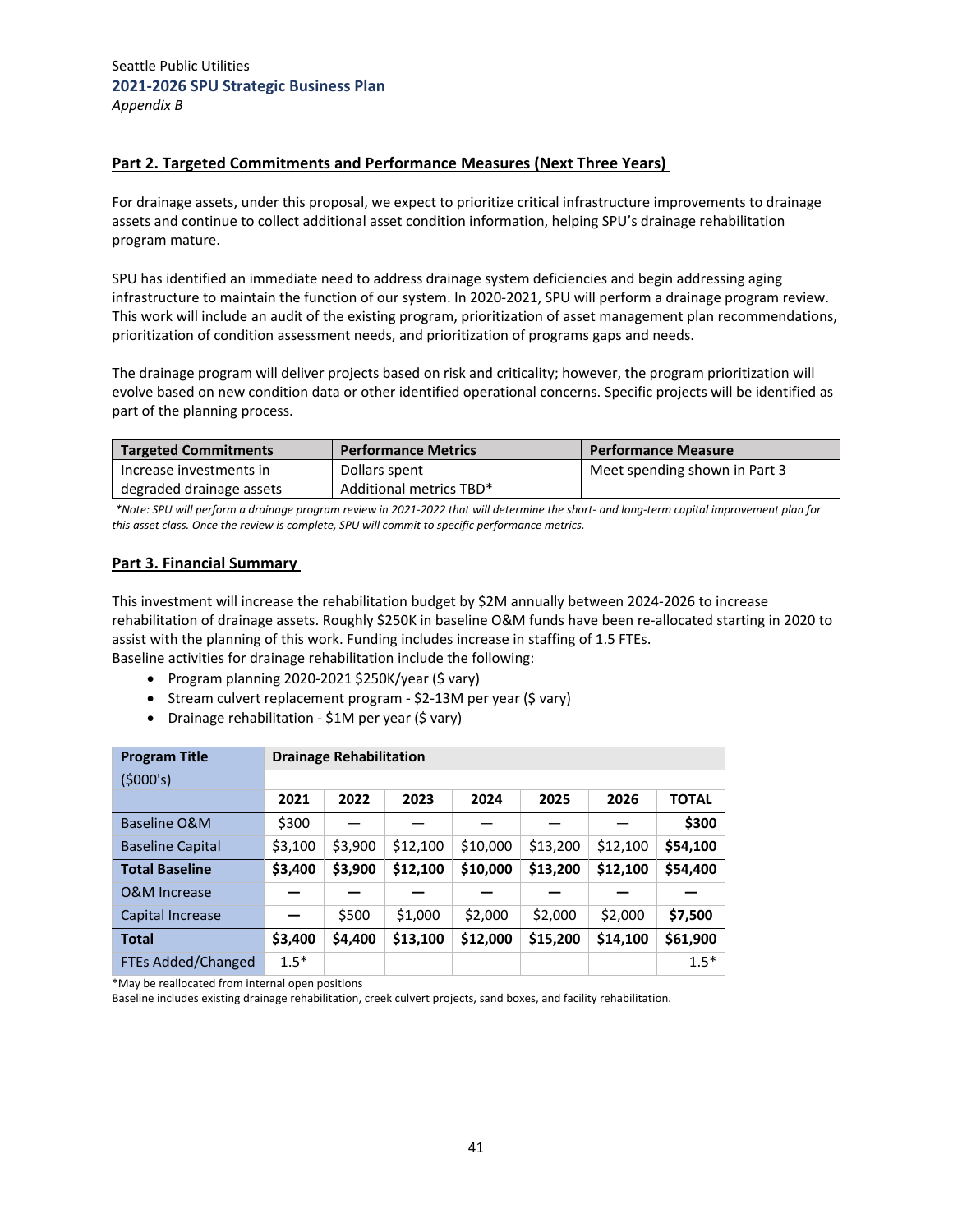# **Part 4. Capacity Plan to Deliver (Existing/Expanding Capital Only)**

Increasing drainage rehabilitation activity will require the addition of 1.5 positions to support the work. 1 FTE provides provide program management and implementation and an additional 0.5 FTE for an assessor. (These positions may be reallocated within existing open positions.)

#### **Part 5. Alternatives Considered**

Each project proposed as part of the drainage rehabilitation program will evaluate options and perform a collaborative scoping process in accordance with SPU policy to evaluate the appropriate project scope while ensuring that the improvement accommodates future capacity and operational needs. As we learn more about drainage assets, the program will adjust, and future Strategic Business Plan action plans will be changed accordingly. Generally, these projects are based on rehabilitating failing or substandard assets so that they will perform effectively. Drainage rehabilitation work will be prioritized based on risk and criticality. Lower priority work will not be funded until high priority work is completed.

There are no implications associated with this program to equity, race, and social justice. These improvements will be spread throughout the City of Seattle and are driven by asset deterioration and criticality. Race and Social Justice Toolkits will be implemented at the planning level of projects.

#### **18c. Wastewater Pump Stations, Force Mains, and CSO Outfall Rehabilitation**

#### **Part 1. Summary of the investment**

This investment update increases funding for the pump station, force main, and rehabilitation capital programs and maintains current funding for the combine sewer outfalls (CSO) rehabilitation program 2021‐2026.

SPU's historically low investment in asset rehabilitation has resulted in a significant number of facilities and pipes that are at risk of failure and need to be addressed. Facility evaluations indicate that the current investment level is not enough to support the long-term health and sustainability of the pump station and force mains in service. Under the current plan, we are likely to experience more facility failures or force main failures which lead to overflows, impacts to public health and safety, and risk SPU's ability to meet regulatory requirements.

#### **Sewer Pump Stations and Force Mains:**

This program includes all spending to rehabilitate and replace assets at SPU's sewer pump stations and their associated force mains. Force mains are pipes that convey flow under pressure from the discharge side of a pump to the gravity system downstream. The current funding levels reflected in the 2018‐2023 Strategic Business Plan have allowed SPU to make significant improvements to the pump station and force main assets. This funding level will allow for all non‐airlift pump stations to be rehabilitated (replacing assets in kind) by 2040‐2050. However, this funding level is not enough to replace airlifts on a desirable replacement rate. In addition, some larger more complex force main replacements will need additional funding in the later years (2023-2026). In addition to the six-year CIP discussed in the Strategic Business Plan, SPU has performed long term investment projections for this asset class which shows we are making sustainable levels of investment to prevent a bow wave of deferred maintenance activities in the future.

#### **Outfall Program:**

This program includes all capital spending to rehabilitate and replace SPU's CSO outfalls, which are the relief pipes where stormwater and sewage discharge to receiving waters during heavy rain**.** Funding levels will need to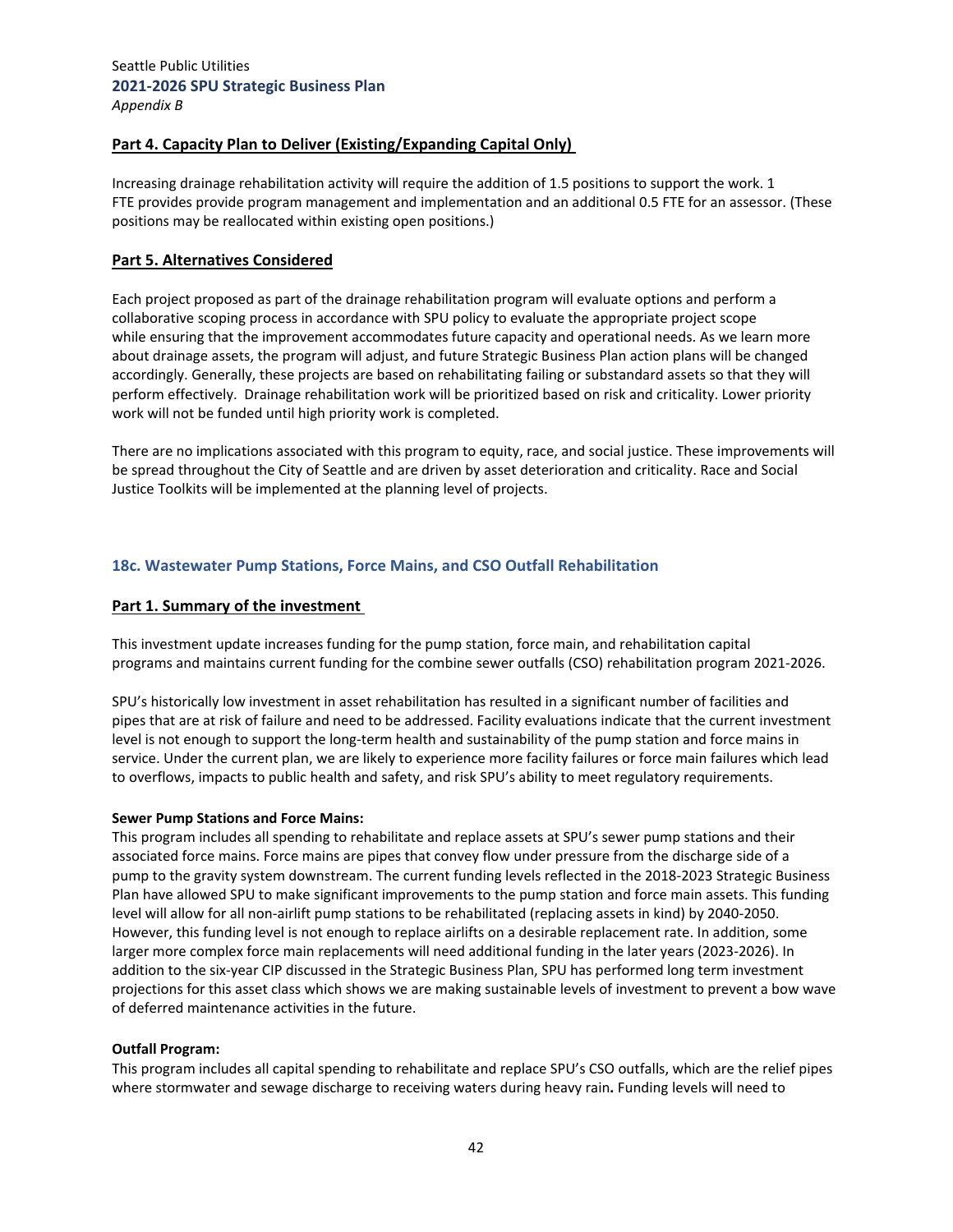increase for outfalls to replace or repair two outfalls a year, which is anticipated to address deficient outfalls moving forward.

## **Part 2. Targeted Commitments and Performance Measures (Next Three Years)**

#### **Sewer Pump Stations and Force Mains**

| <b>Targeted Commitments</b> | <b>Performance Metrics</b>          | <b>Definition of Success</b> |
|-----------------------------|-------------------------------------|------------------------------|
| Reduce and eliminate        | Number of pump stations retrofitted | 6 pump stations by 2023      |
| backlog of high-risk        | Force mains replaced                | 3 force mains by 2023        |
| degraded assets by          |                                     |                              |
| 2040                        |                                     |                              |

#### **Outfall Program**

| <b>Targeted Commitments</b> | <b>Performance Metrics</b>       | <b>Definition of Success</b>                 |
|-----------------------------|----------------------------------|----------------------------------------------|
| Reduce and                  | Number of CSO outfall cleaned or | Clean 4 outfalls and replace/rehab 1 outfall |
| eliminate increased risk    | rehabilitated                    | by 2023                                      |
| of SSO's due to degraded    |                                  |                                              |
| outfalls                    |                                  |                                              |

# **Part 3. Financial Summary**

| <b>Program Title</b>      | <b>Expansion of rehabilitation of pump stations, CSO outfalls</b> |                                                                |         |                     |         |         |          |  |  |
|---------------------------|-------------------------------------------------------------------|----------------------------------------------------------------|---------|---------------------|---------|---------|----------|--|--|
| <b>Project Name</b>       | Pump Station, Force Main and CSO Outfall Capital Programs         |                                                                |         |                     |         |         |          |  |  |
| (5000's)                  |                                                                   | PUMP STATIONS AND FORCE MAINS                                  |         |                     |         |         |          |  |  |
|                           | 2021                                                              | 2023<br>2024<br>2025<br>2026<br><b>TOTAL</b><br>2022           |         |                     |         |         |          |  |  |
| Baseline O&M              |                                                                   |                                                                |         |                     |         |         |          |  |  |
| <b>Baseline Capital</b>   | \$3,000                                                           | \$3,000                                                        | \$3,000 | \$3,000             | \$3,000 | \$3,000 | \$18,000 |  |  |
| <b>Total Baseline</b>     | \$3,000                                                           | \$3,000                                                        | \$3,000 | \$3,000             | \$3,000 | \$3,000 | \$18,000 |  |  |
| O&M Increase              |                                                                   |                                                                |         |                     |         |         |          |  |  |
| Capital Increase          | \$4,200                                                           | \$7,200                                                        | \$4,400 | \$4,200             | \$4,400 | \$5,600 | \$30,000 |  |  |
| <b>Total</b>              | \$7,200                                                           | \$10,200                                                       | \$7,400 | \$7,200             | \$7,400 | \$8,600 | \$48,000 |  |  |
| <b>FTEs Added/Changed</b> |                                                                   |                                                                |         |                     |         |         |          |  |  |
|                           |                                                                   |                                                                |         | <b>CSO OUTFALLS</b> |         |         |          |  |  |
| Baseline O&M              | \$500                                                             | \$500                                                          | \$500   | \$500               | \$500   | \$500   | \$3,000  |  |  |
| <b>O&amp;M Increase</b>   | \$1,000                                                           | \$1,000                                                        | \$1,000 | \$1,000             | \$1,000 | \$1,000 | \$6,000  |  |  |
| <b>Total</b>              | \$1,500                                                           | \$1,500<br>\$1,500<br>\$1,500<br>\$1,500<br>\$1,500<br>\$9,000 |         |                     |         |         |          |  |  |
| <b>FTEs Added/Changed</b> |                                                                   |                                                                |         |                     |         |         |          |  |  |

# **Part 4. Capacity Plan to Deliver (Existing/Expanding Capital Only)**

Use existing internal staff and supplement staff resource limitations through on‐call consultant support.